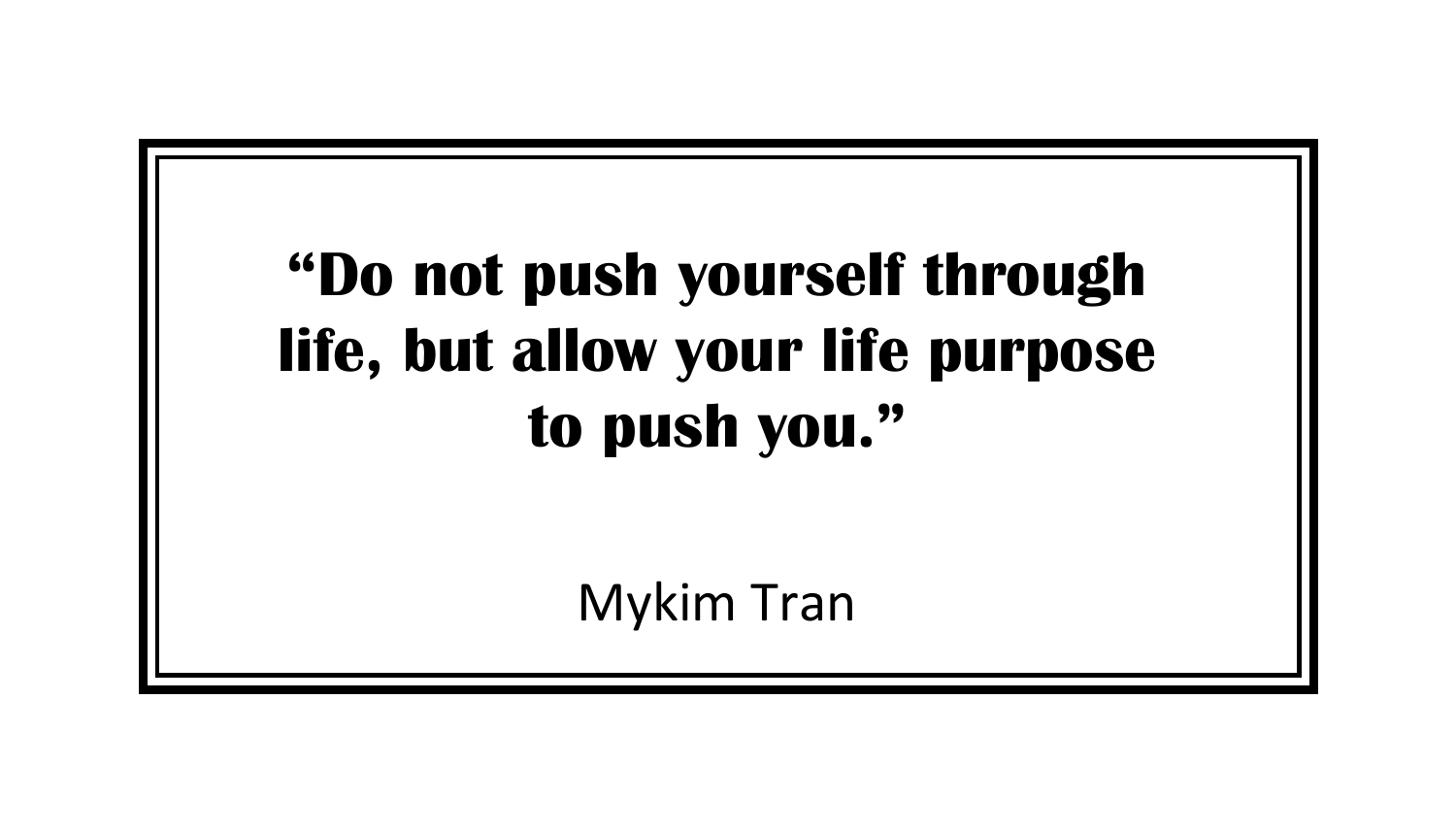#### "Do not judge yourself harshly. Without mercy for ourselves we cannot love the world."

Thich Nhat Hanh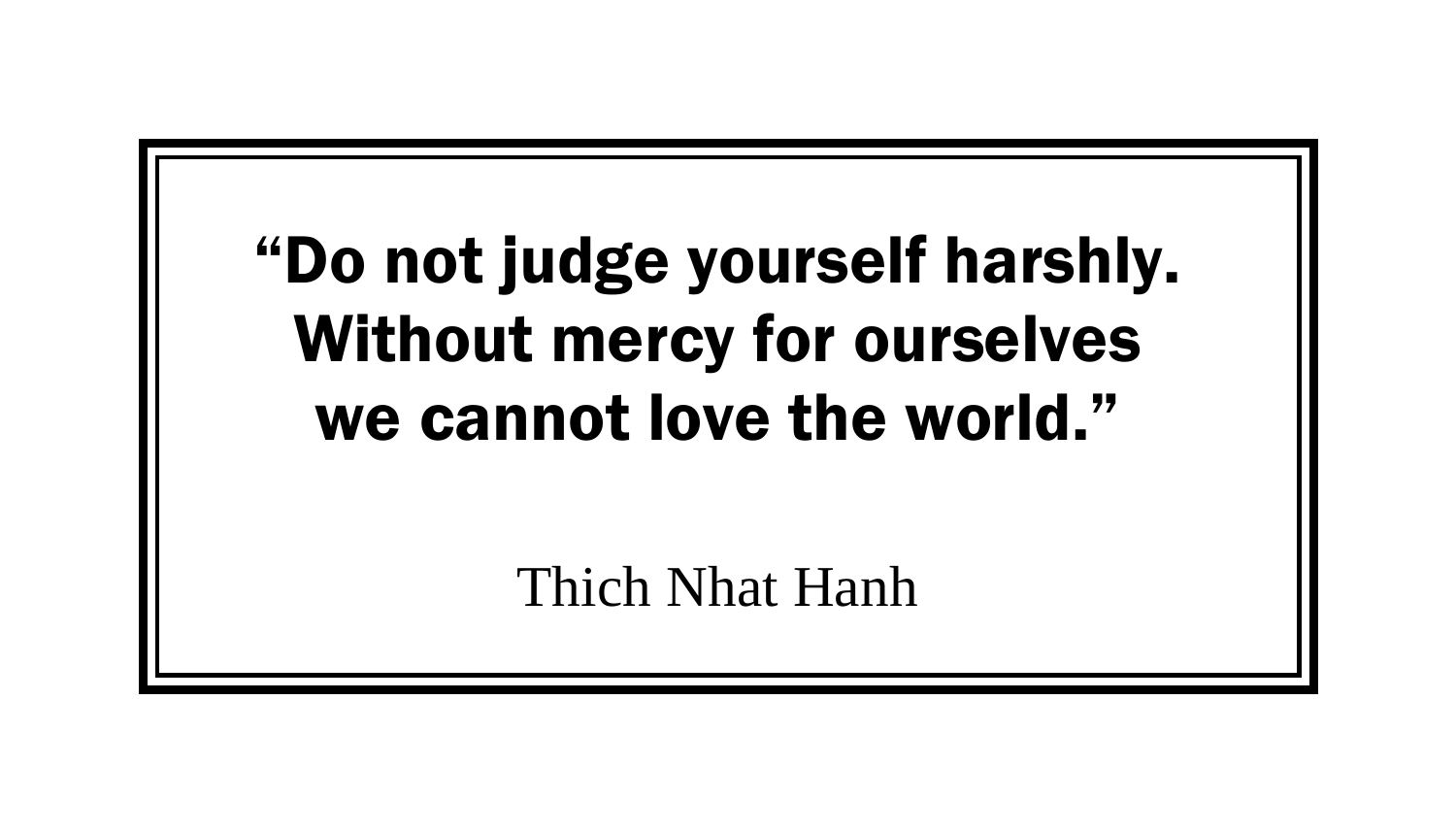## "A happy lifestyle is one that you created yourself."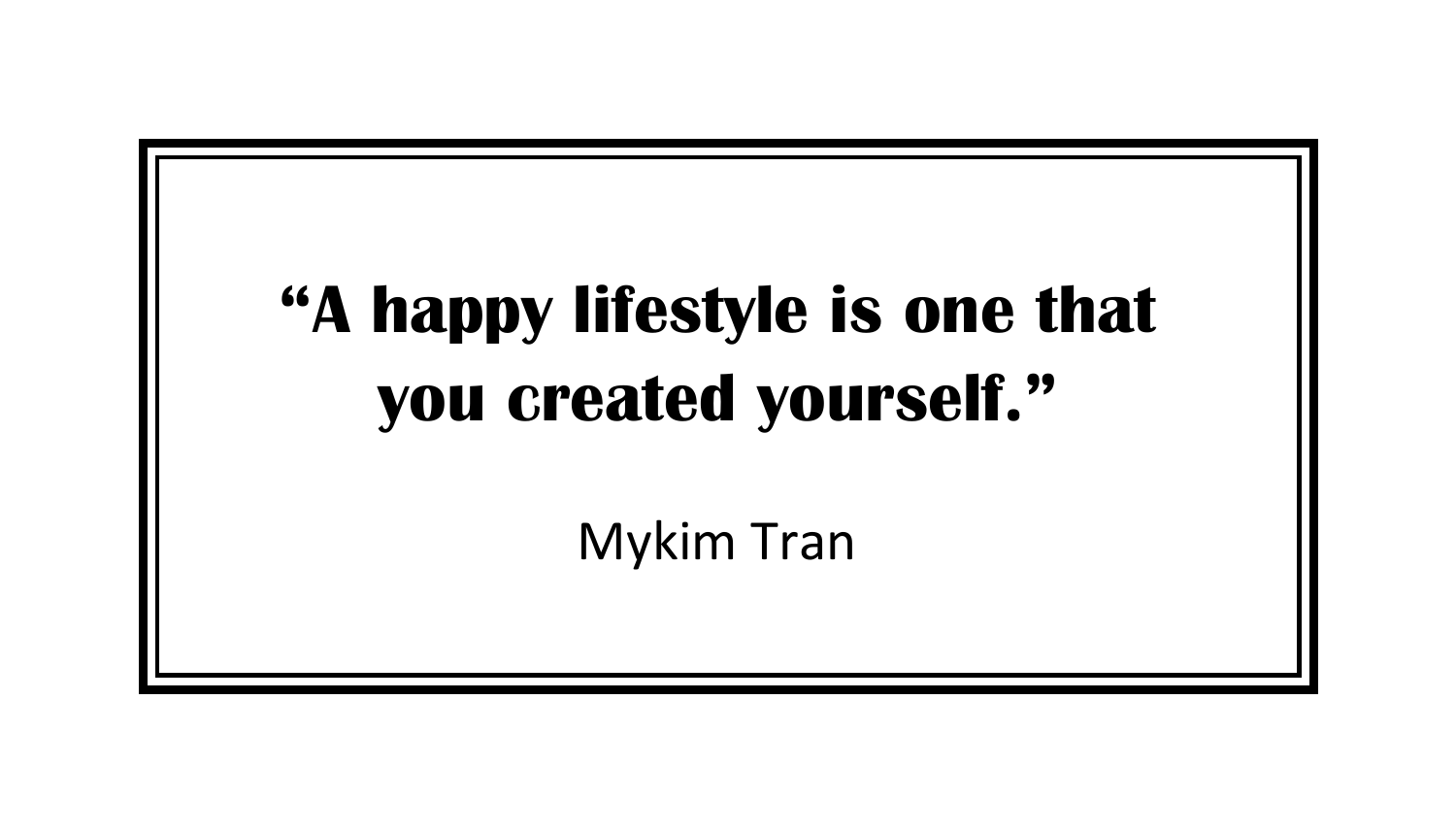#### "Don't let the past dictate who you are, but let it help you become who you are in the future."

Thich Nhat Hanh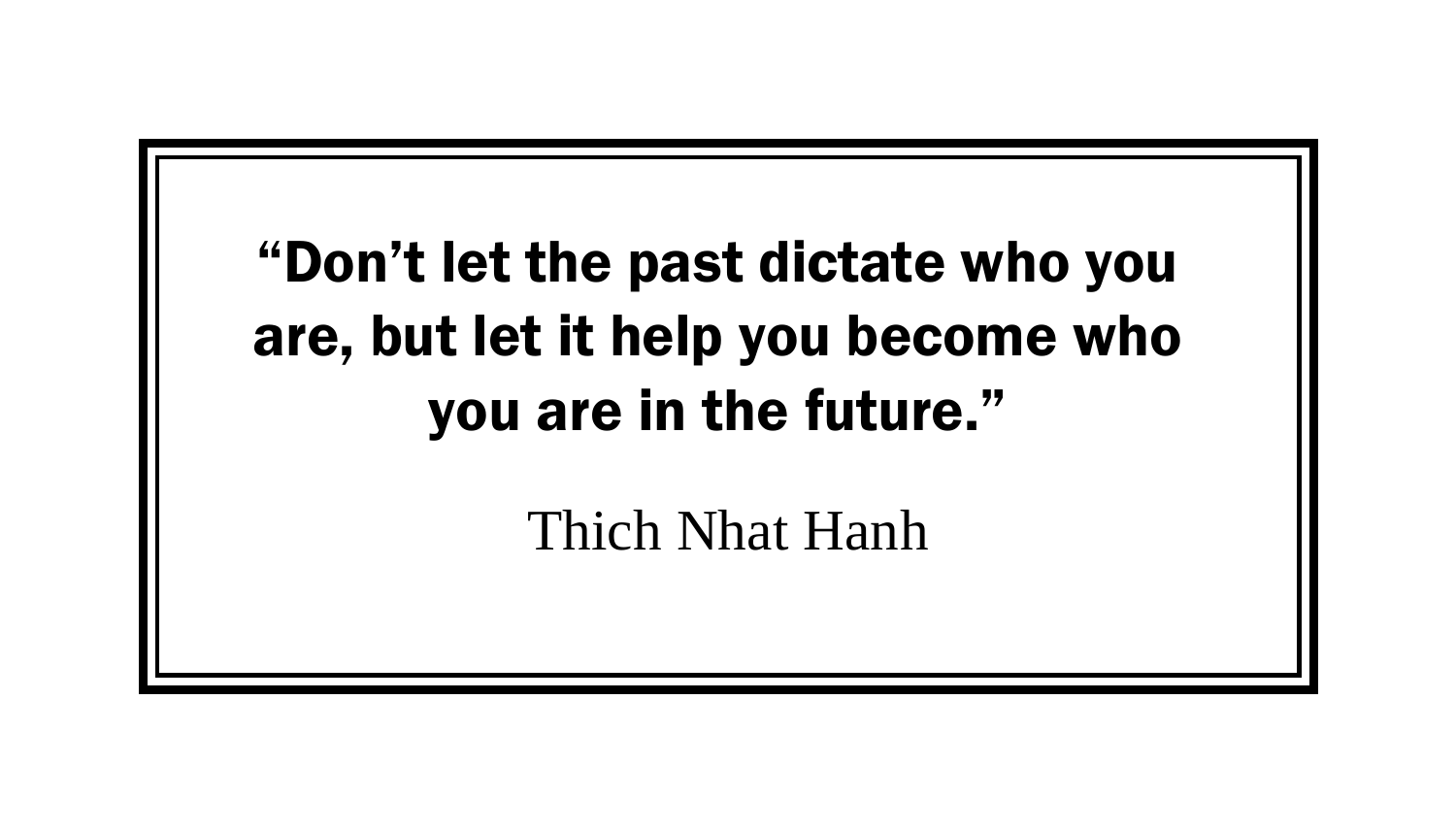**"Small acts of kindness can bring you many benefits: mental, spiritual, emotional, and physical."**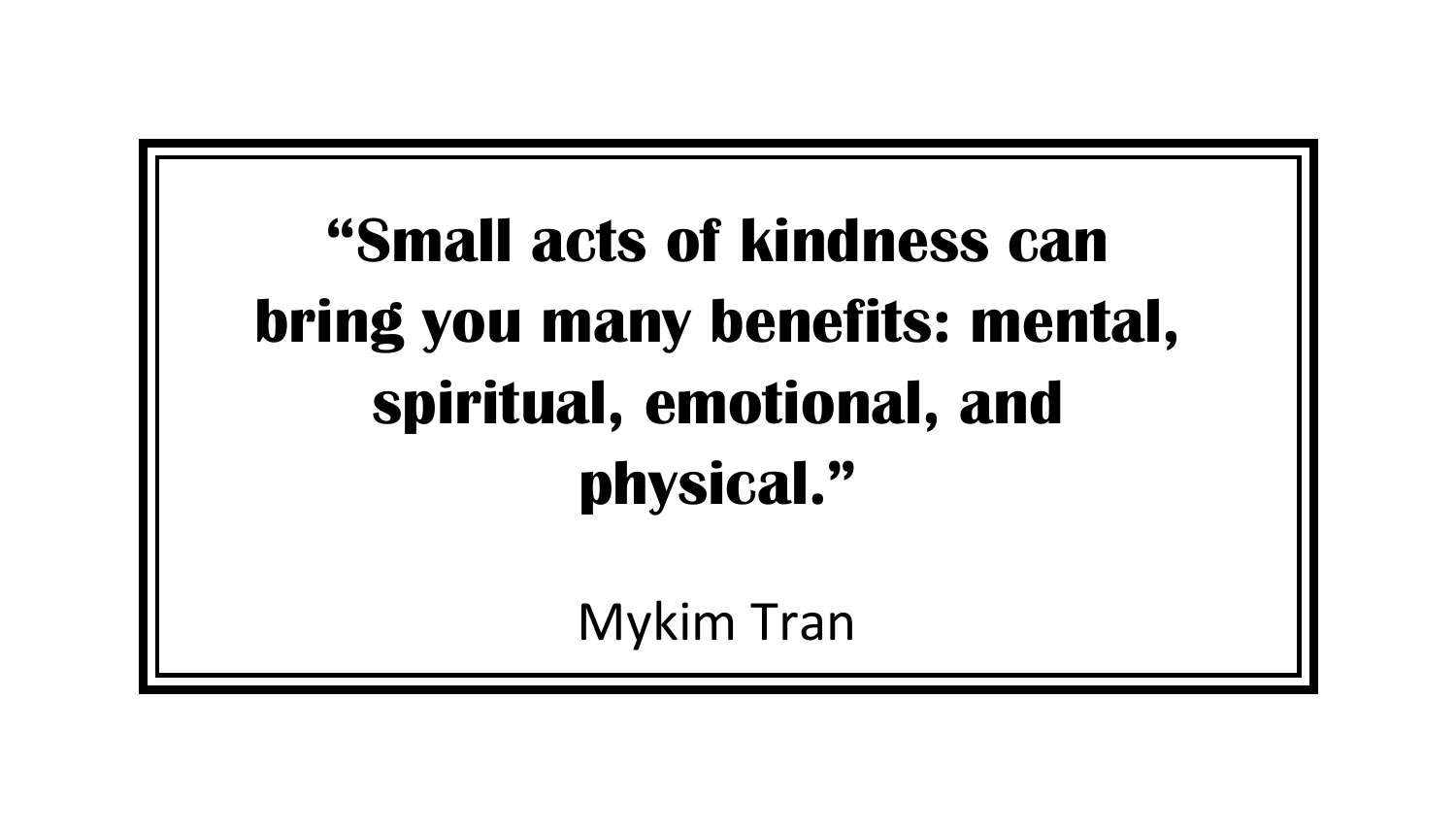## "Don't postpone joy until you have learned all of your lessons. Joy is your lesson."

Alan Cohen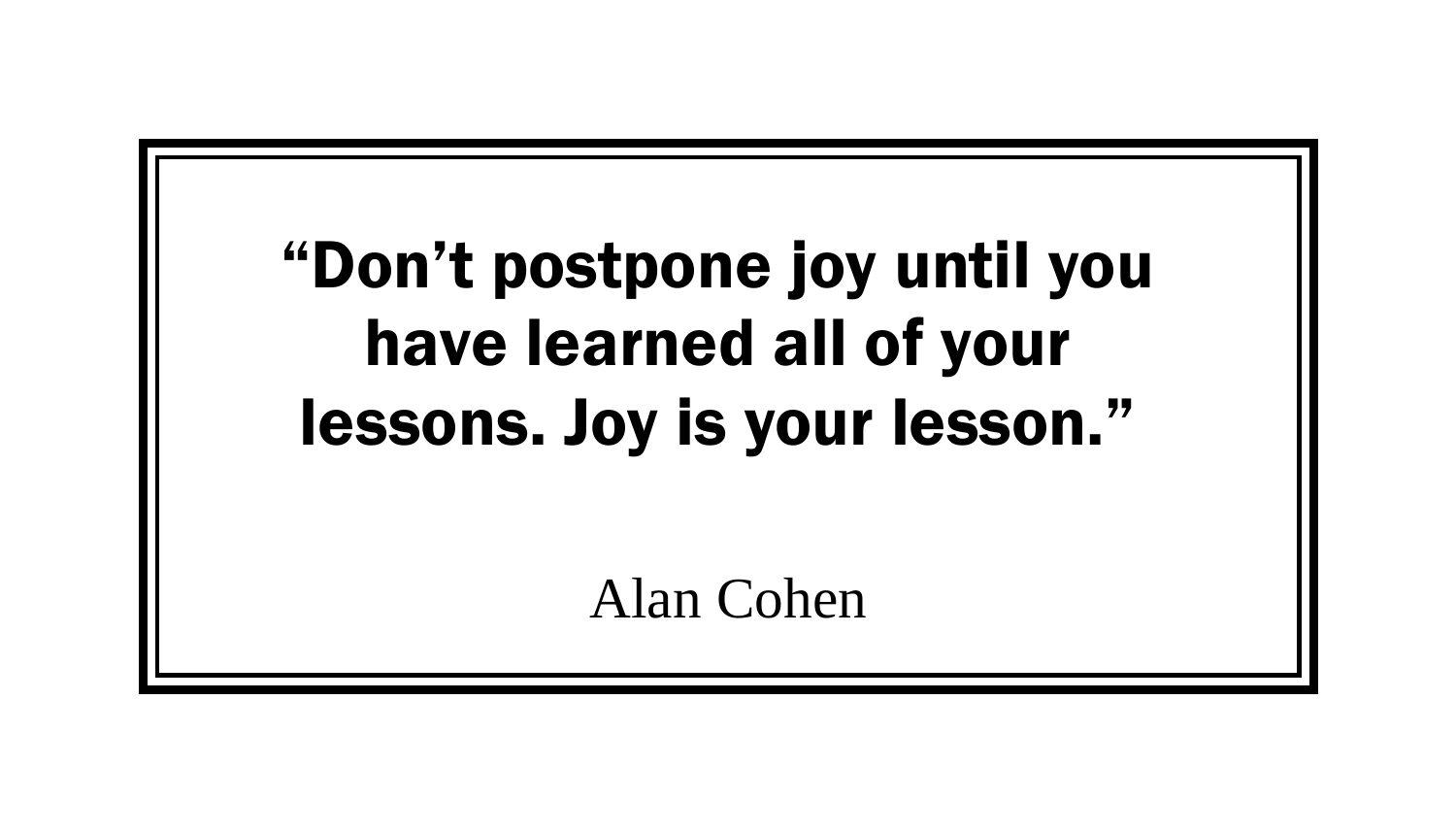# "A peaceful world starts with you." Mykim Tran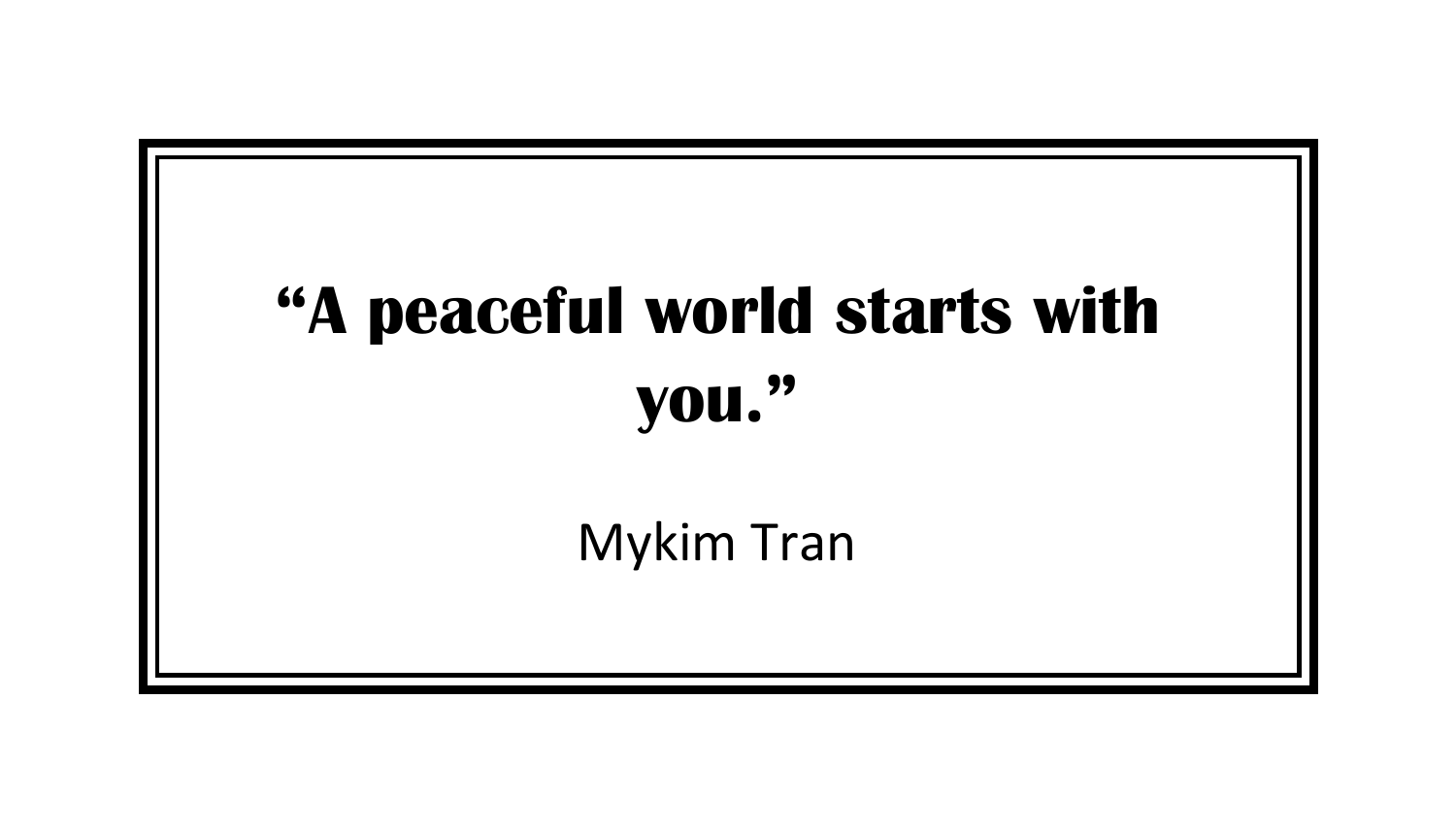## "Do the thing you fear most and the death of fear is certain."

Mark Twain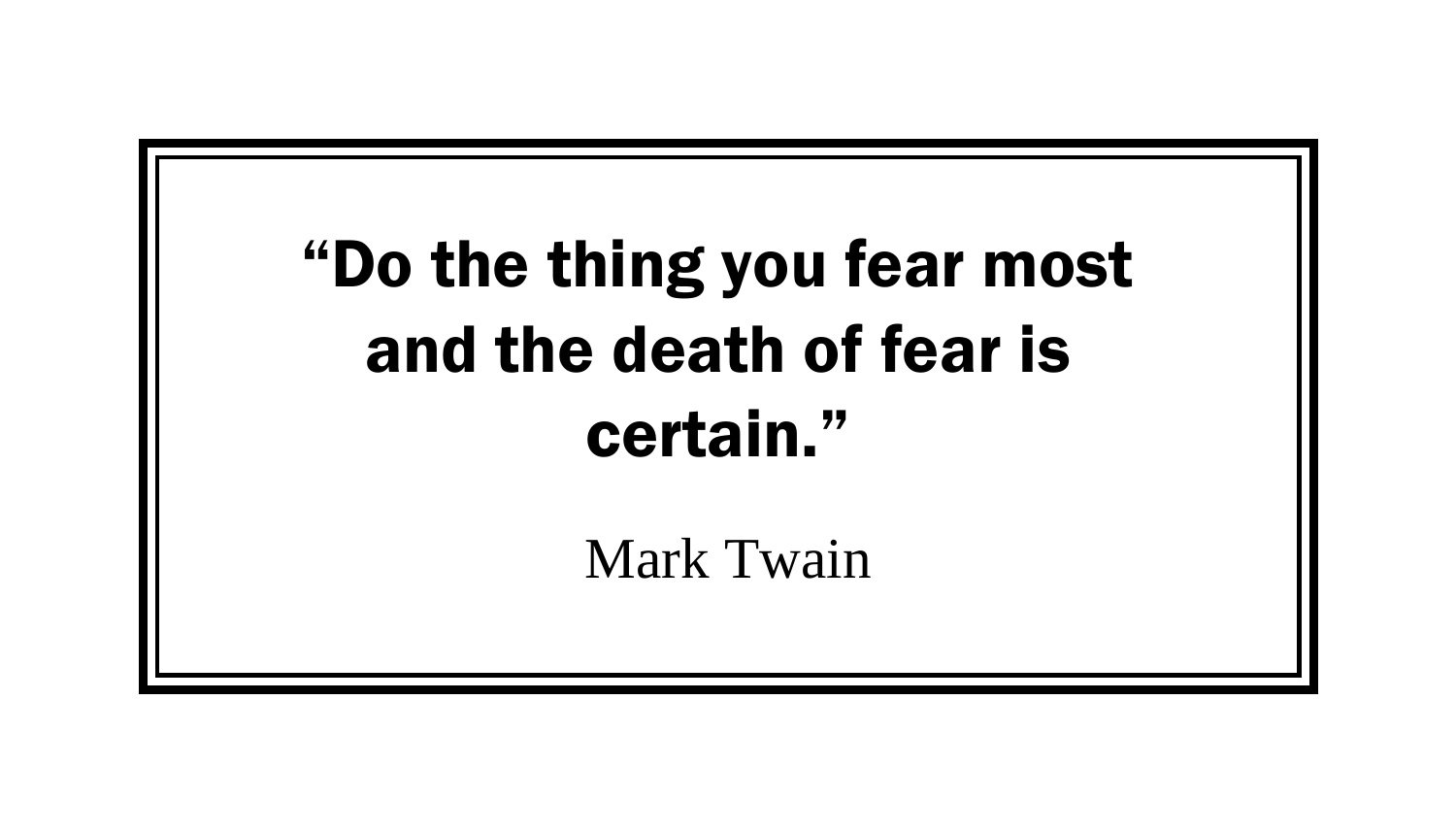# **"A positive circle of influence will motivate, inspire, and empower you in life."**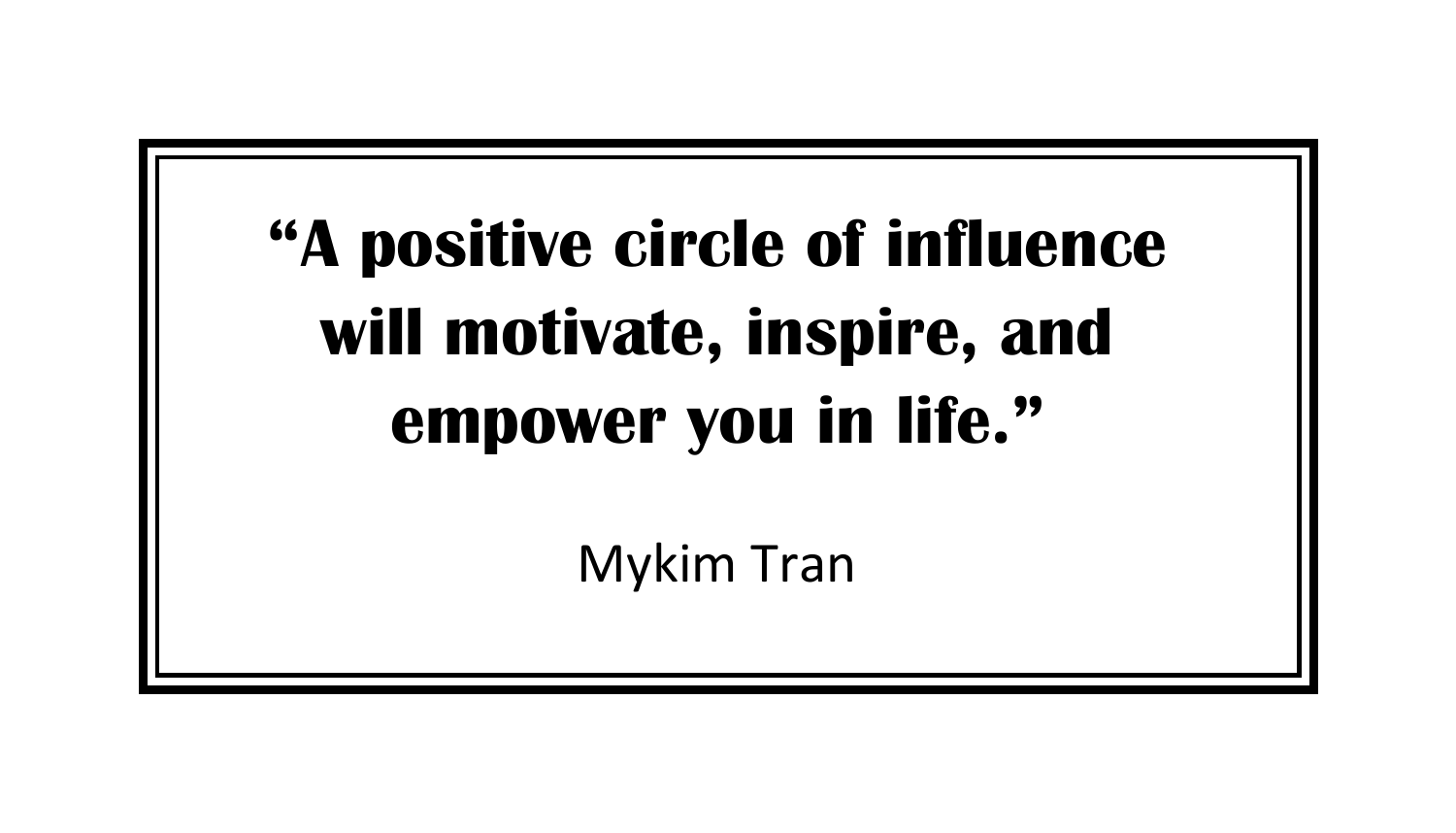# "Doubt can only be removed by action."

Johann Wolfgang von Goethe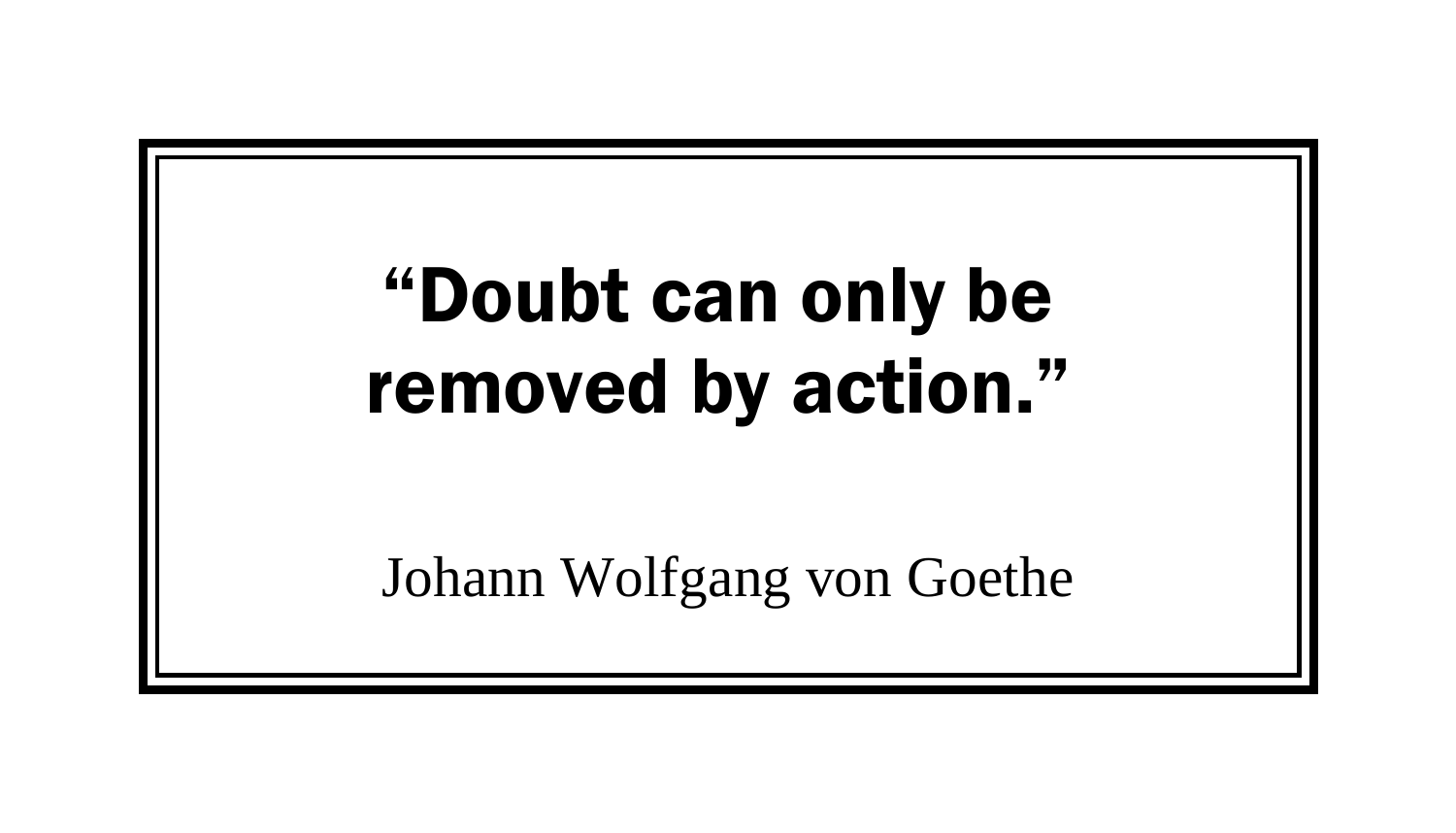## **"A vision board of your goals and dreams will motivate and empower your mind to live your ideal life."**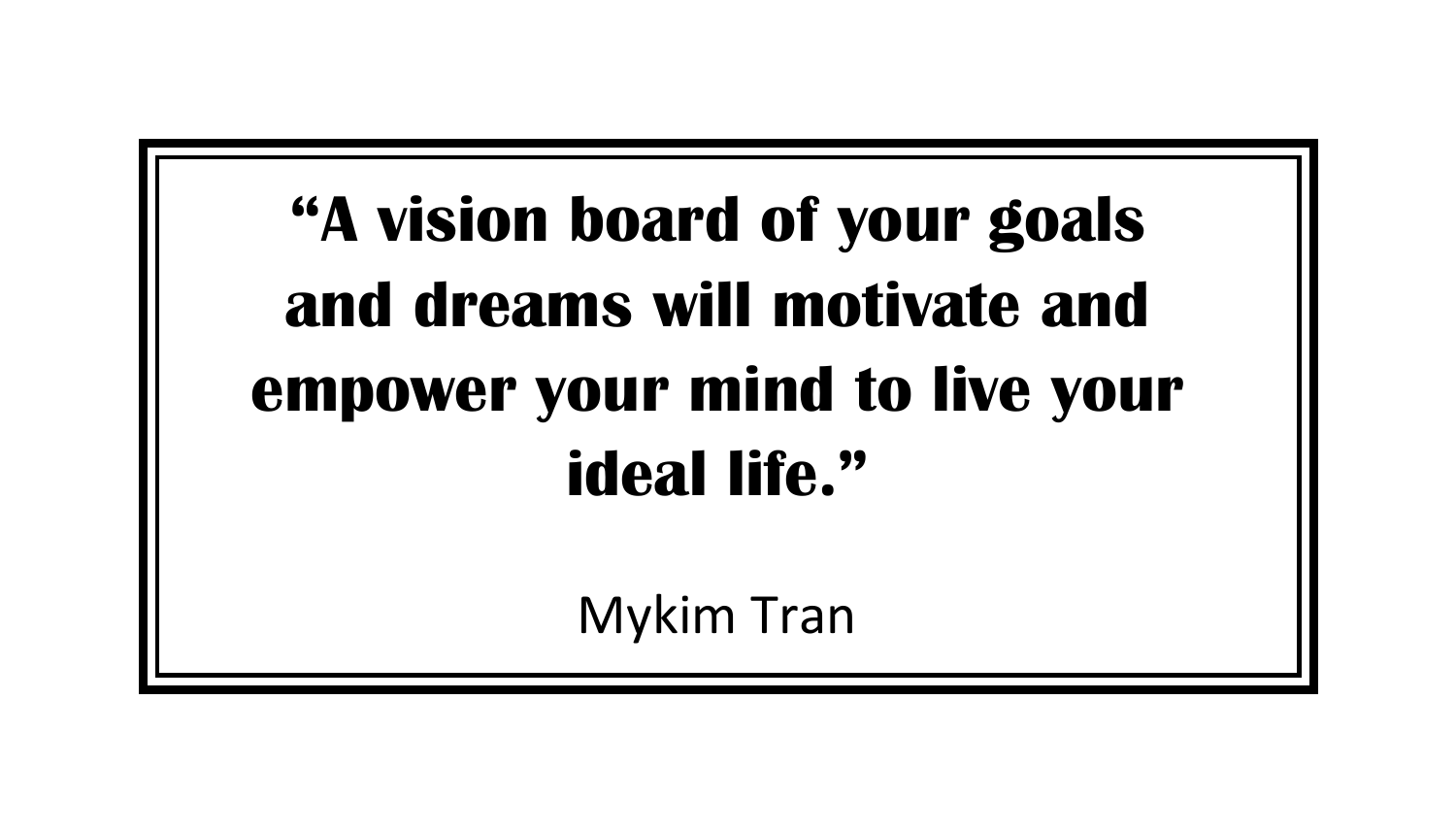#### "Each morning we are born again, what we do today is what matters the most."

Thich Nhat Hanh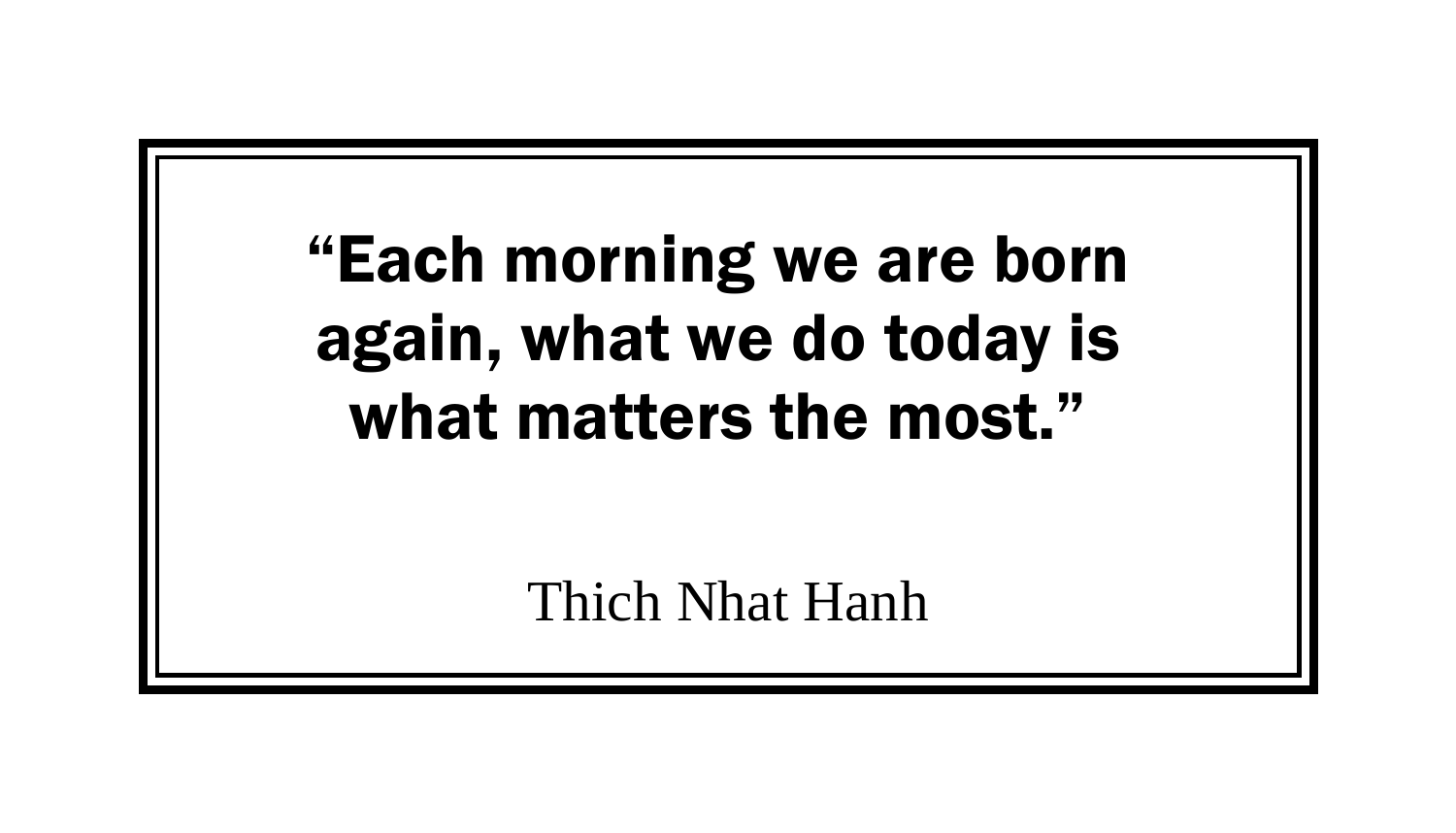#### **"Acknowledge your small accomplishments. They are the building blocks to bigger and greater accomplishments."**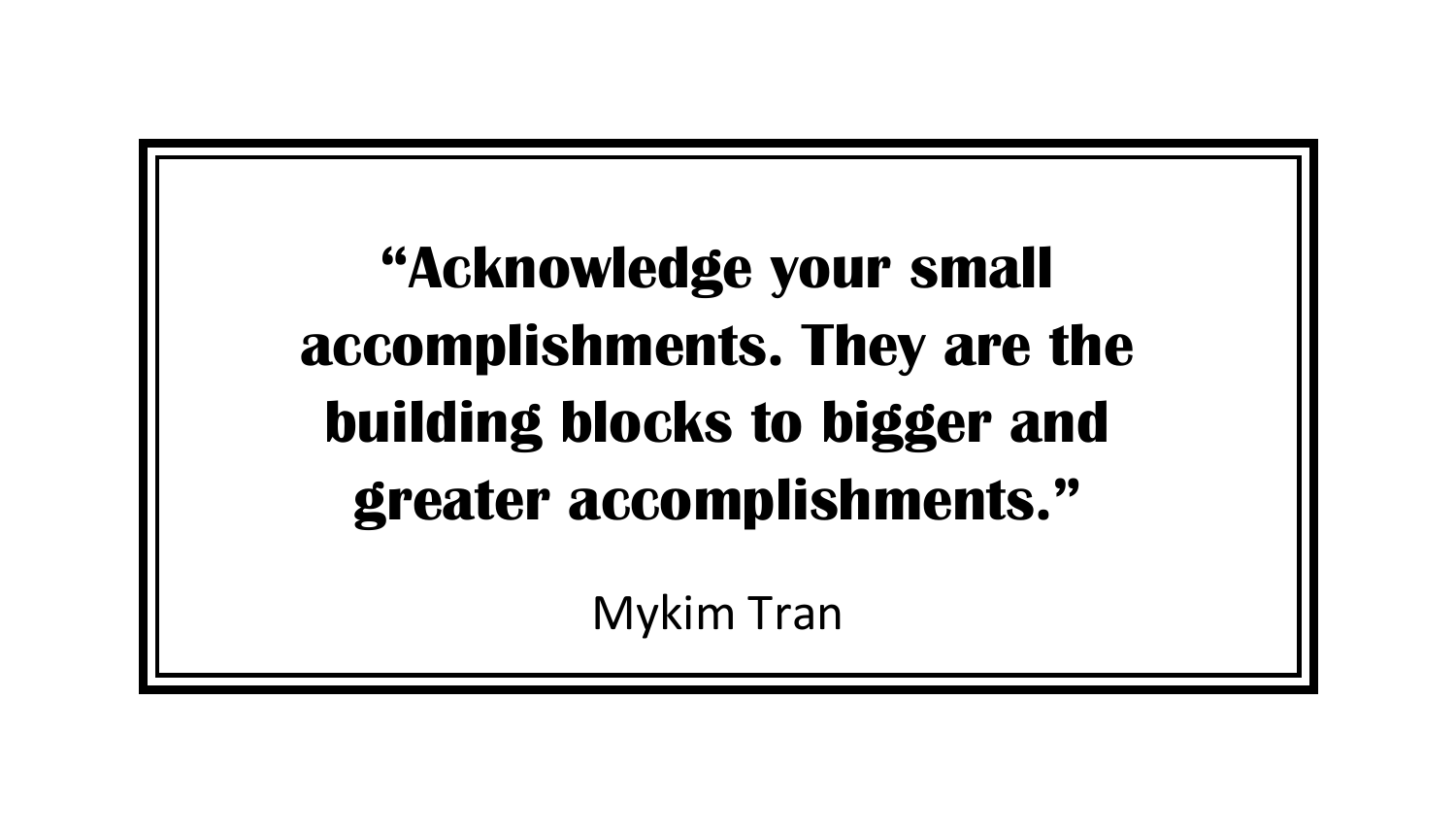# "Even death is not to be feared by one who has lived wisely."

Buddha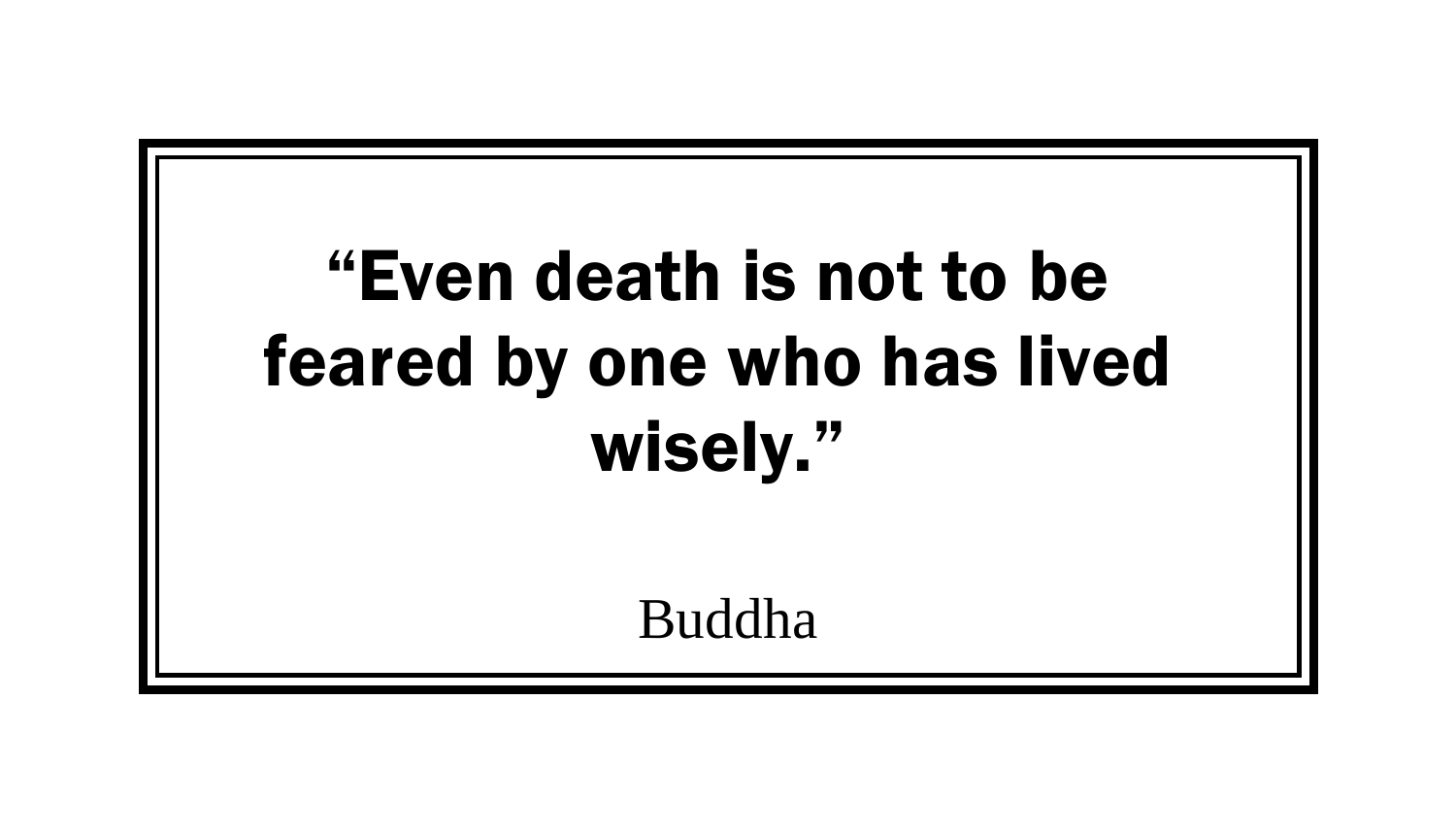## "Act and behave like the person you want to become."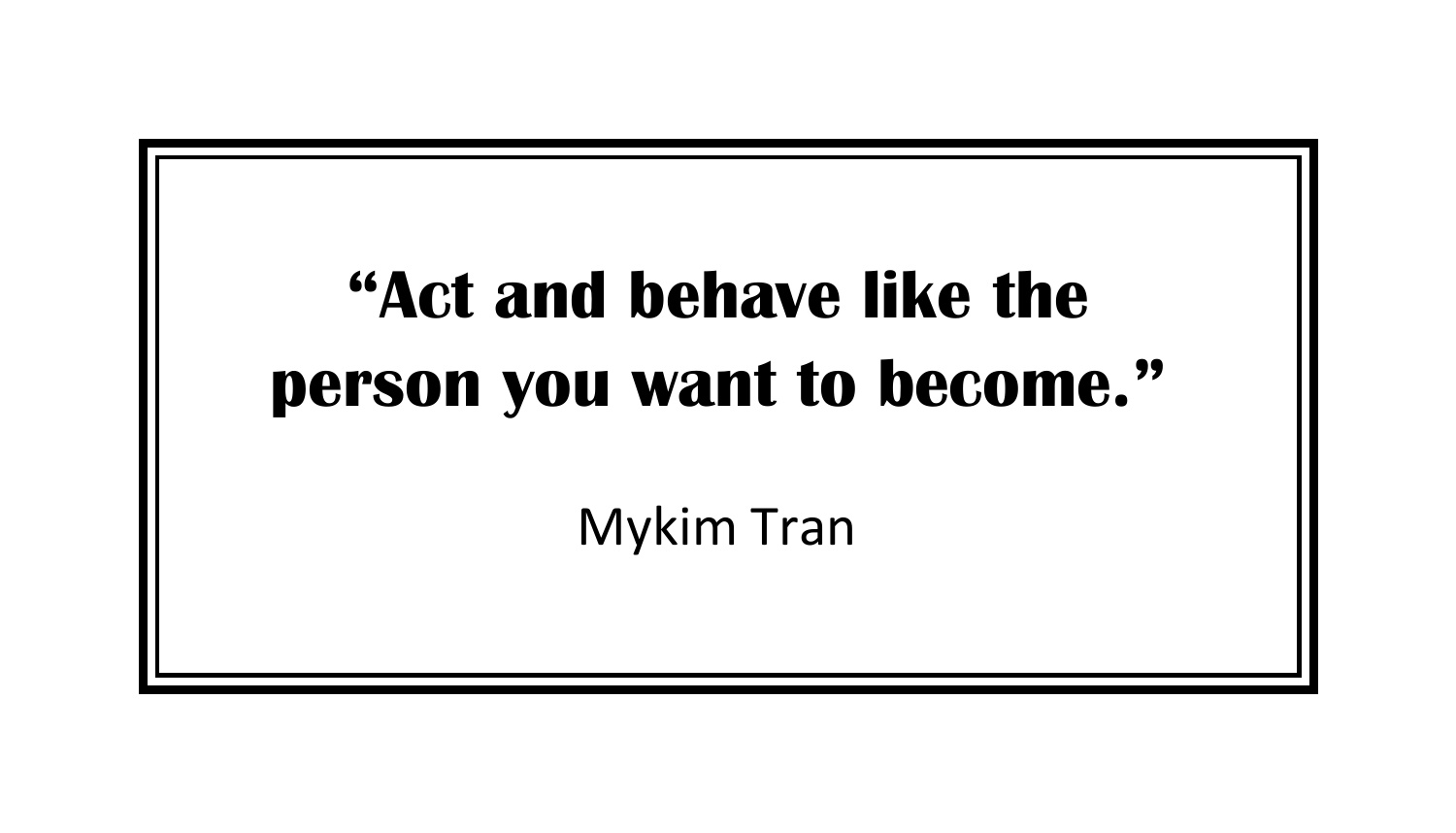#### "Happiness comes when your work and words are of benefit to yourself and others."

Thich Nhat Hanh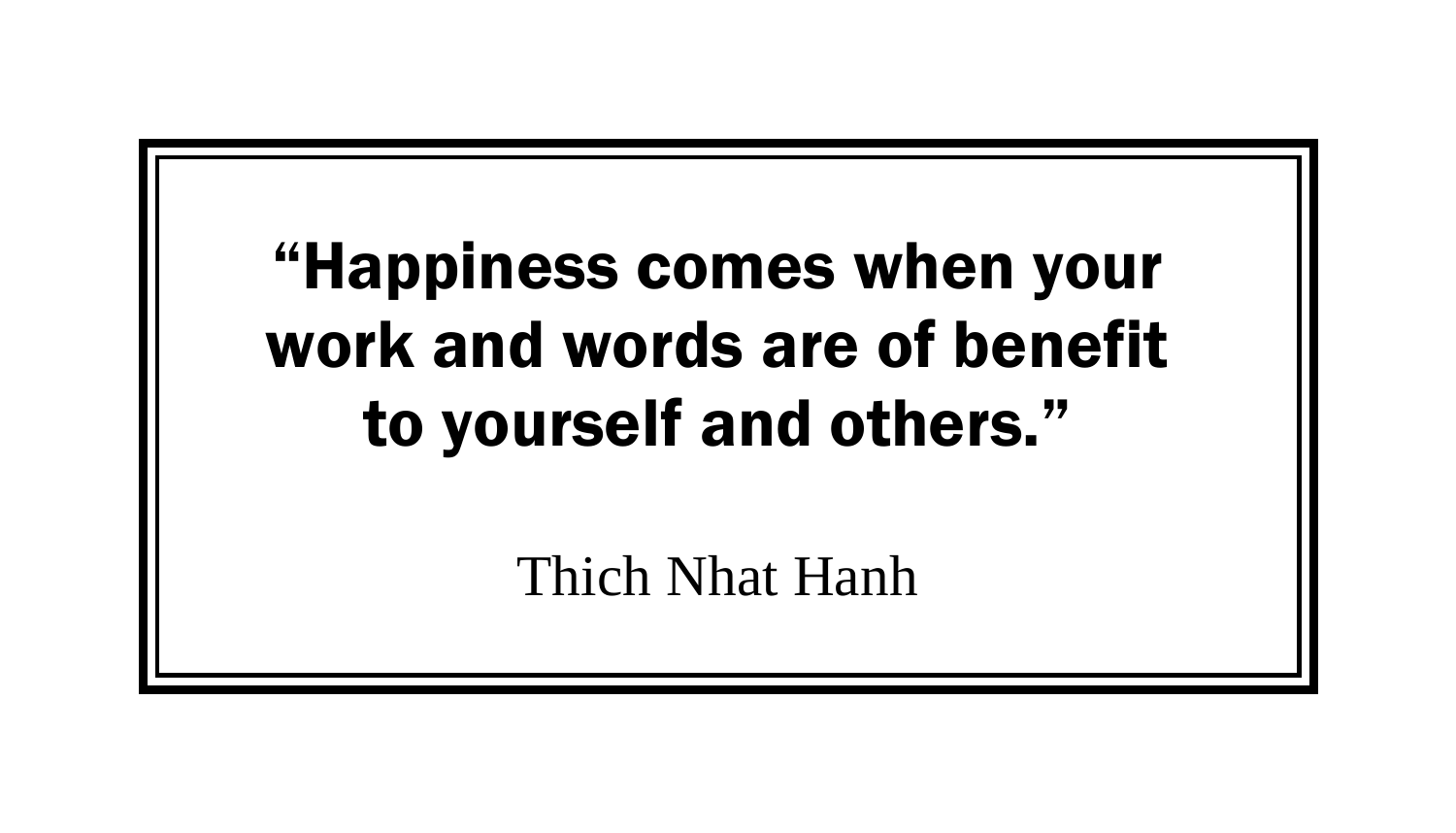# "Always find and learn new ways to improve and grow vourself."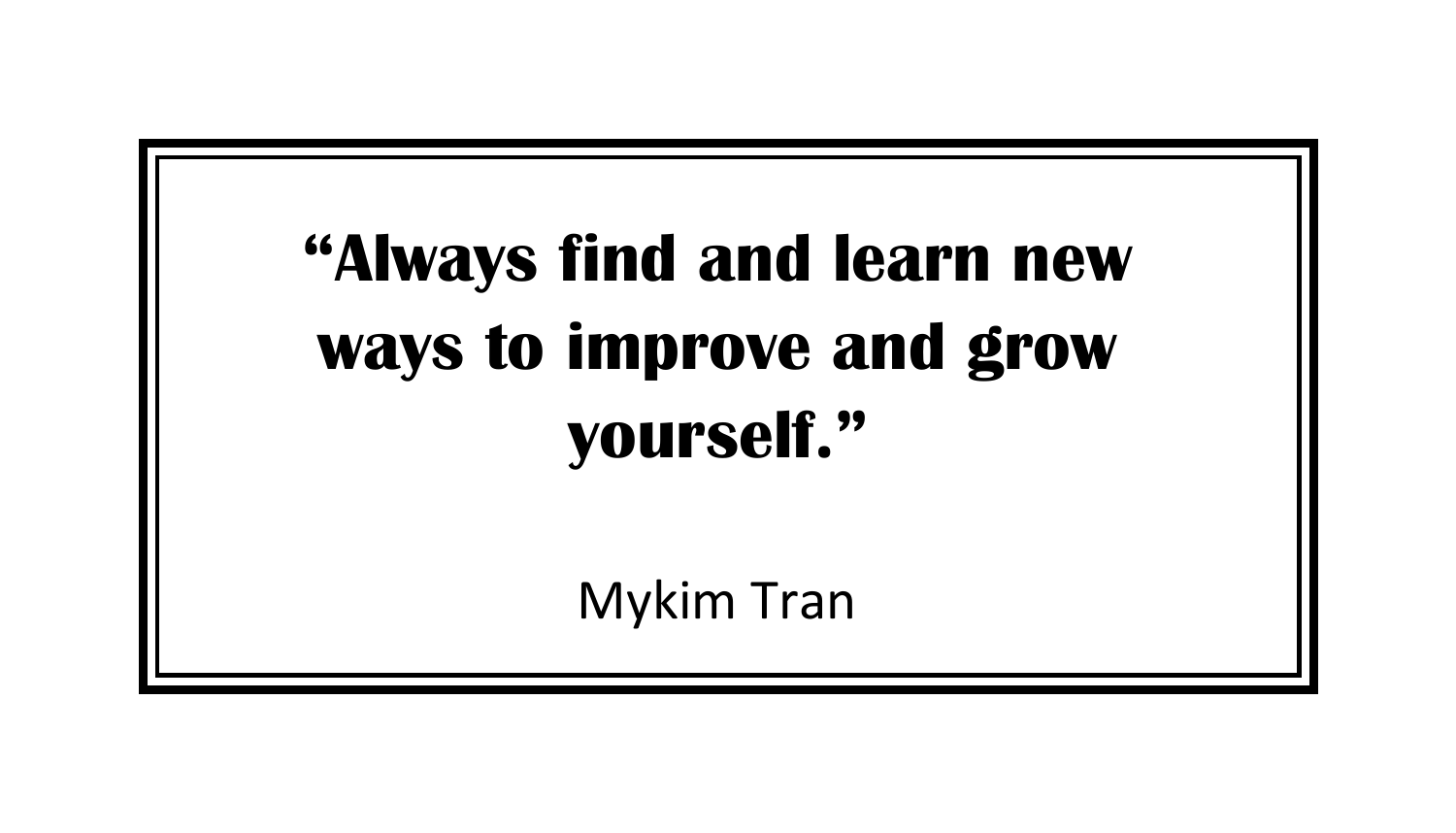# "Happiness is an inside job."

William Arthur Ward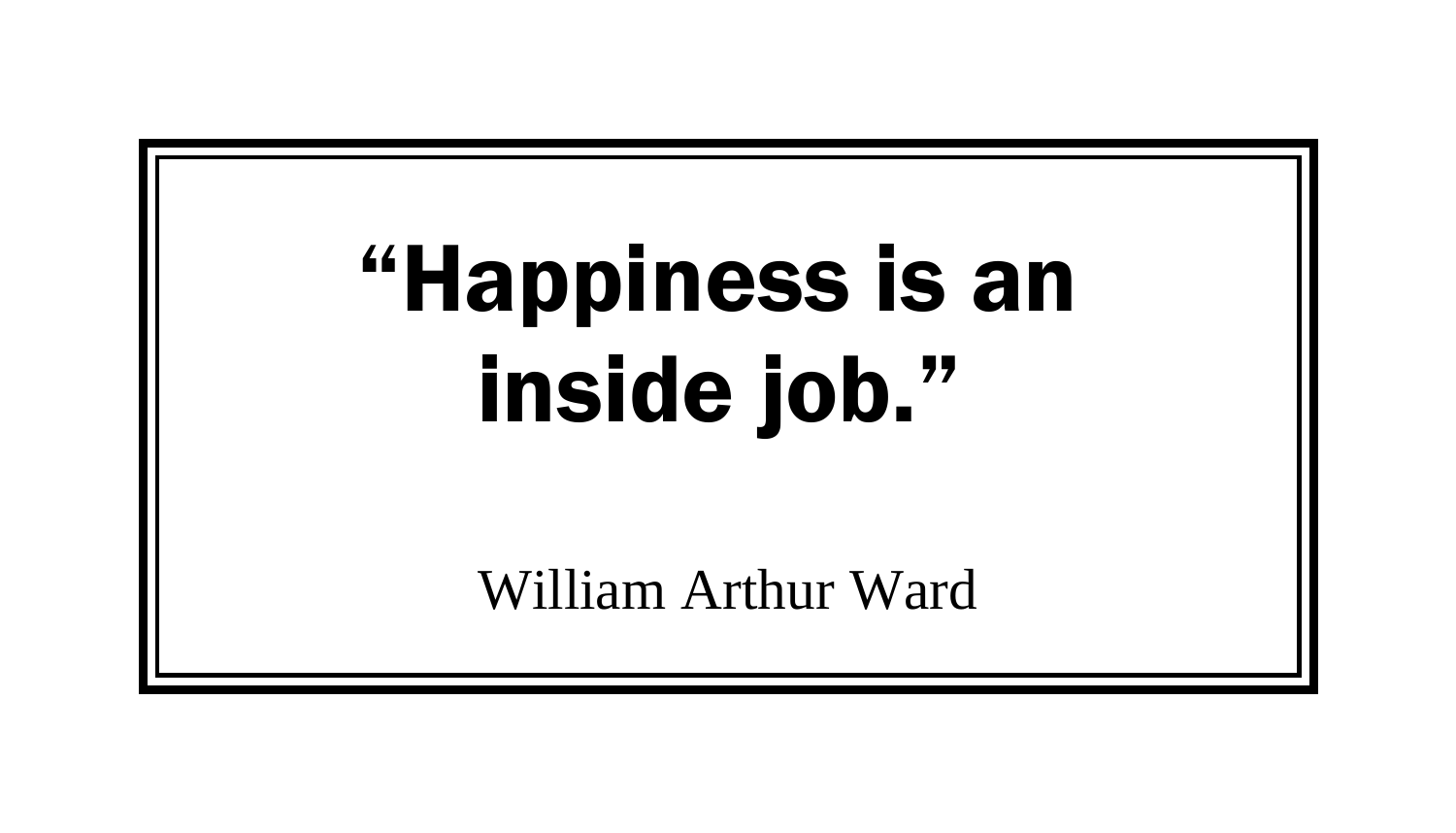# **"As long as you are still alive, your goals and dreams need to stay alive."**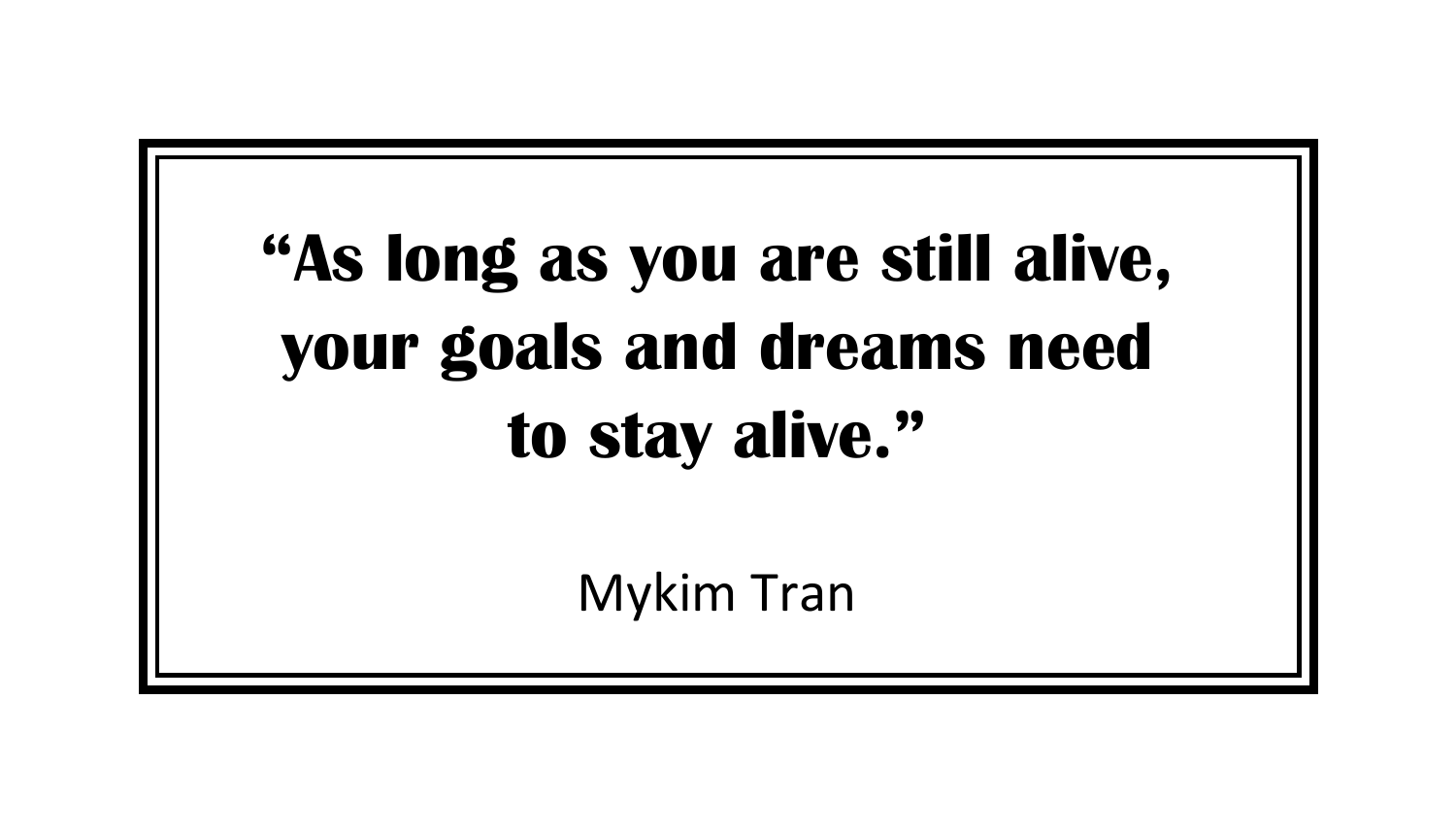# "A great leader's courage to fulfill his vision comes from passion, not position."

John Maxwell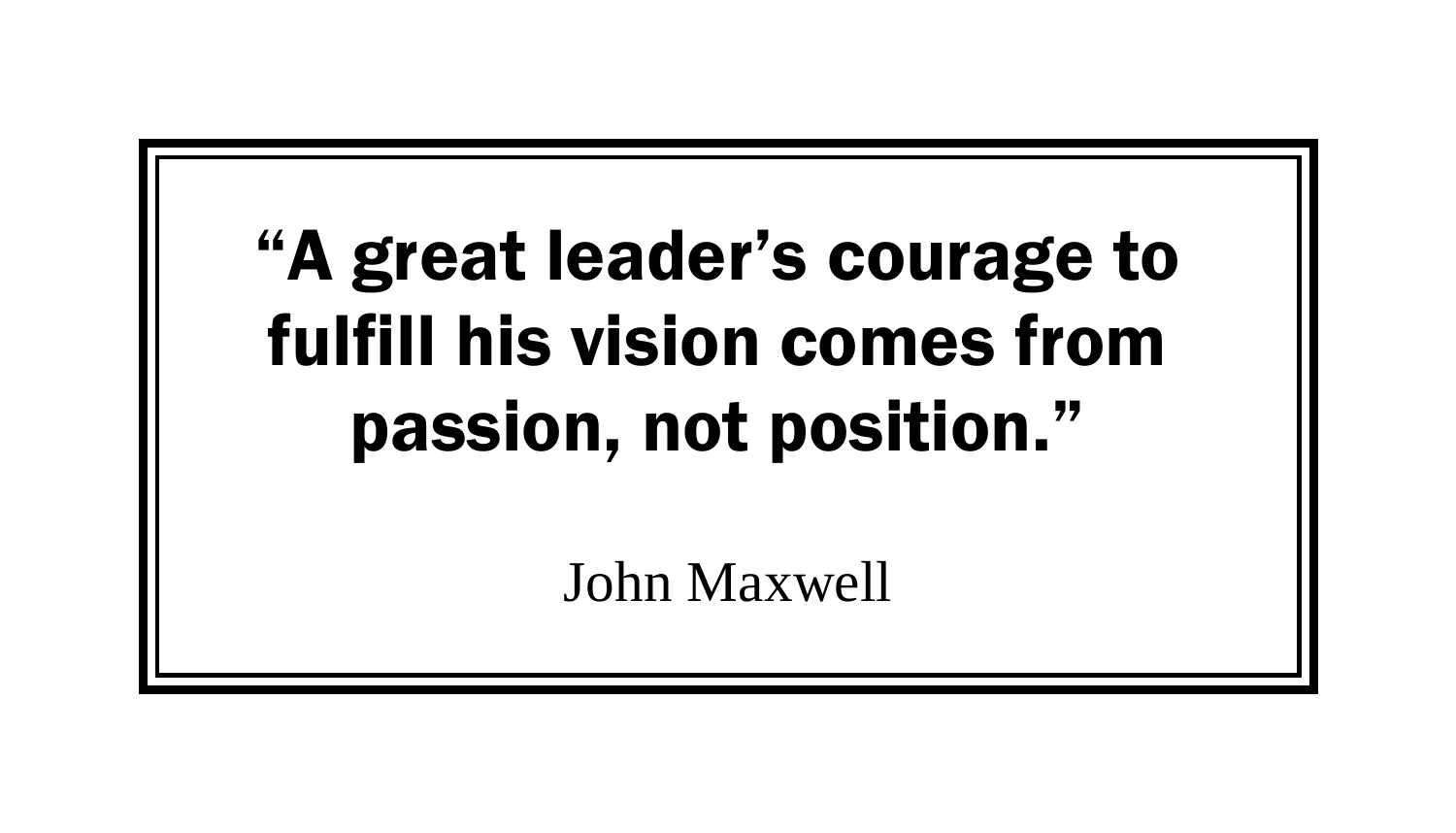# **"Asking for help is not a sign of weakness, but a sign of strength and courage."**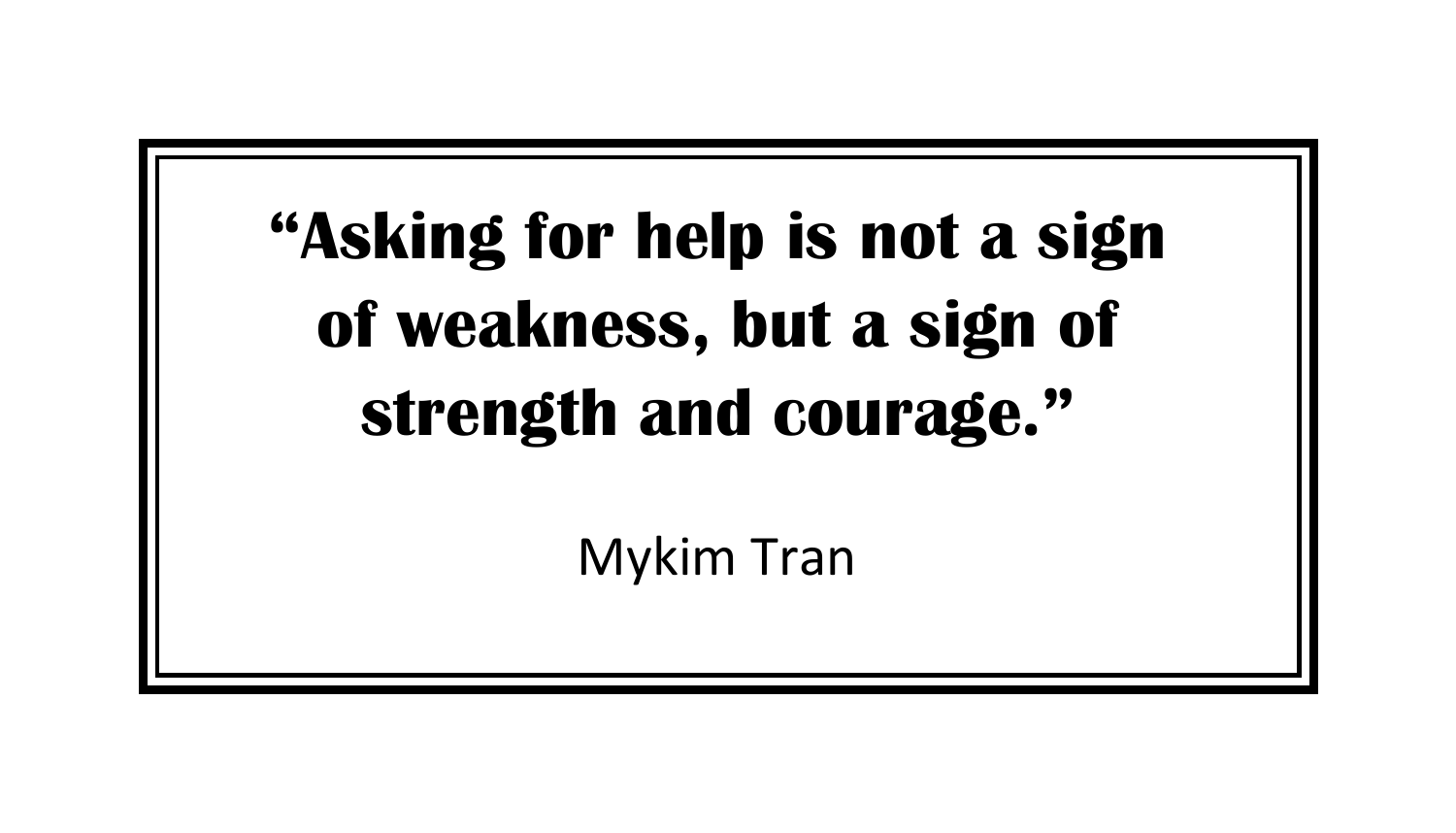# "Action is the foundation key to all success."

Pablo Picasso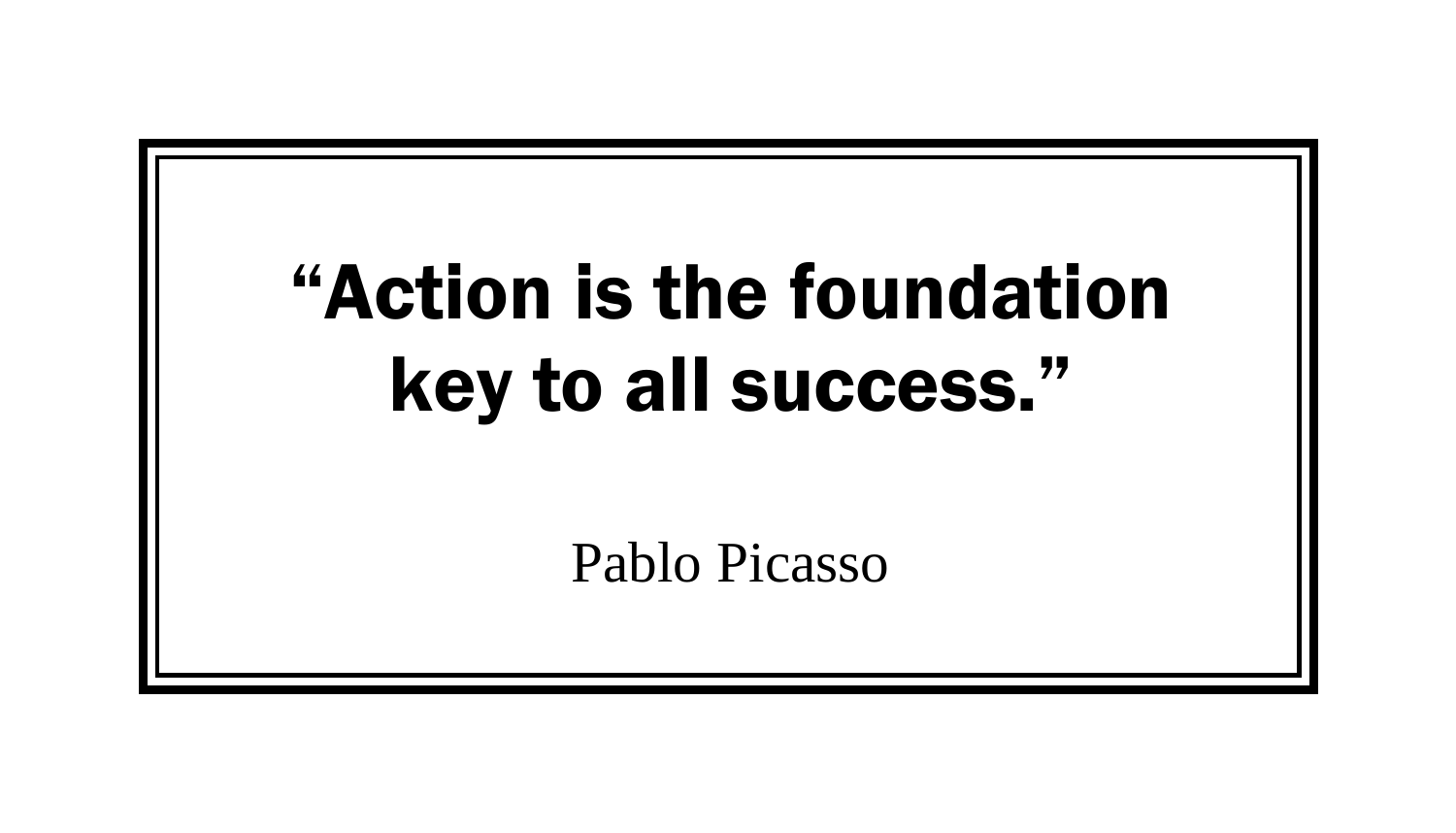## "Be proud of who you are and the person you have become."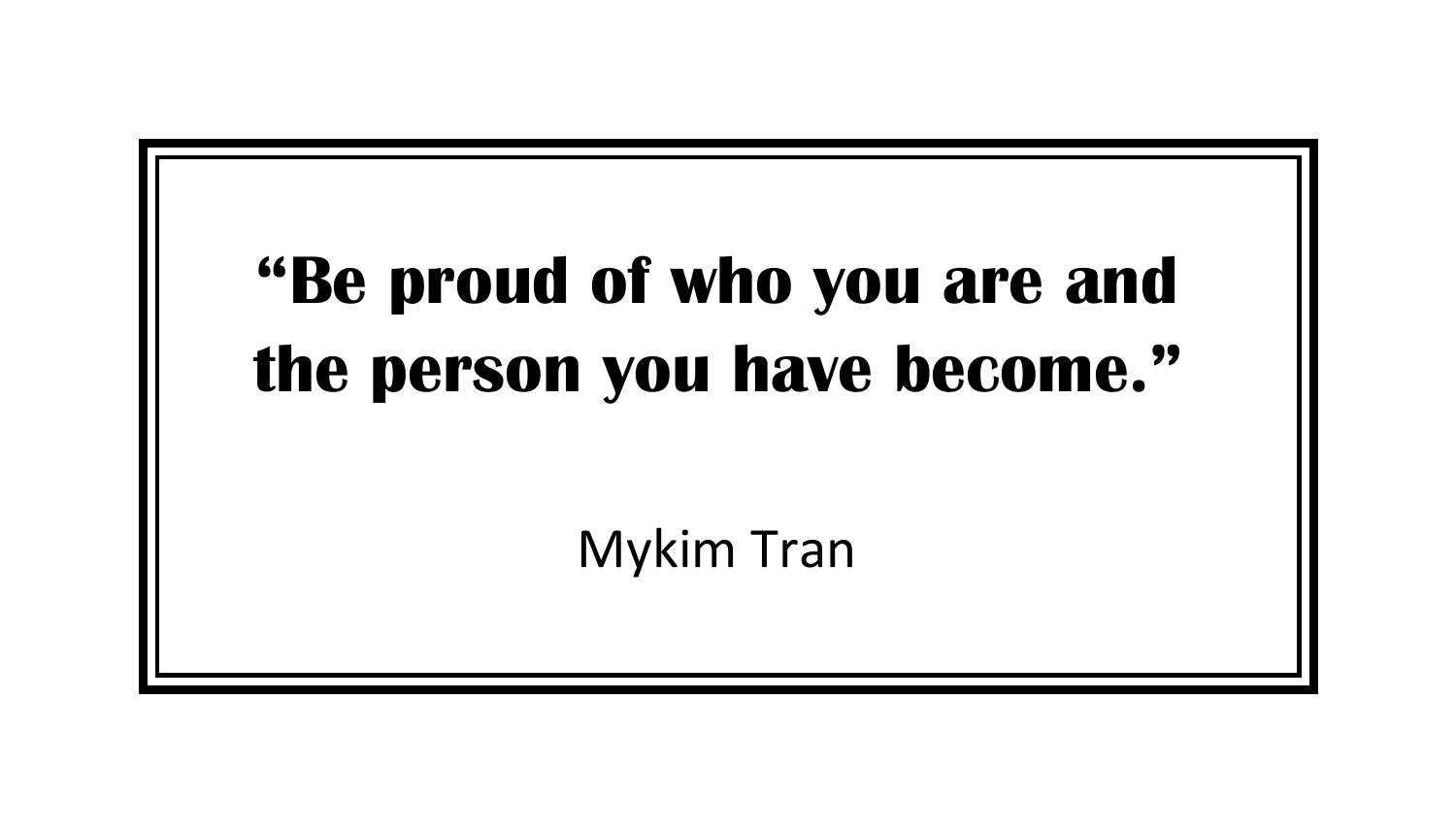#### "Always be a first-rate version of yourself, instead of a secondrate version of somebody else."

Judy Garland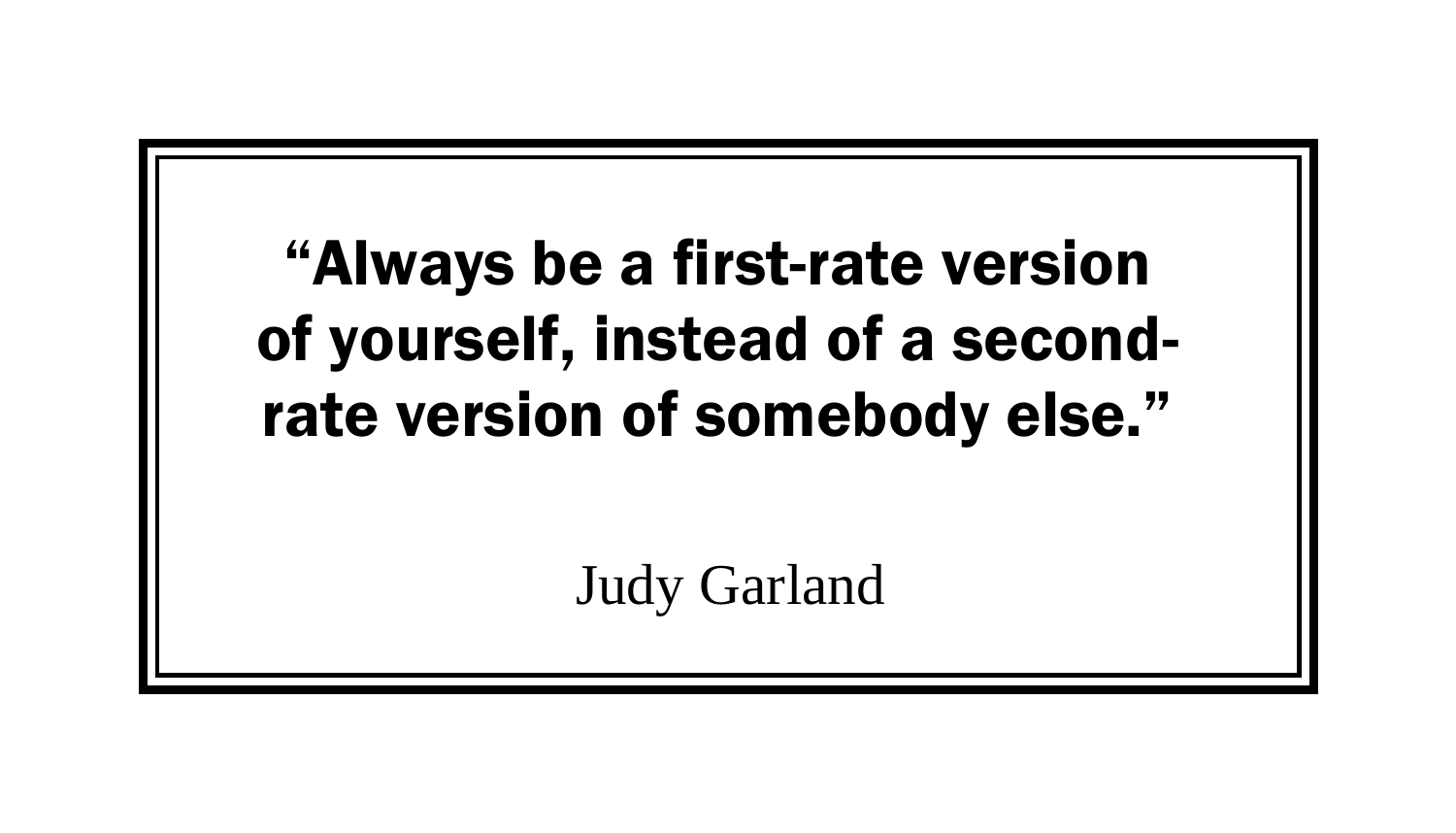# **"Be proud of your strengths and talents because no one else has them."**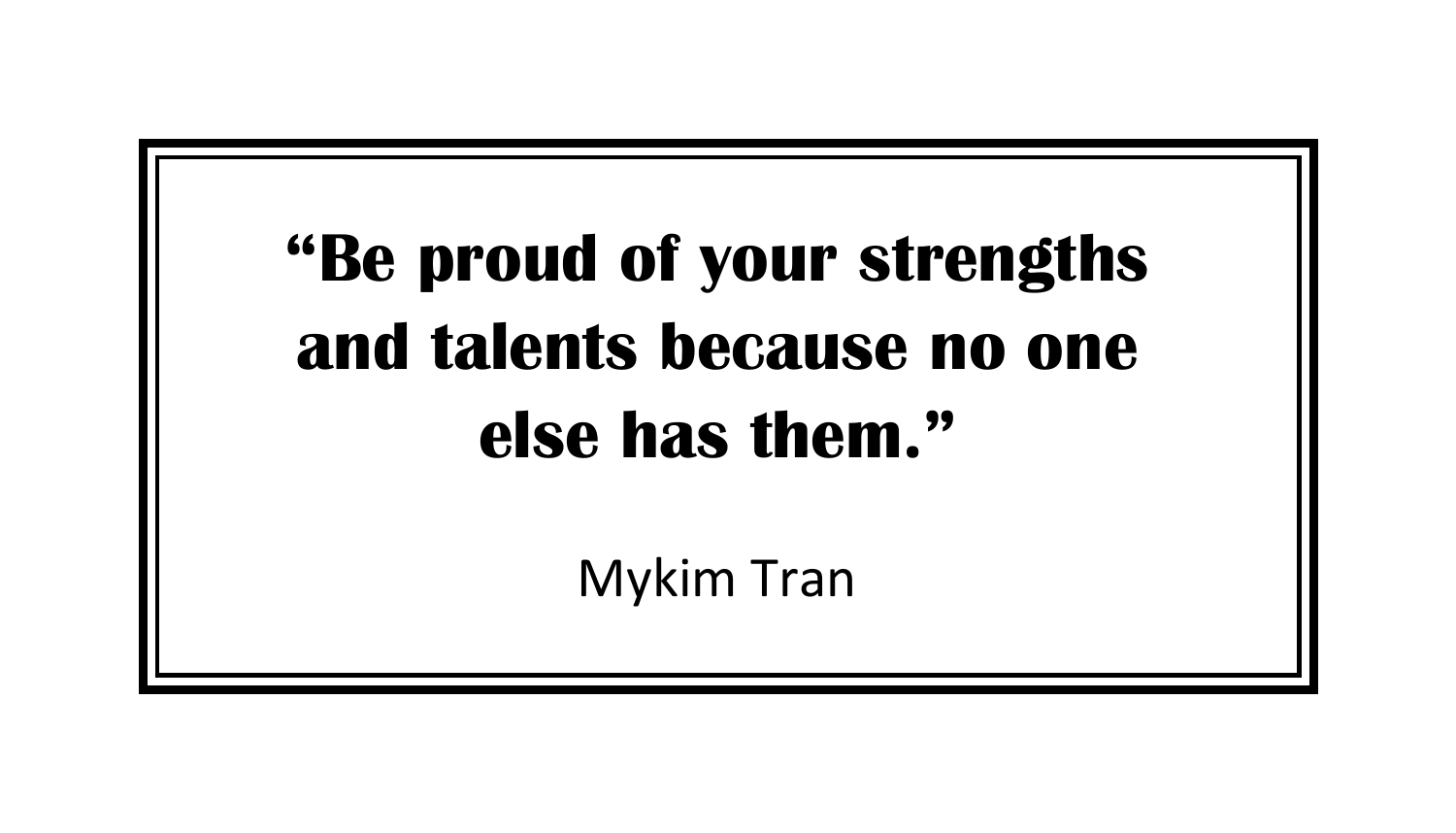# "Be yourself, everyone else is already taken." Oscar Wilde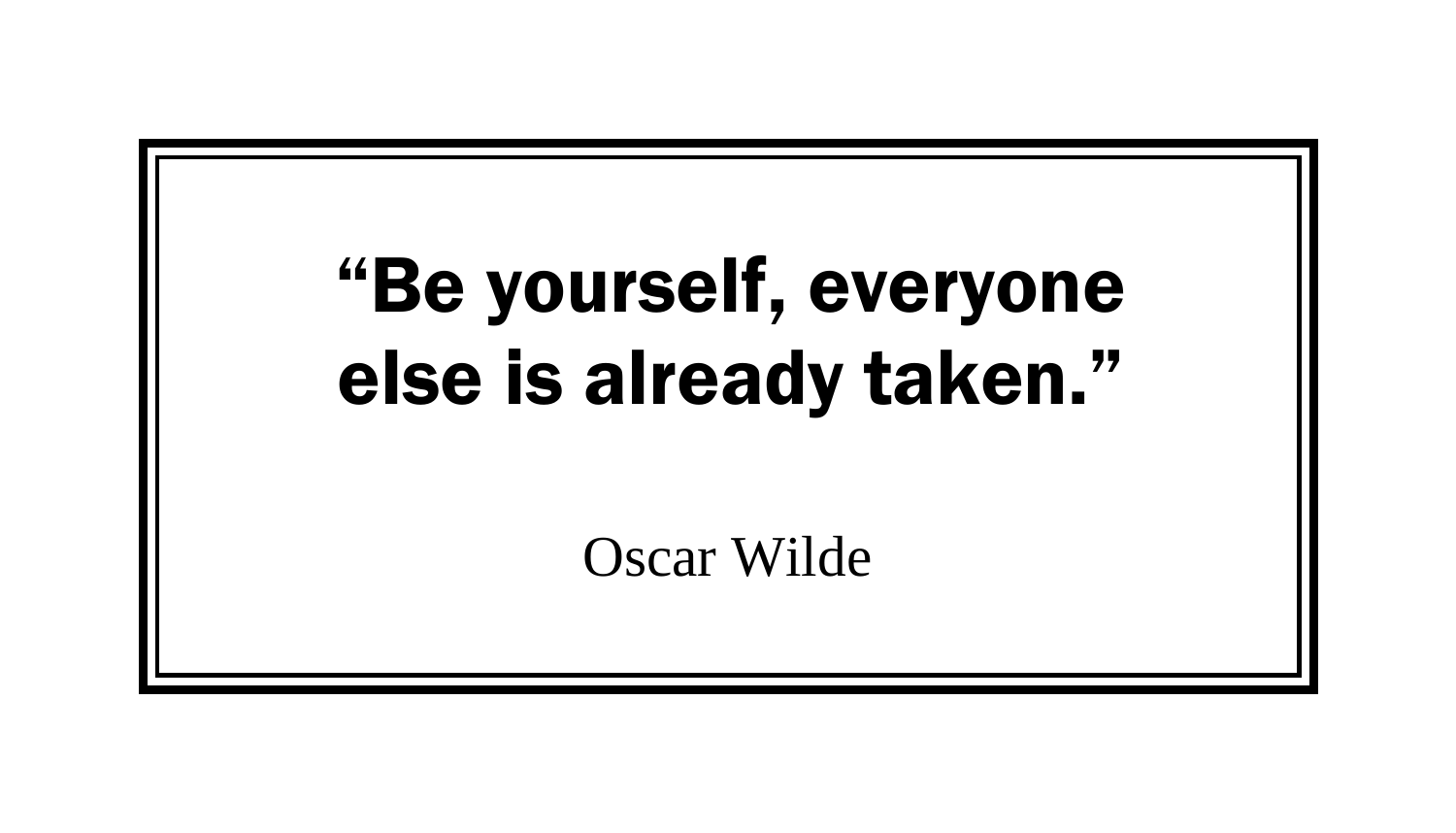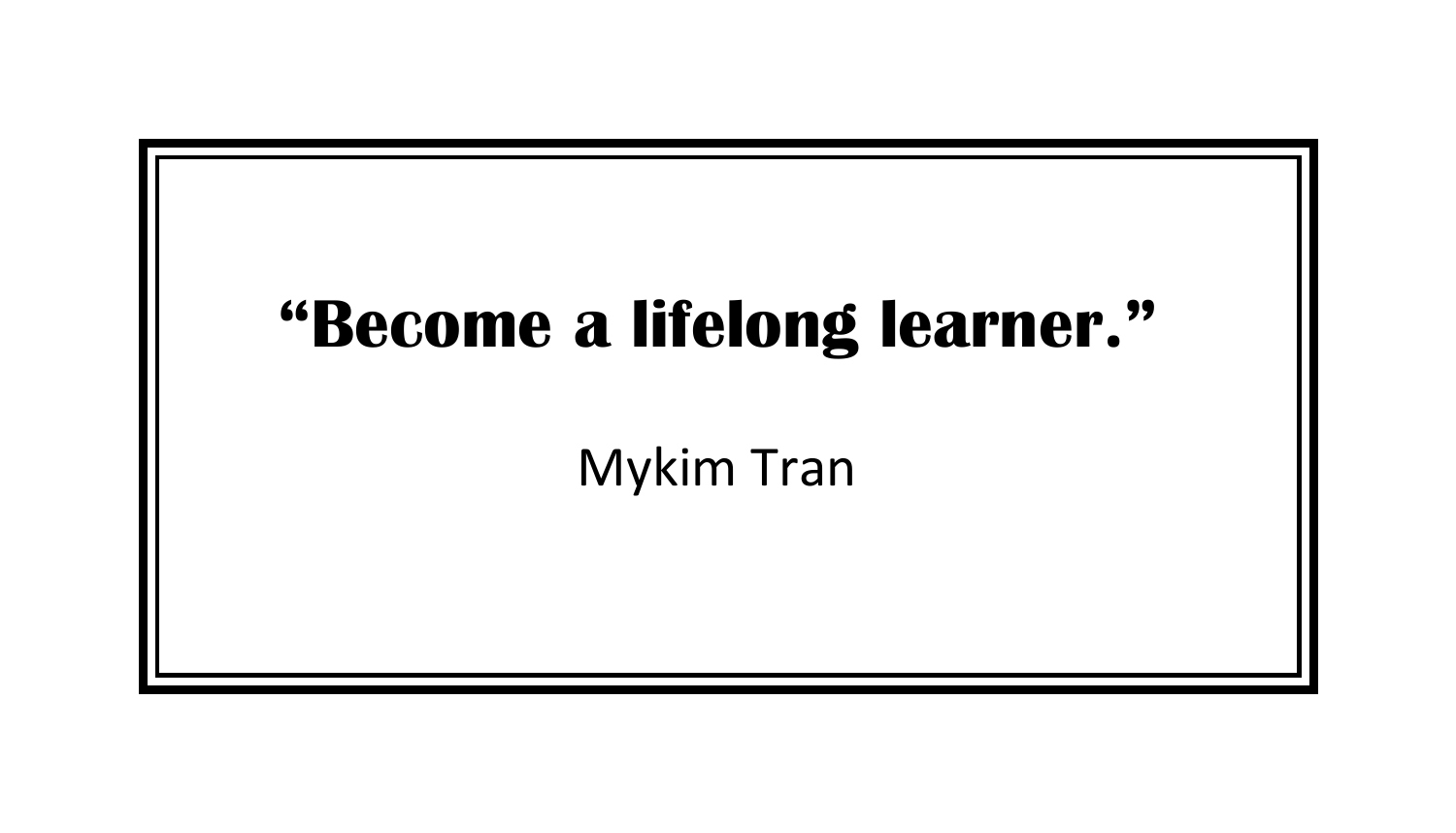#### "Be what you are. This is the first step toward becoming better than you are."

August W. Hare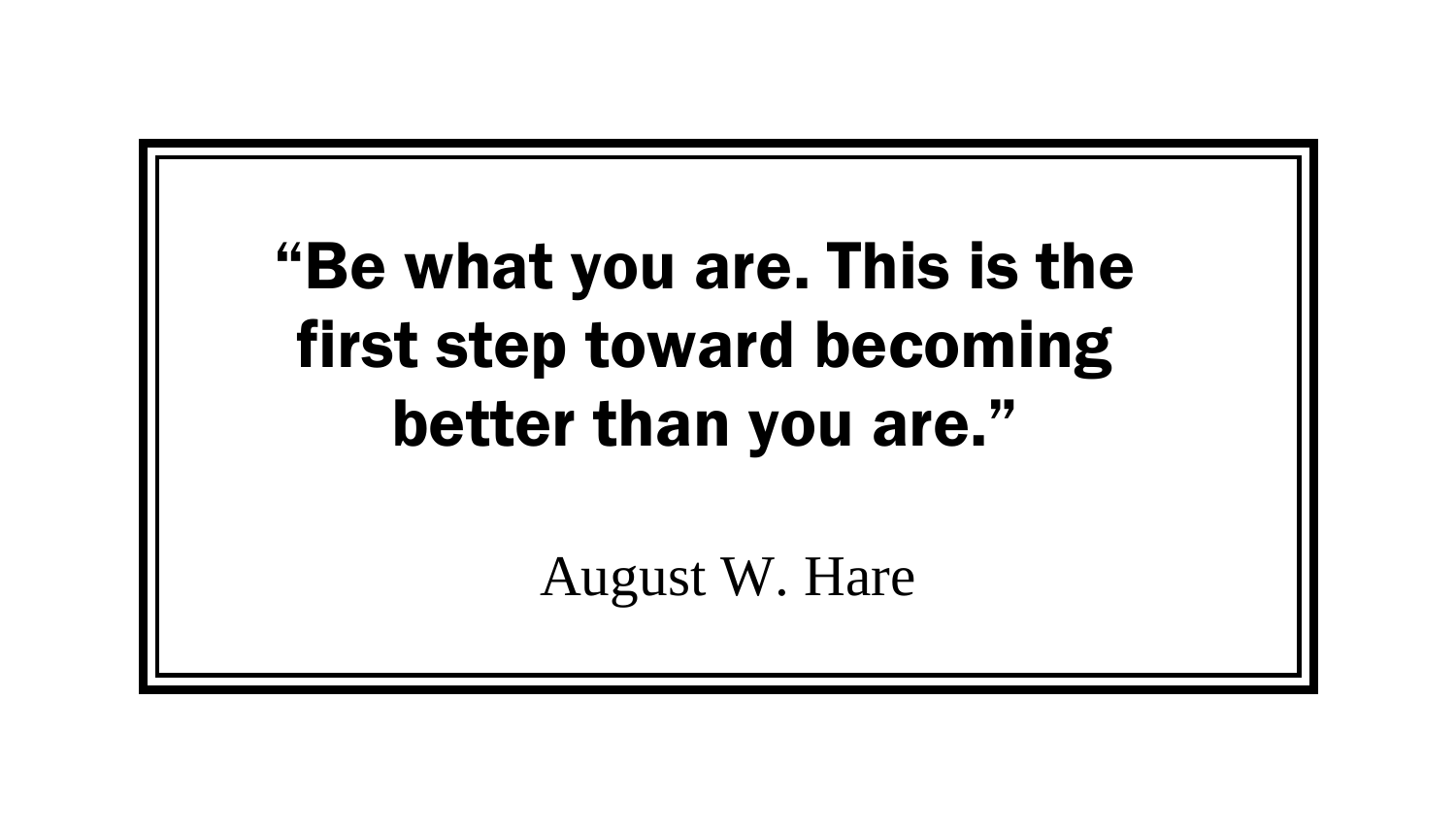# **"Believe in yourself. If not, it will be difficult for you to accomplish anything, even small goals."**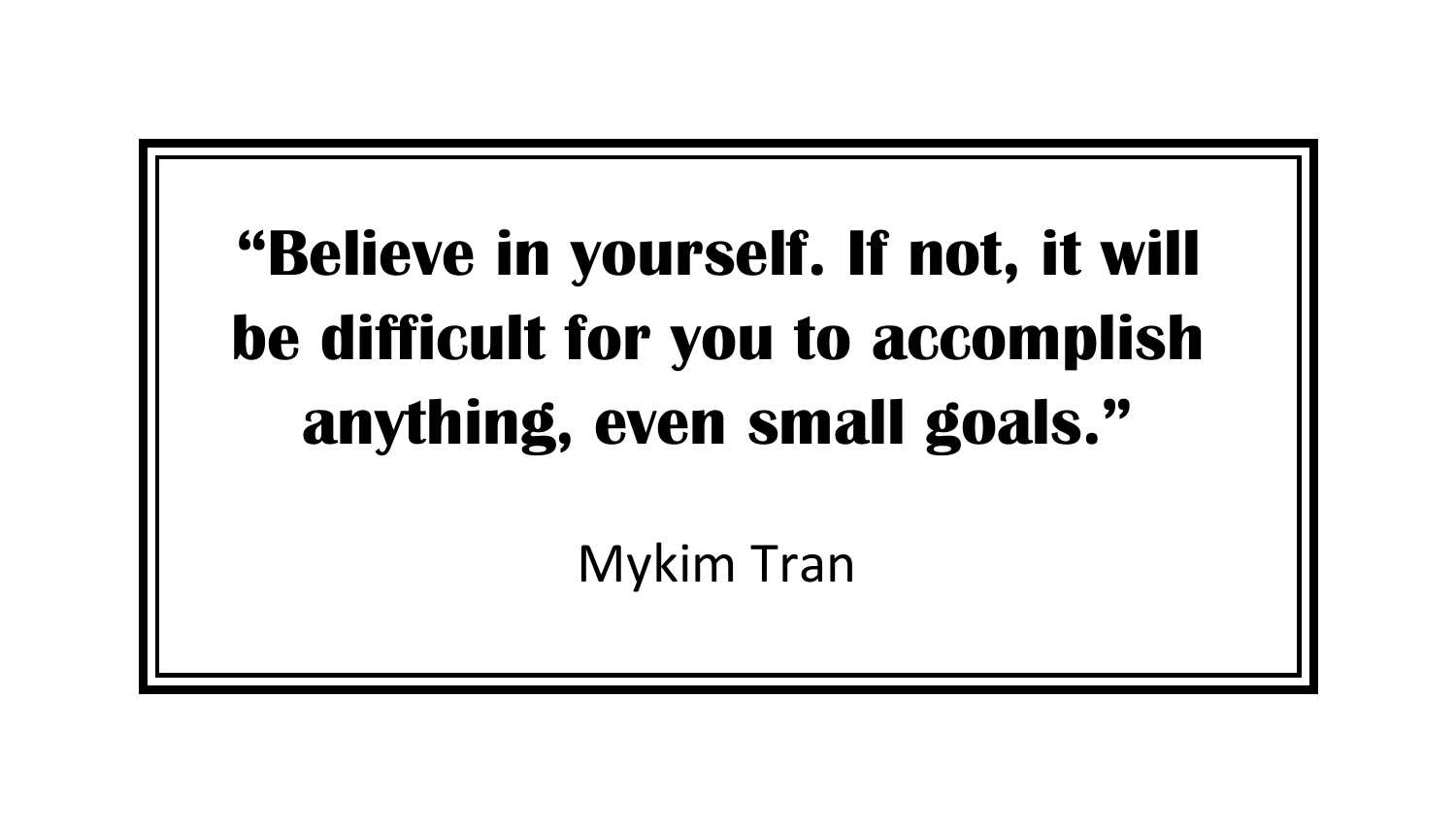"Character cannot be developed in ease and quiet. Only through experience of trial and suffering can the soul be strengthened, ambition inspired, and success achieved."

Helen Keller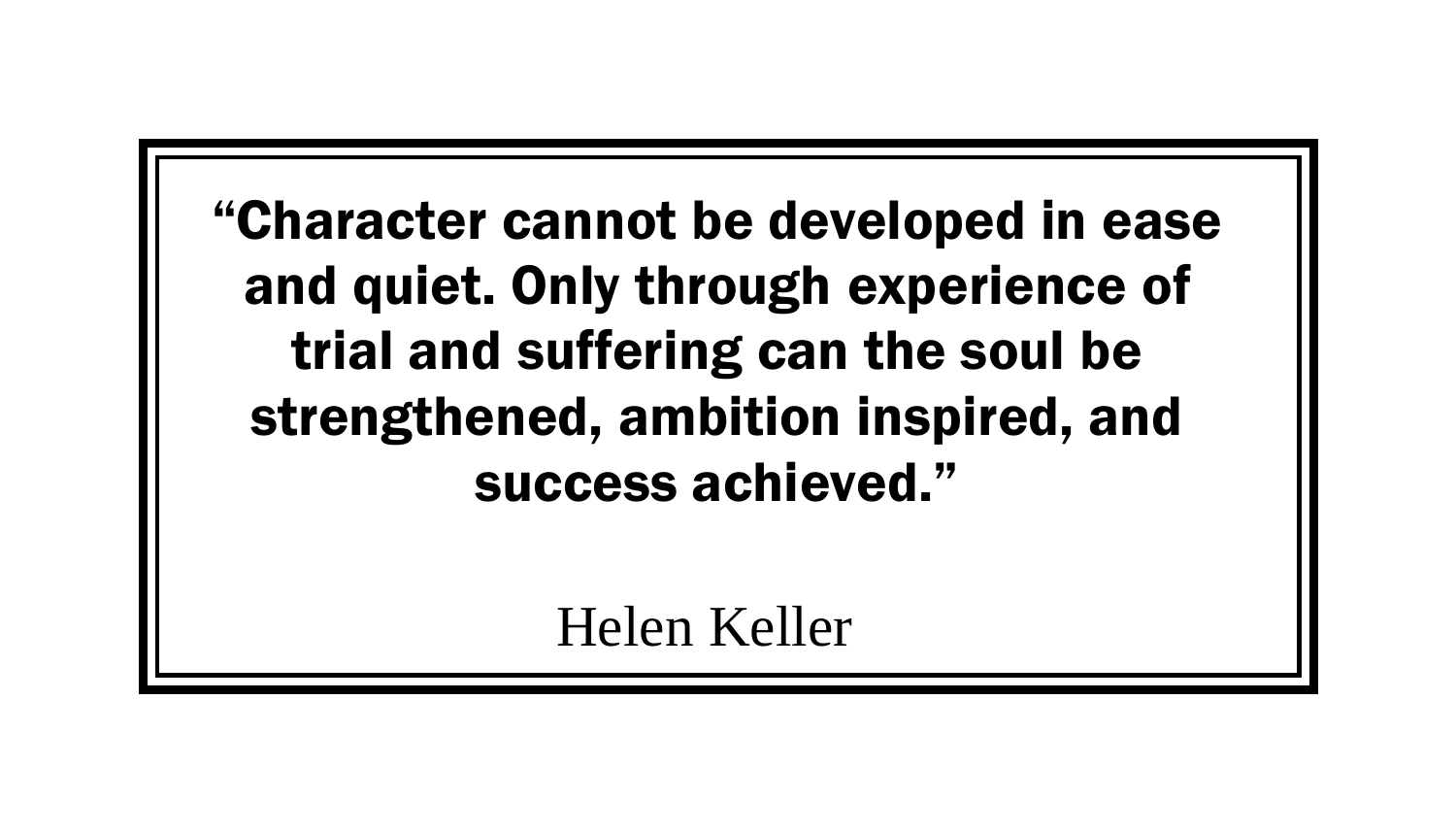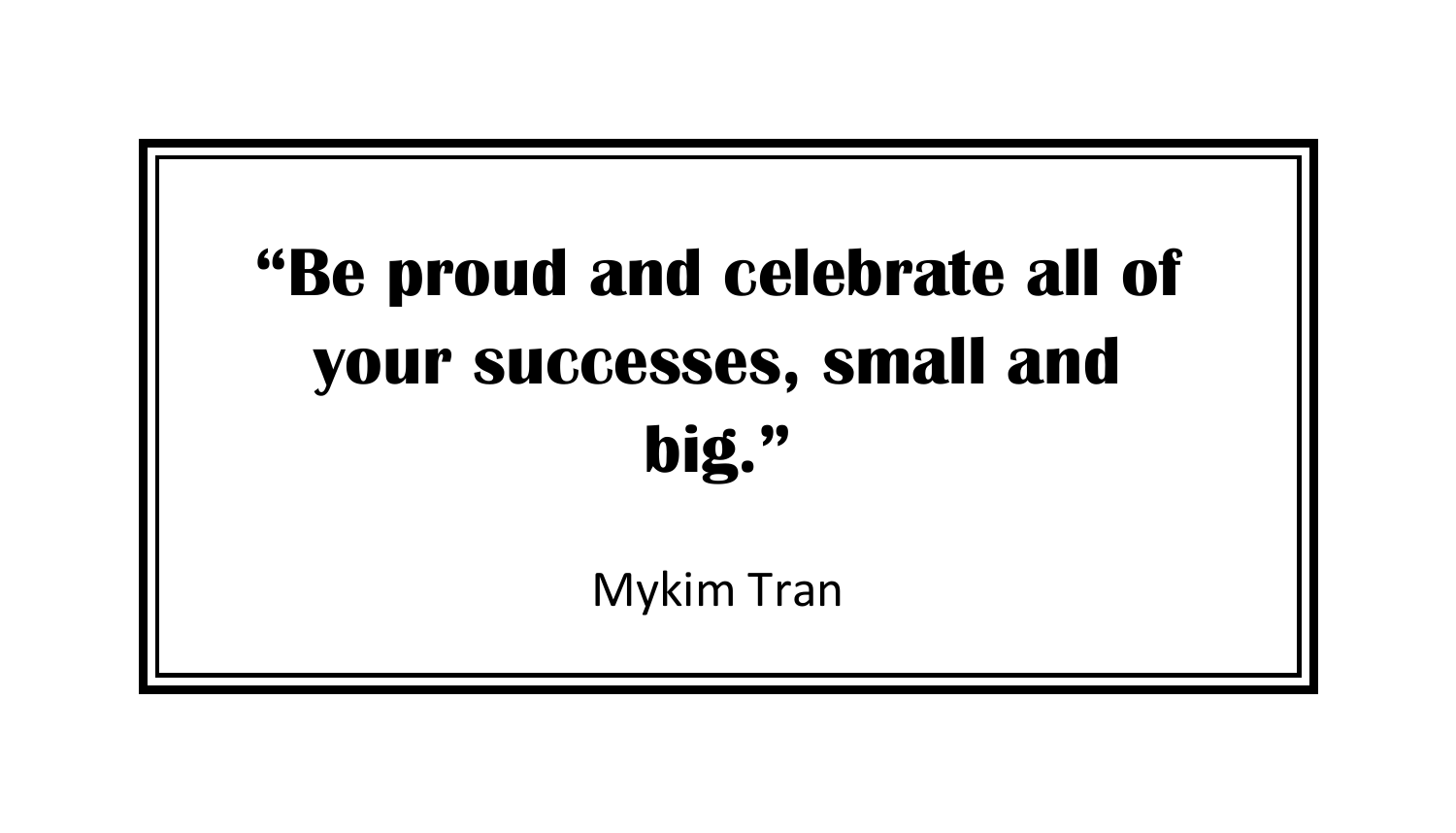#### "Confidence comes not from always being right but from not fearing to be wrong."

Peter T. Mcintyre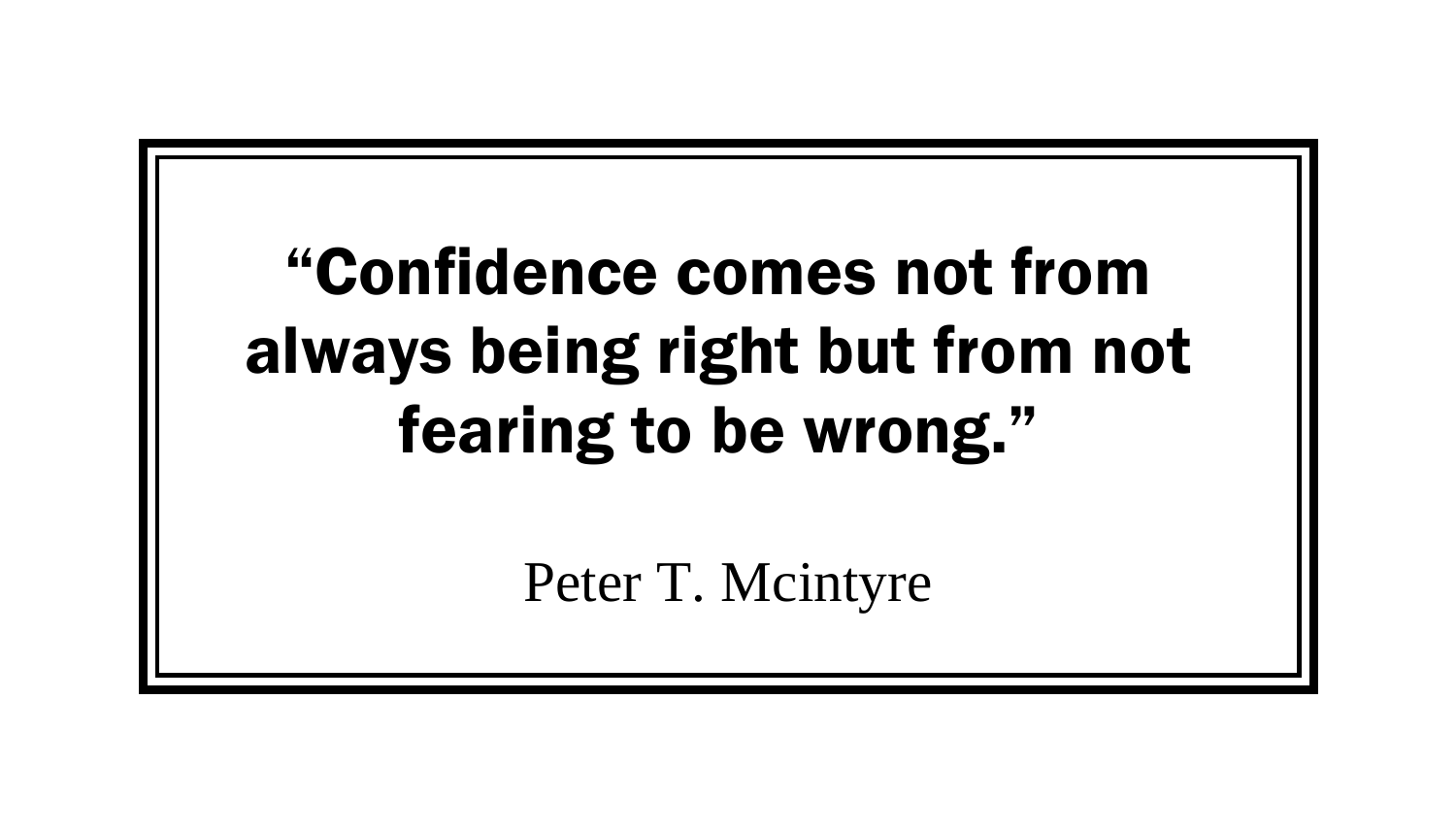# "Complaining and blaming are the worst enemies for vour life."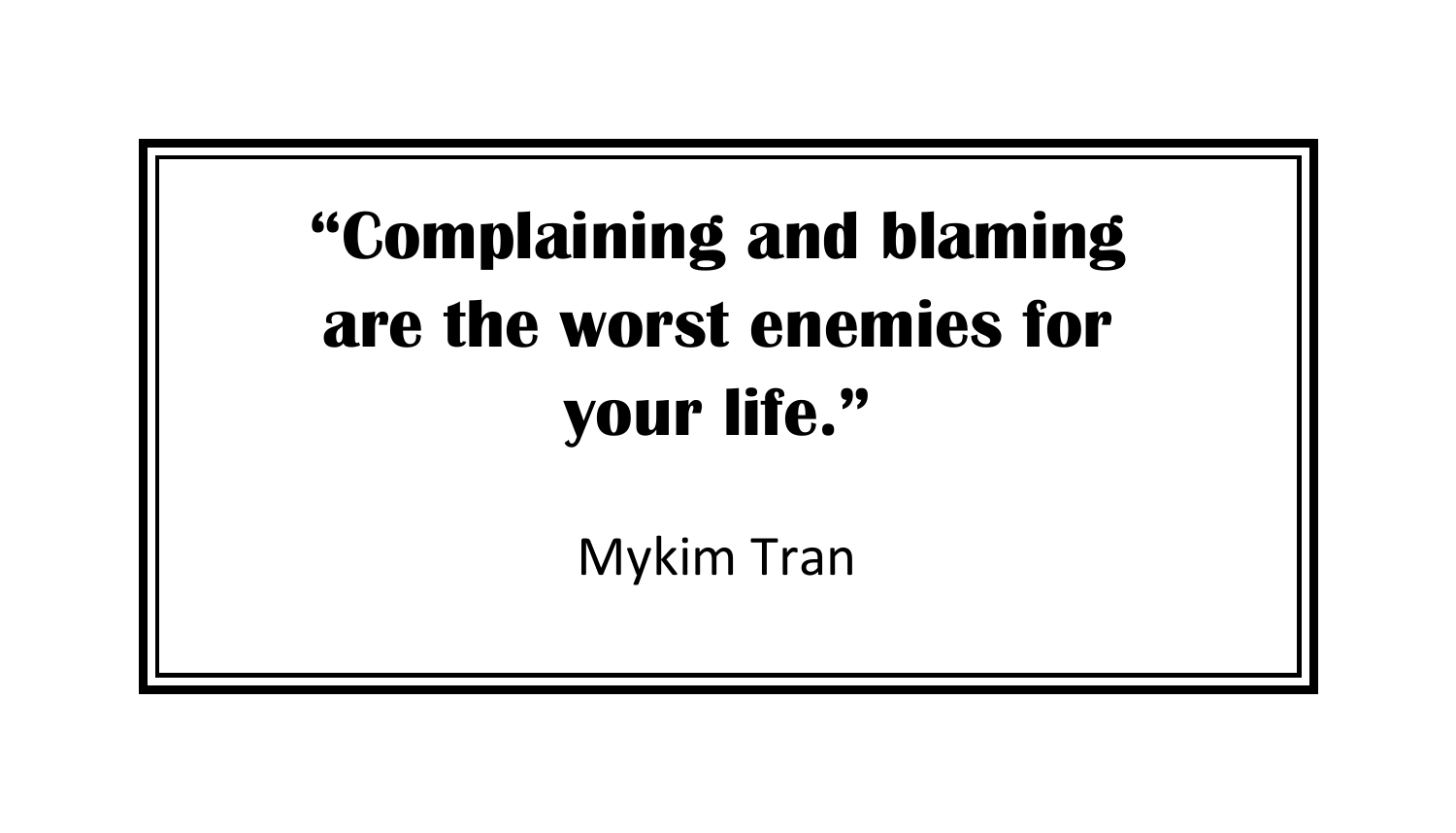# "Passion is the genesis of genius."

Anthony Robbins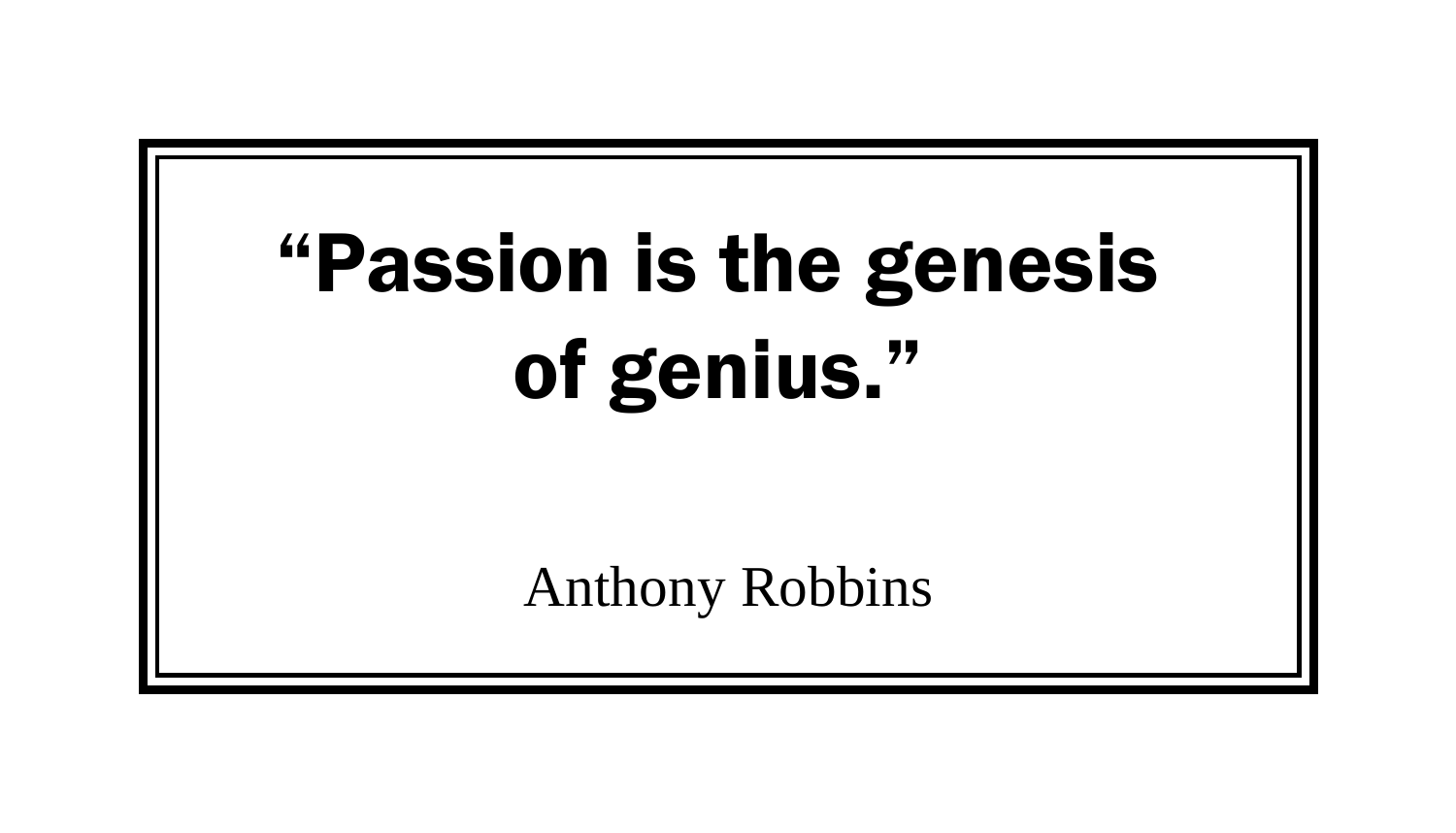# **"Create your own beliefs, values, and standards for your own life."**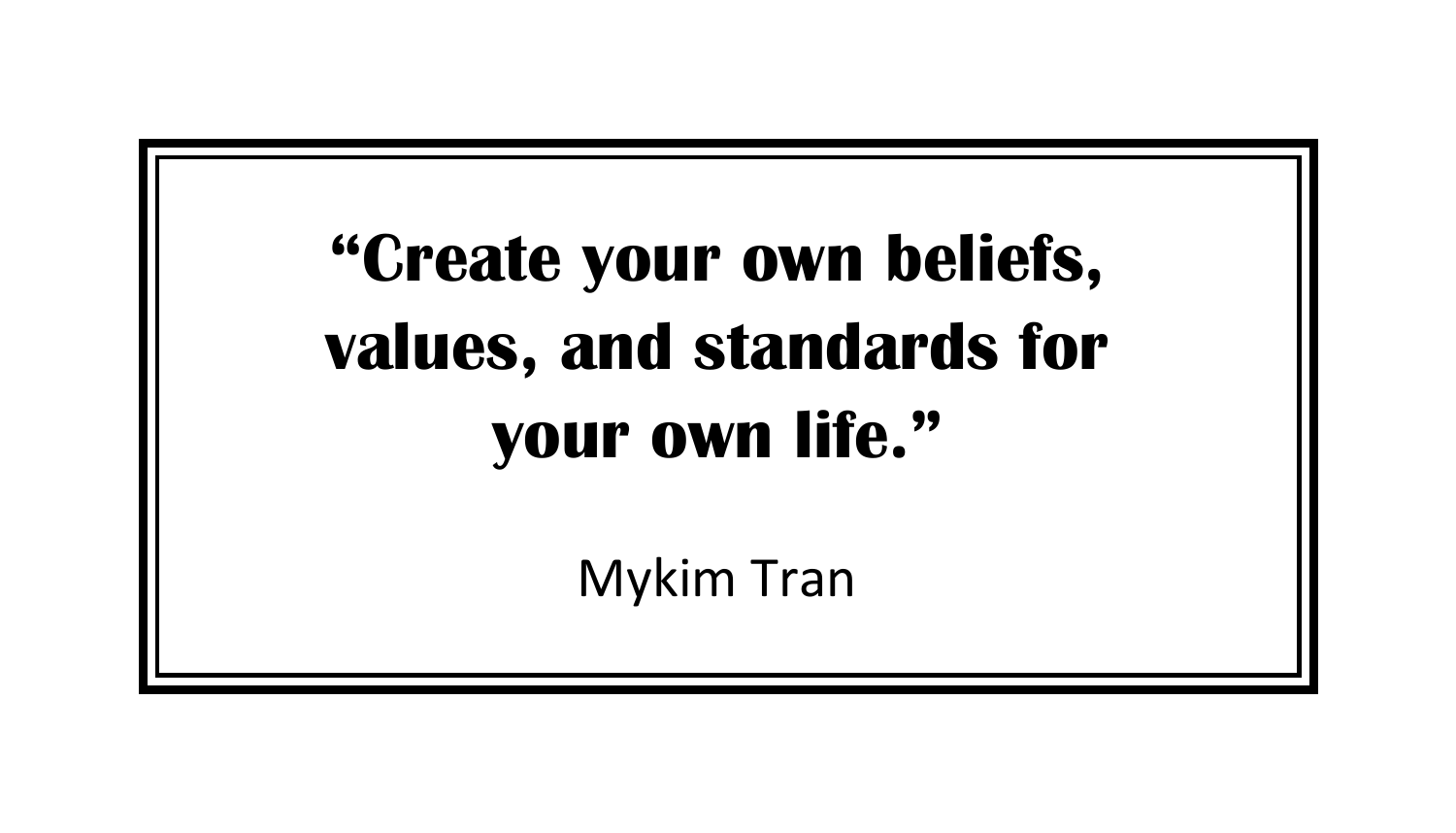#### "Do not blindly believe what others say. See for yourself what brings contentment, clarity, and peace. That is the path for you to follow."

Thich Nhat Hanh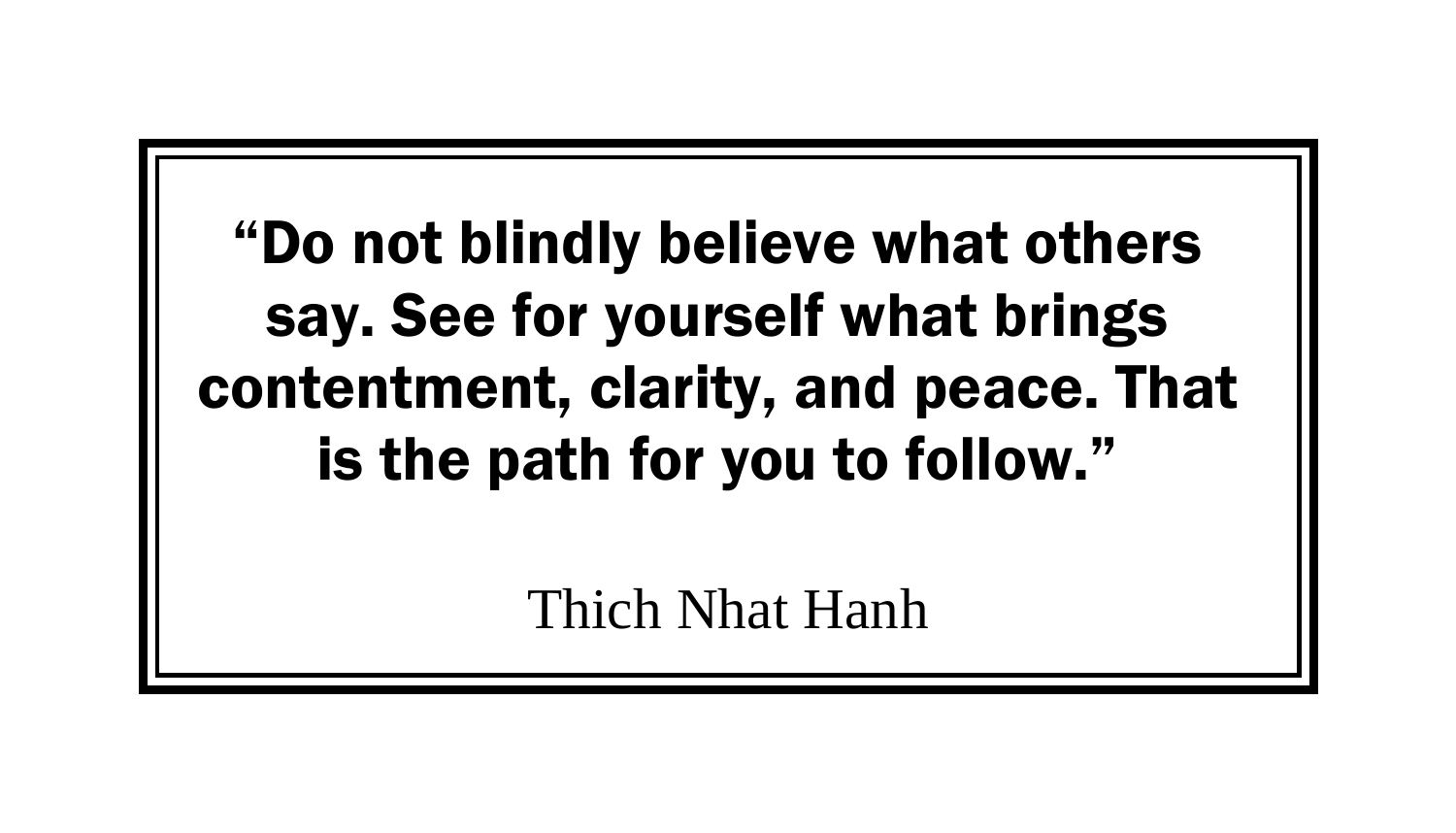#### "Creating meaning is a lifelong task for you to experience lifelong happiness."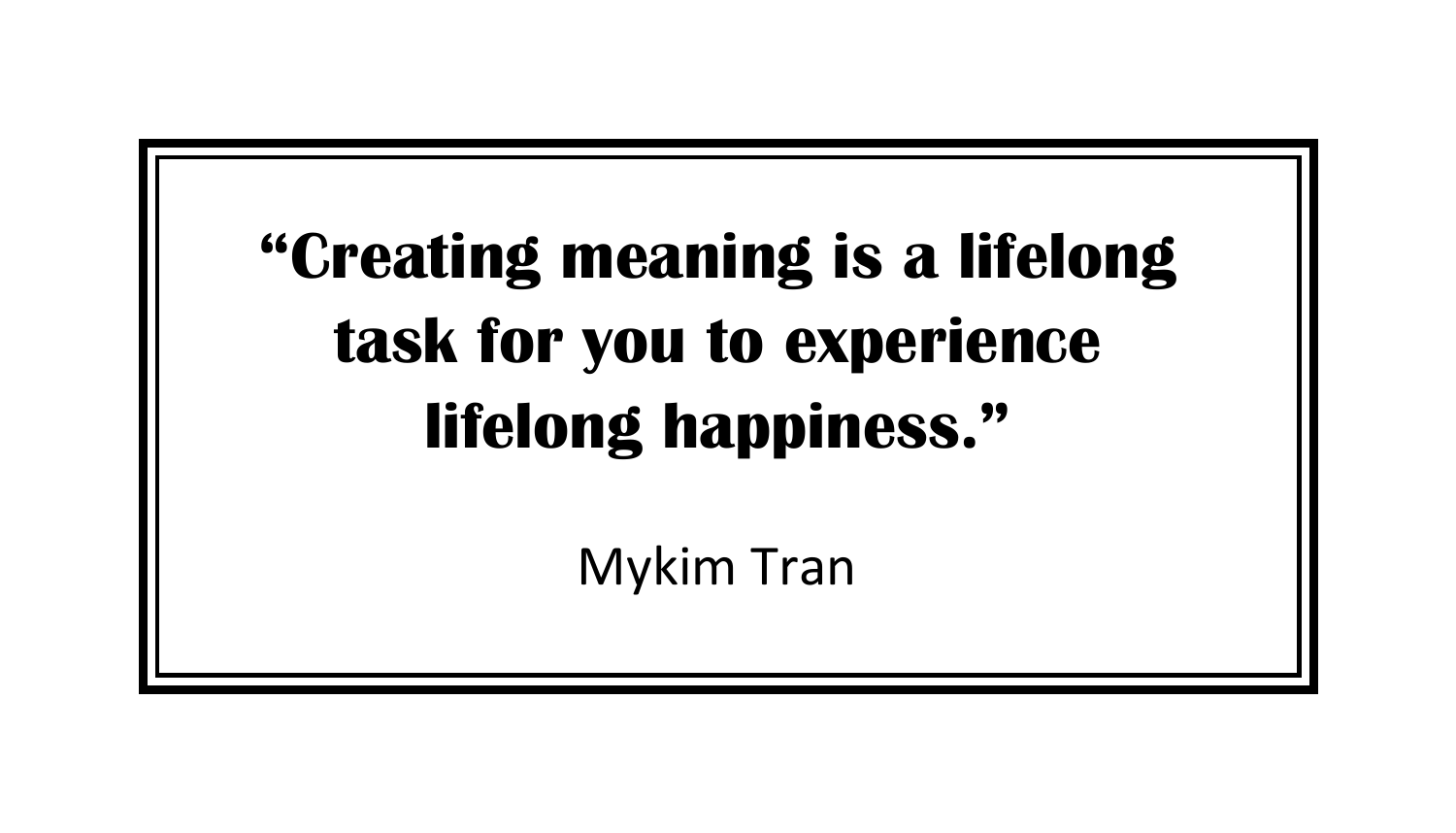#### "Life's challenges are not supposed to paralyze you, they're suppose to help you discover who you are."

Bernice Johnson Reagon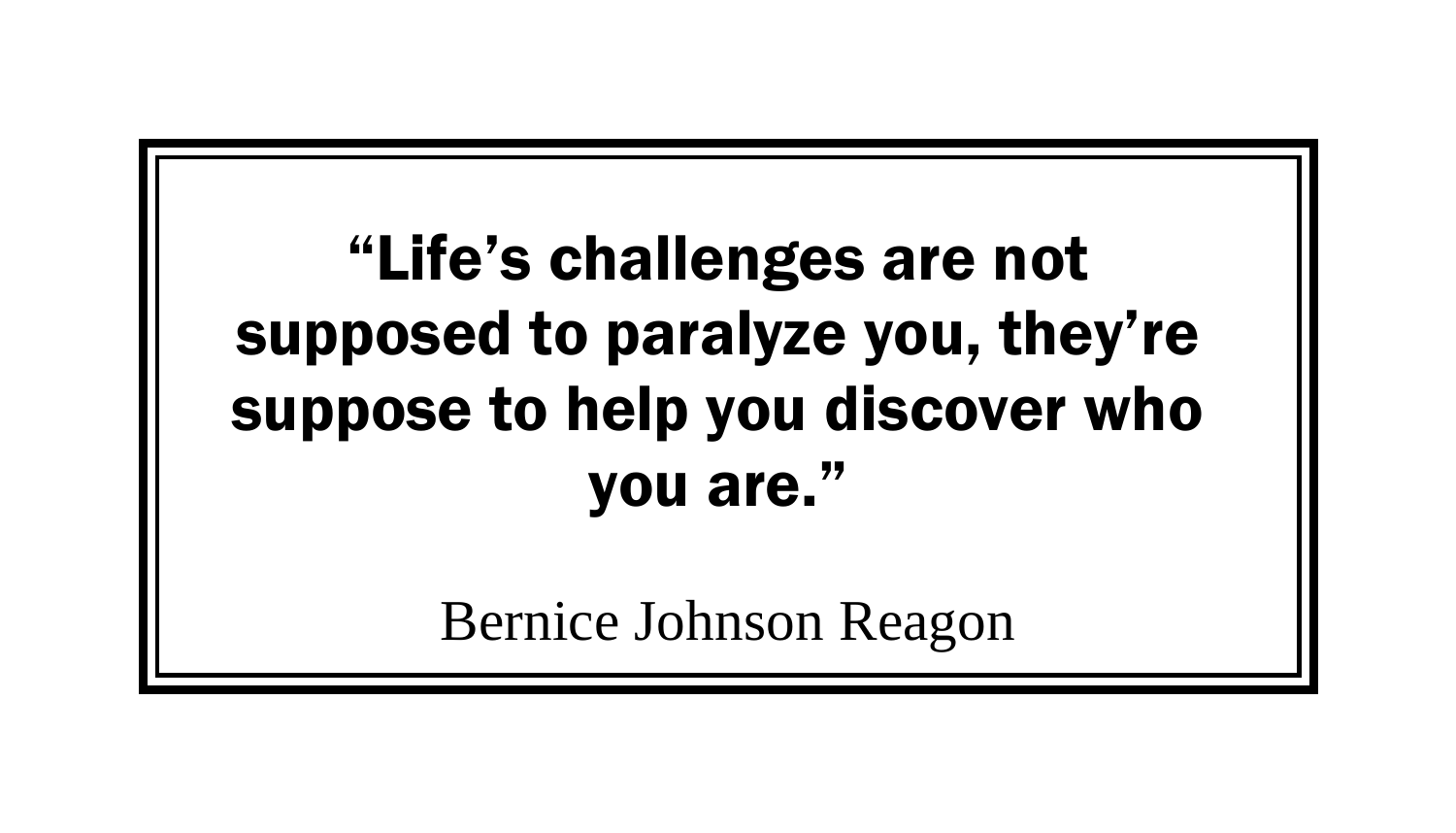# "Develop a powerful vision for your life."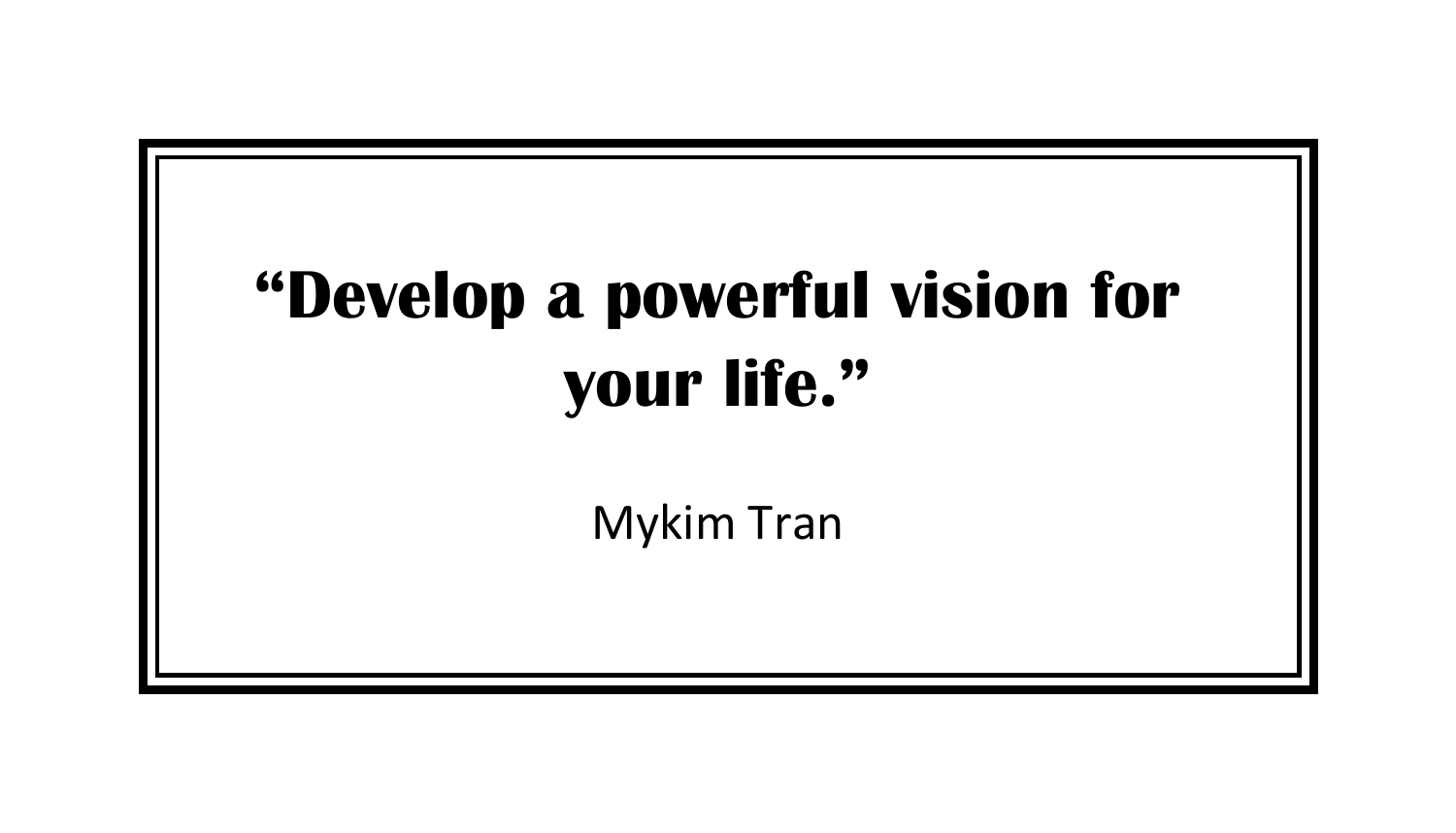# "Life shrinks or expands in proportion to one's courage."

Anais Nin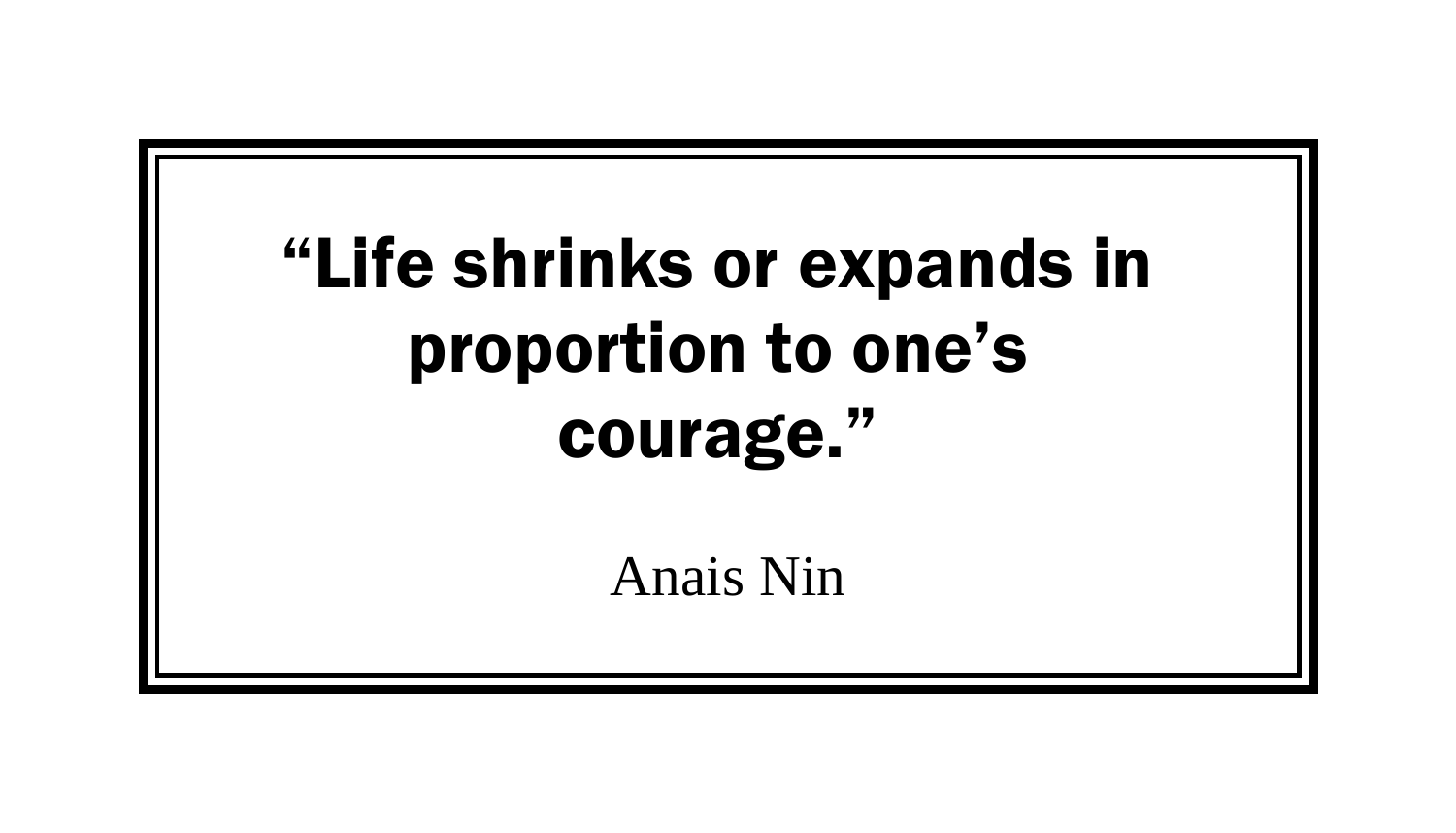#### **"Do not neglect your problems and difficulties, because they are your strength, joy, and happiness when you overcome them."**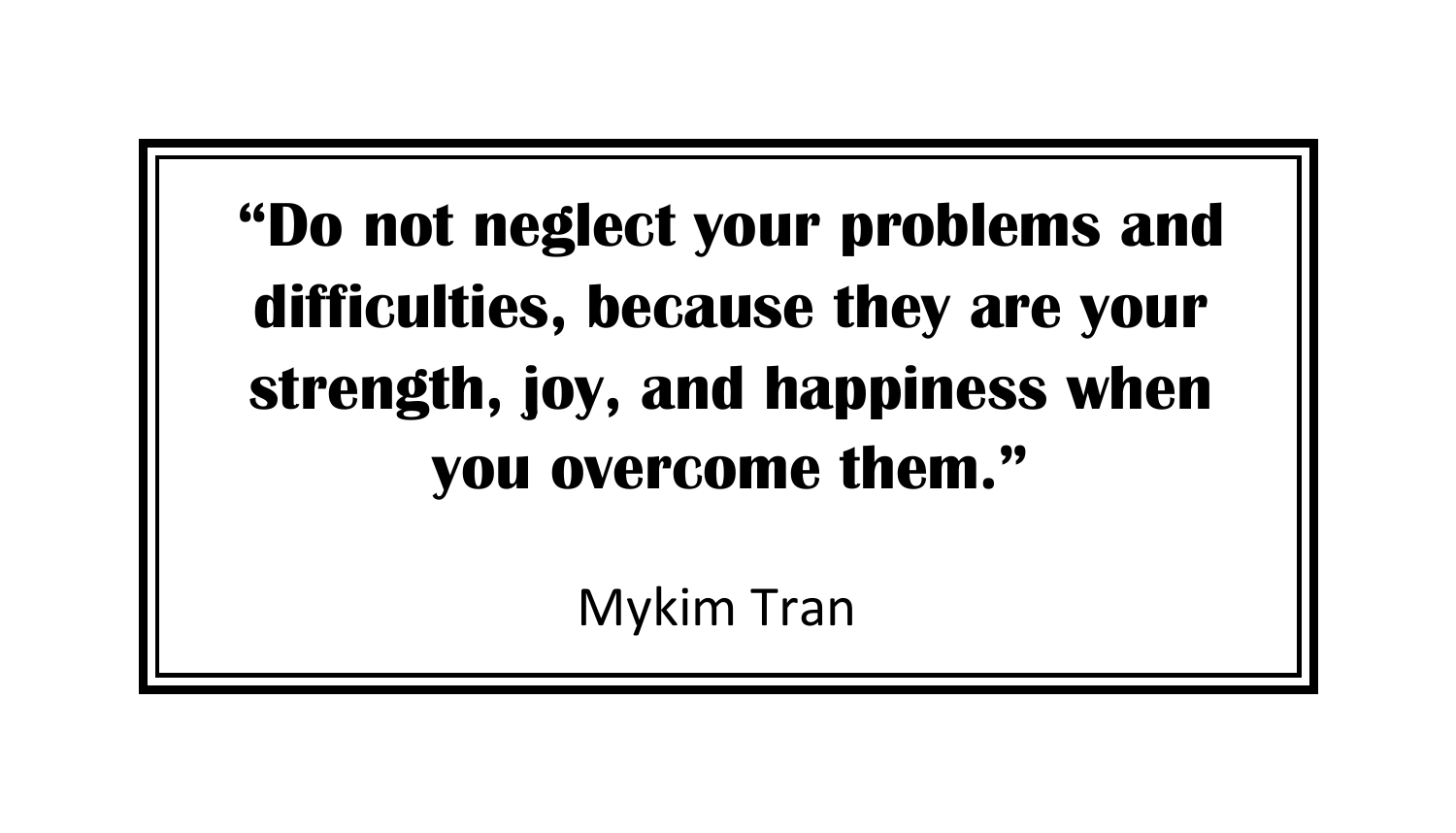#### "Never apologize for showing feeling. When you do so, you apologize the truth."

Benjamin Disraeli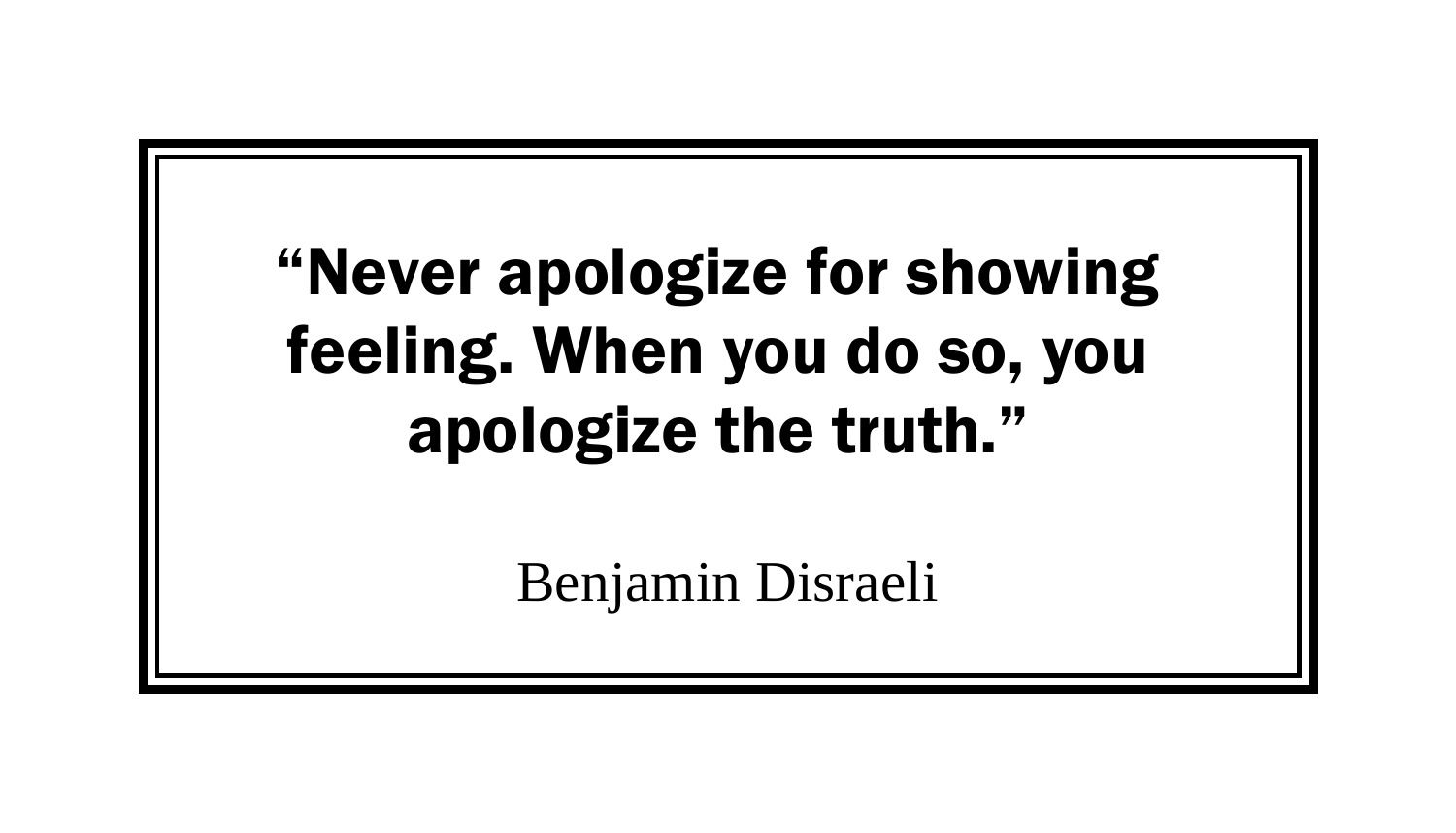#### **"Do not take short cuts in life. You will realize that you will have to start all over again at the end."**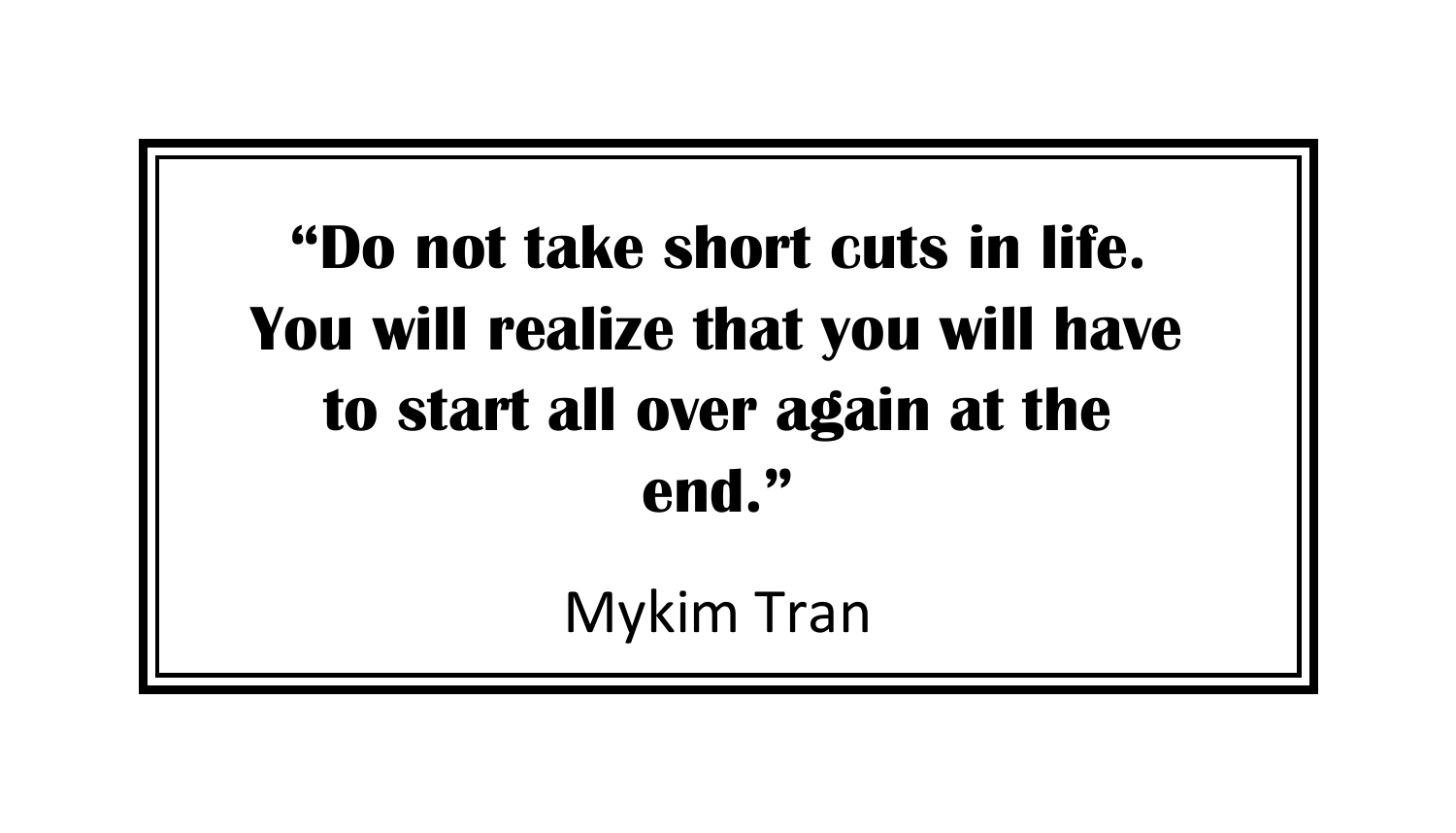# "Never underestimate the power of passion." Eve Sawyer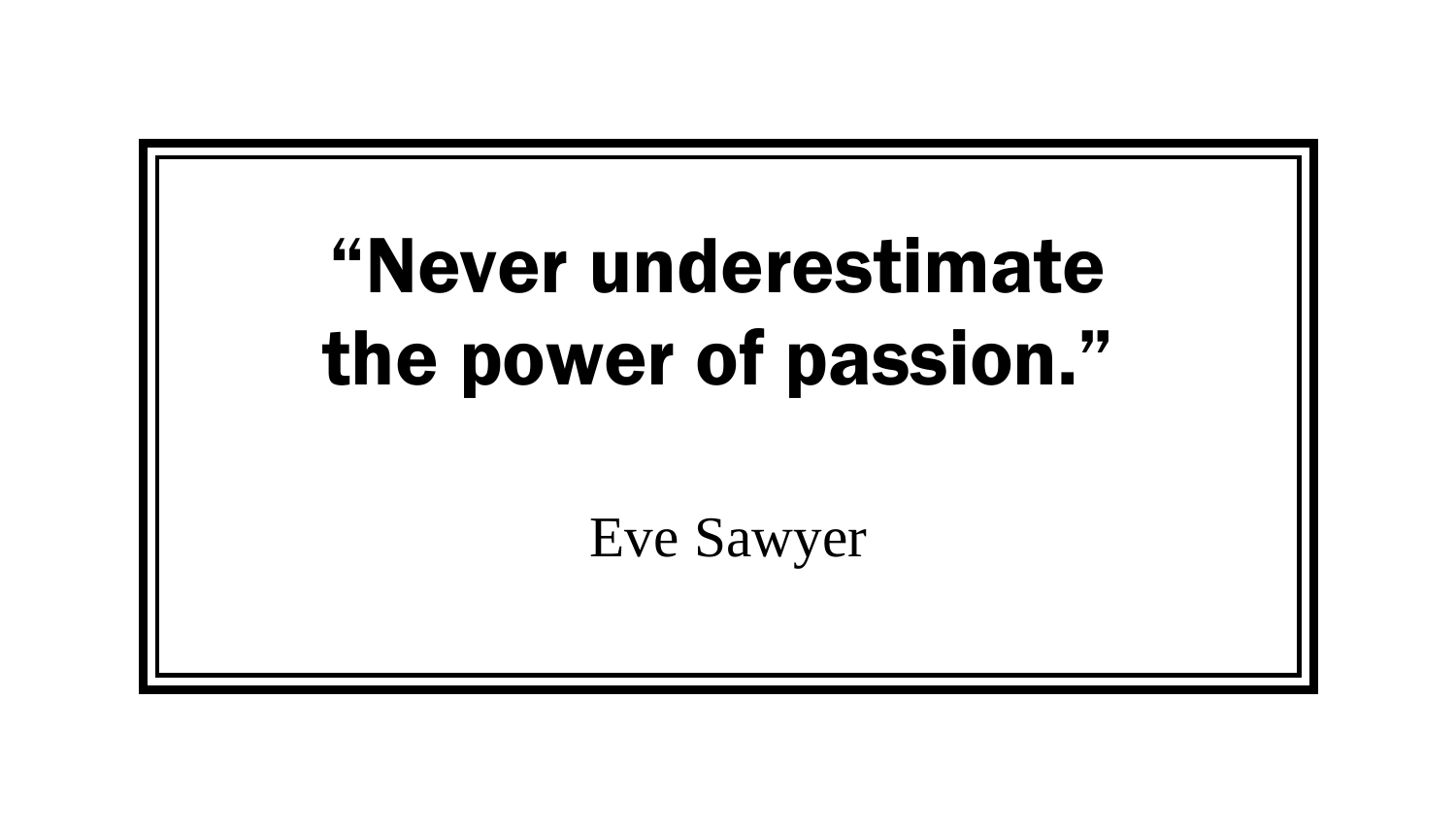# "Do something that you have never done before."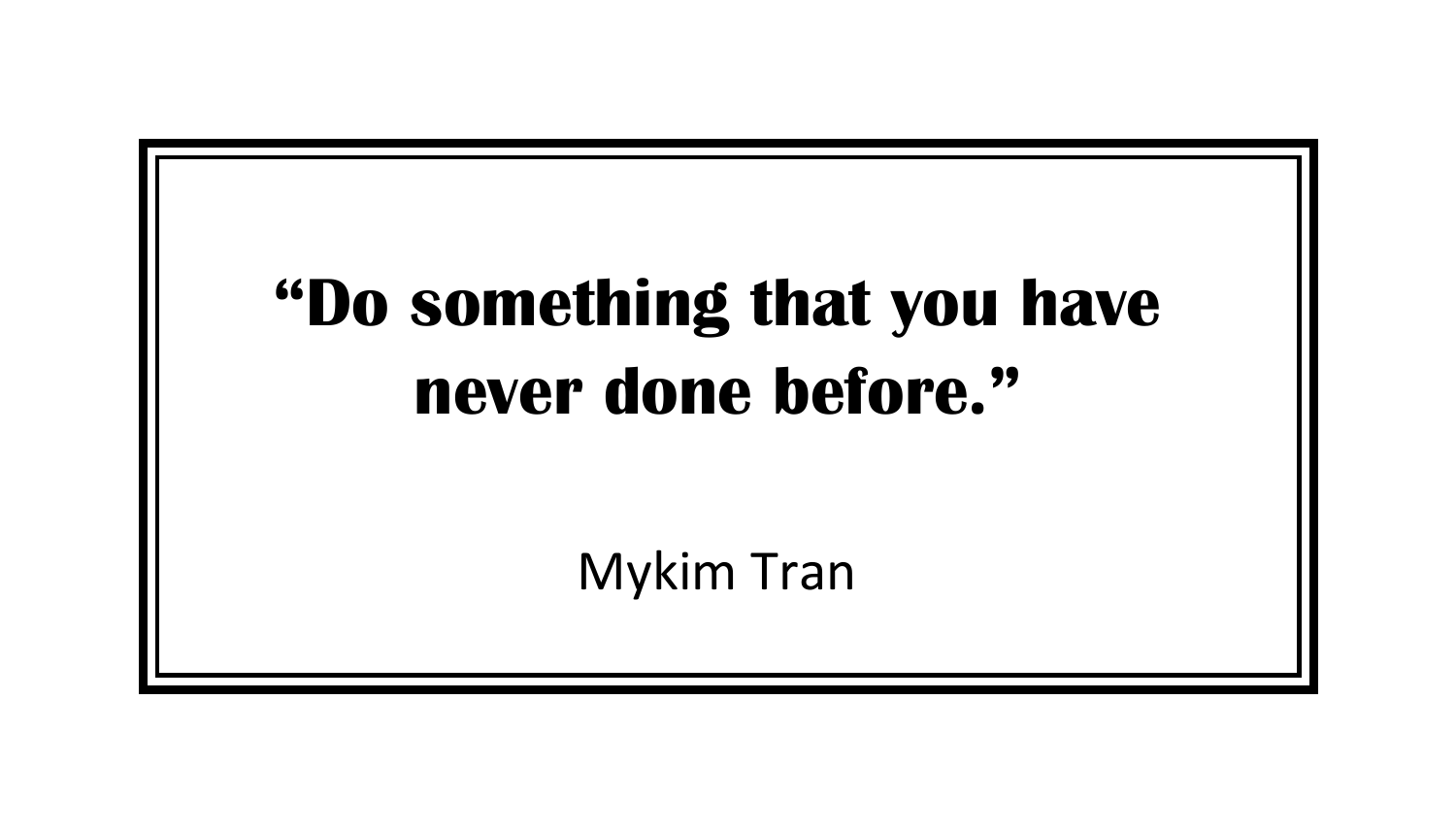#### "No matter how small the success may seem, celebrate all your wins. This helps build a foundation of confidence."

Blair Singer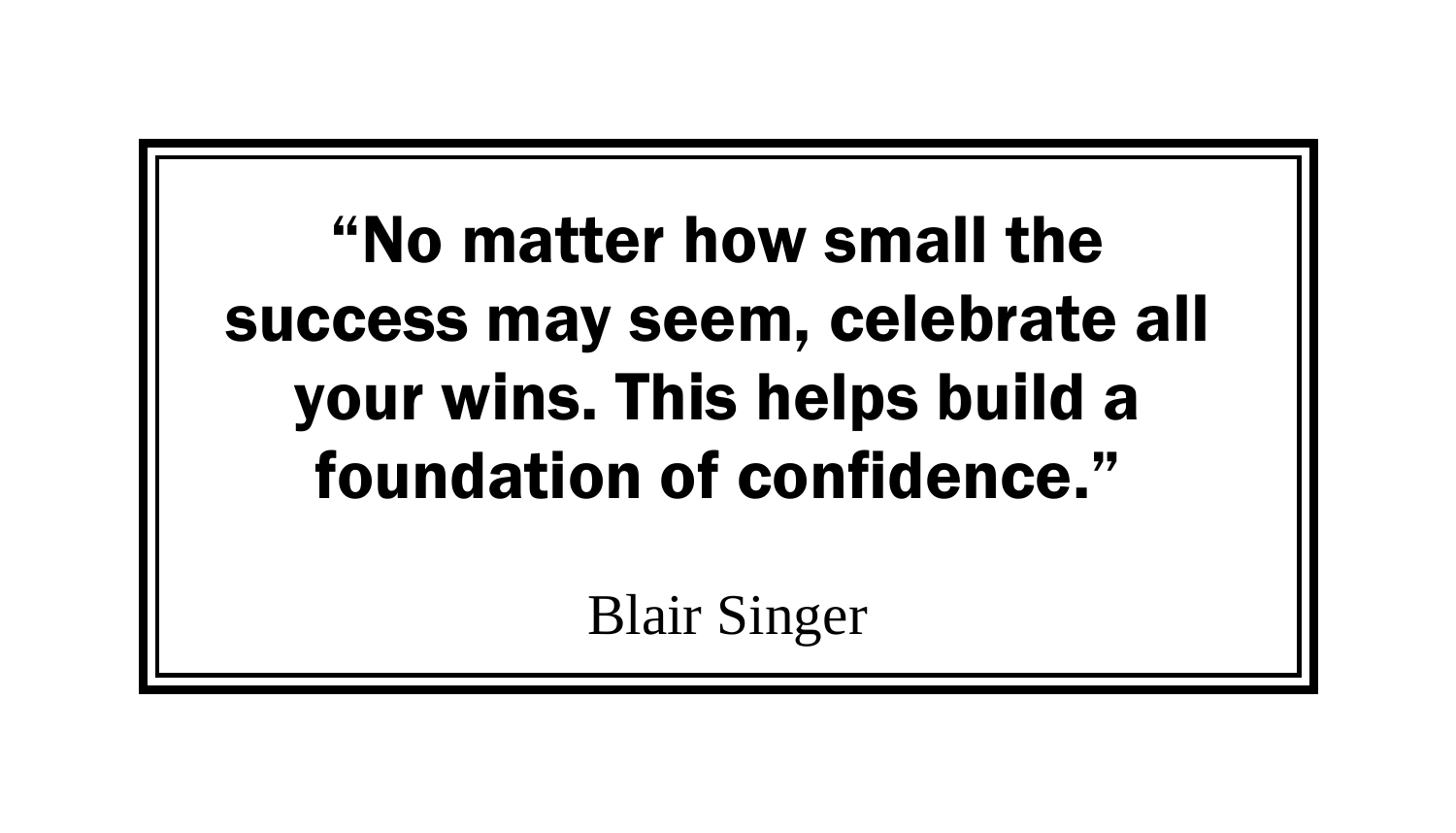# "Anything can bring you happiness if you have the right purpose for doing it."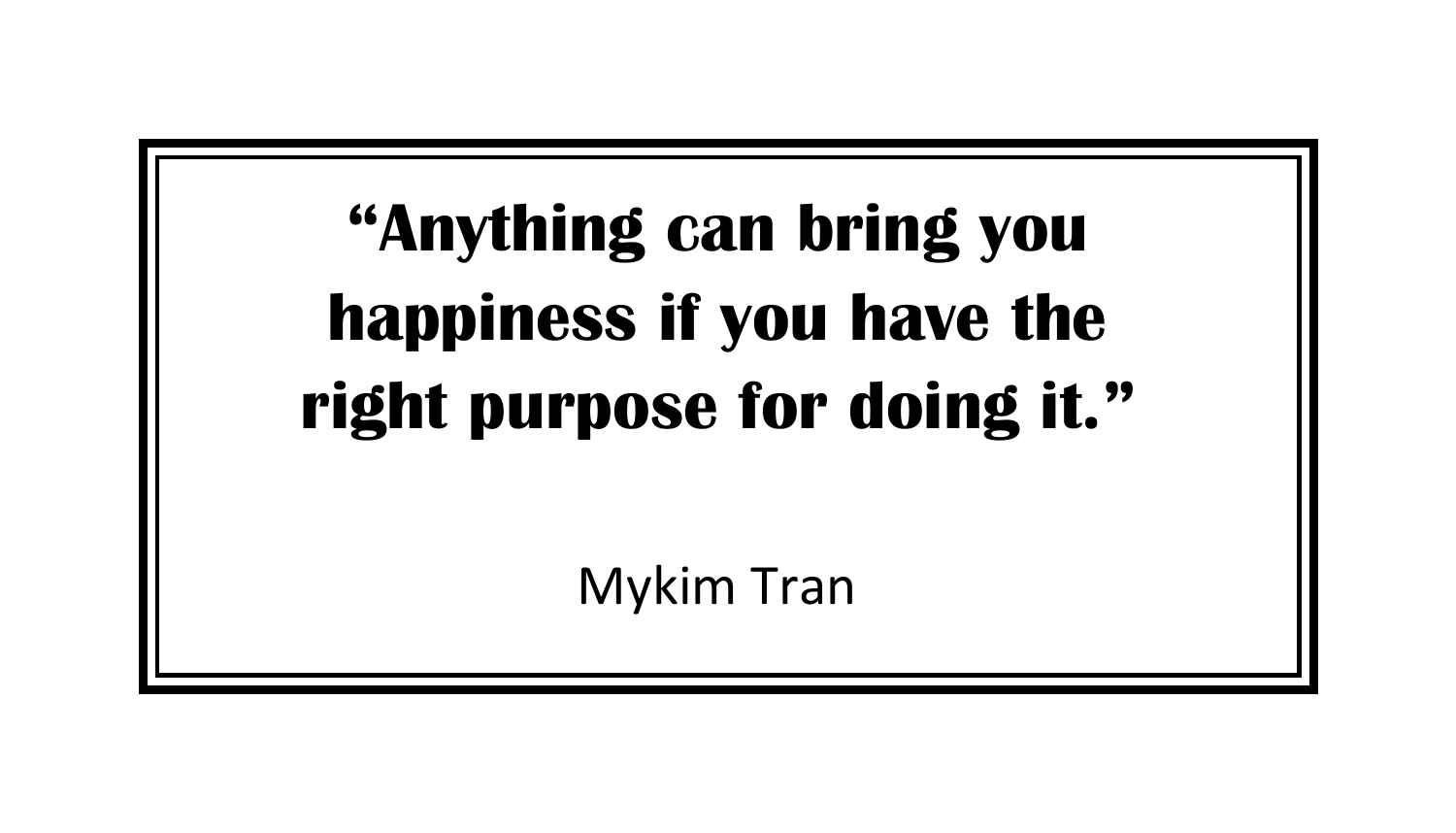#### "No one outside ourselves can rule us inwardly. When we know this, we become free."

Thich Nhat Hanh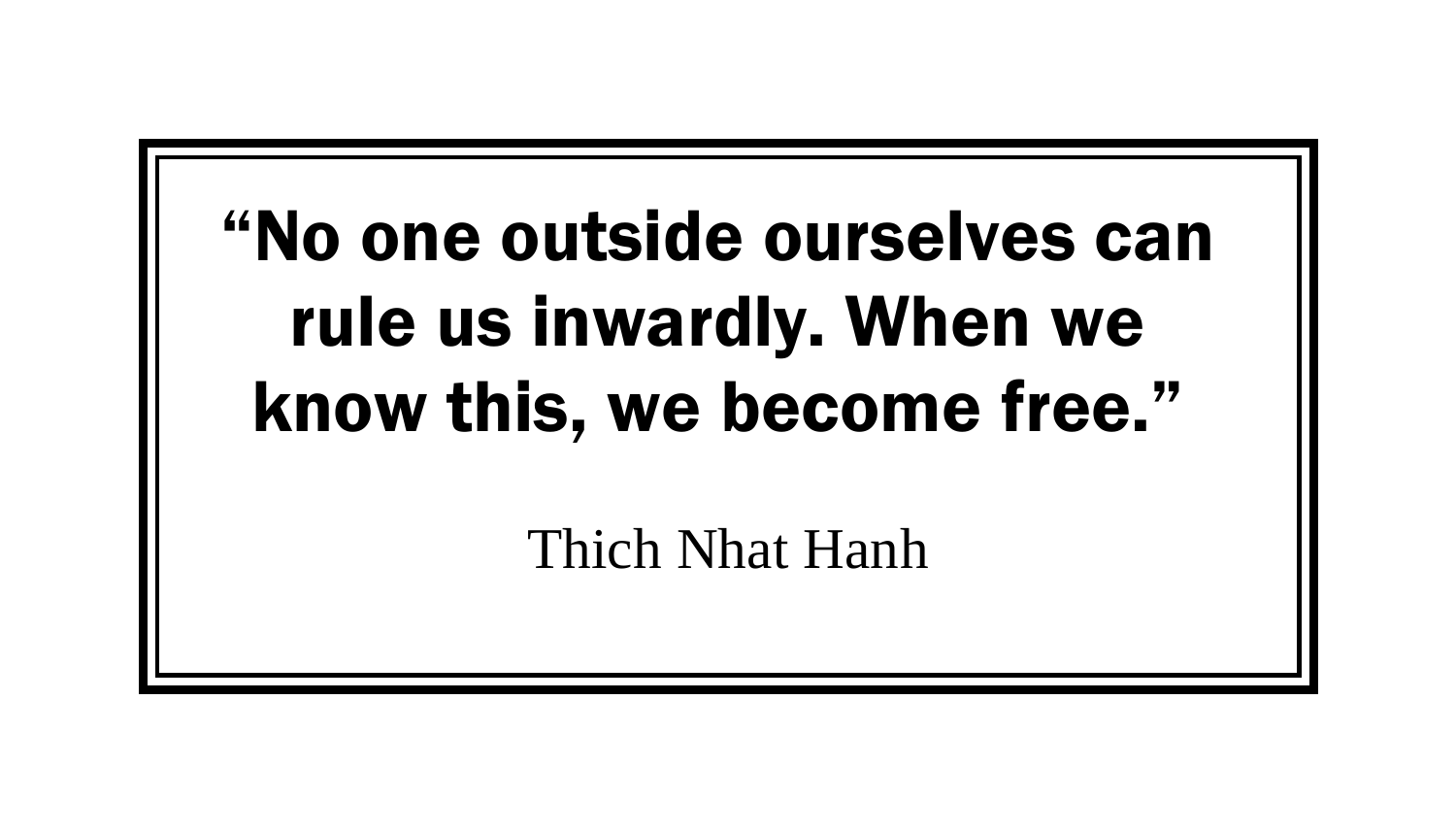#### **"Everything happens for a good reason to improve your life in one way or another."**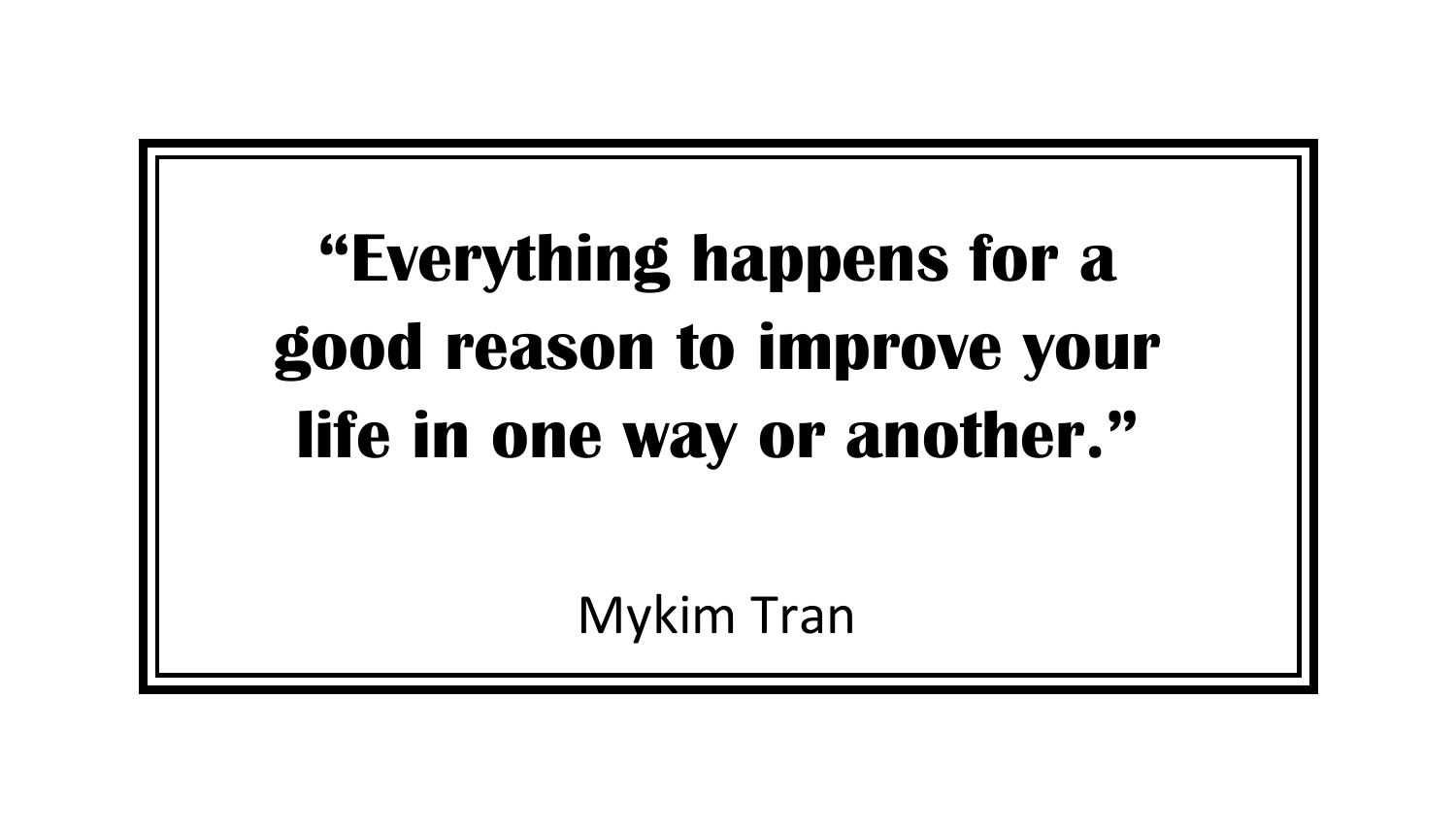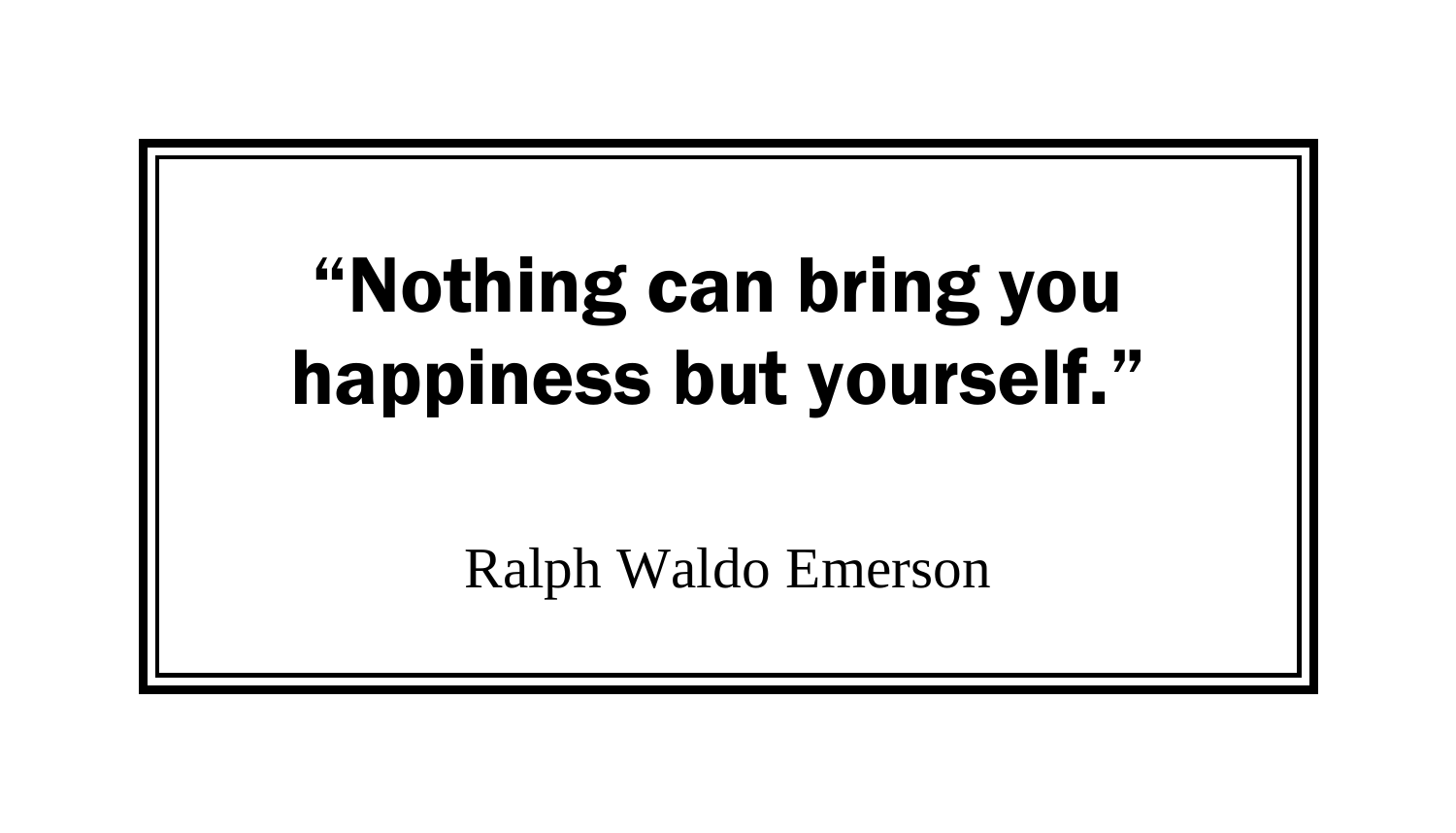#### **"Failure is not a negative experience, but an opportunity to learn and grow."**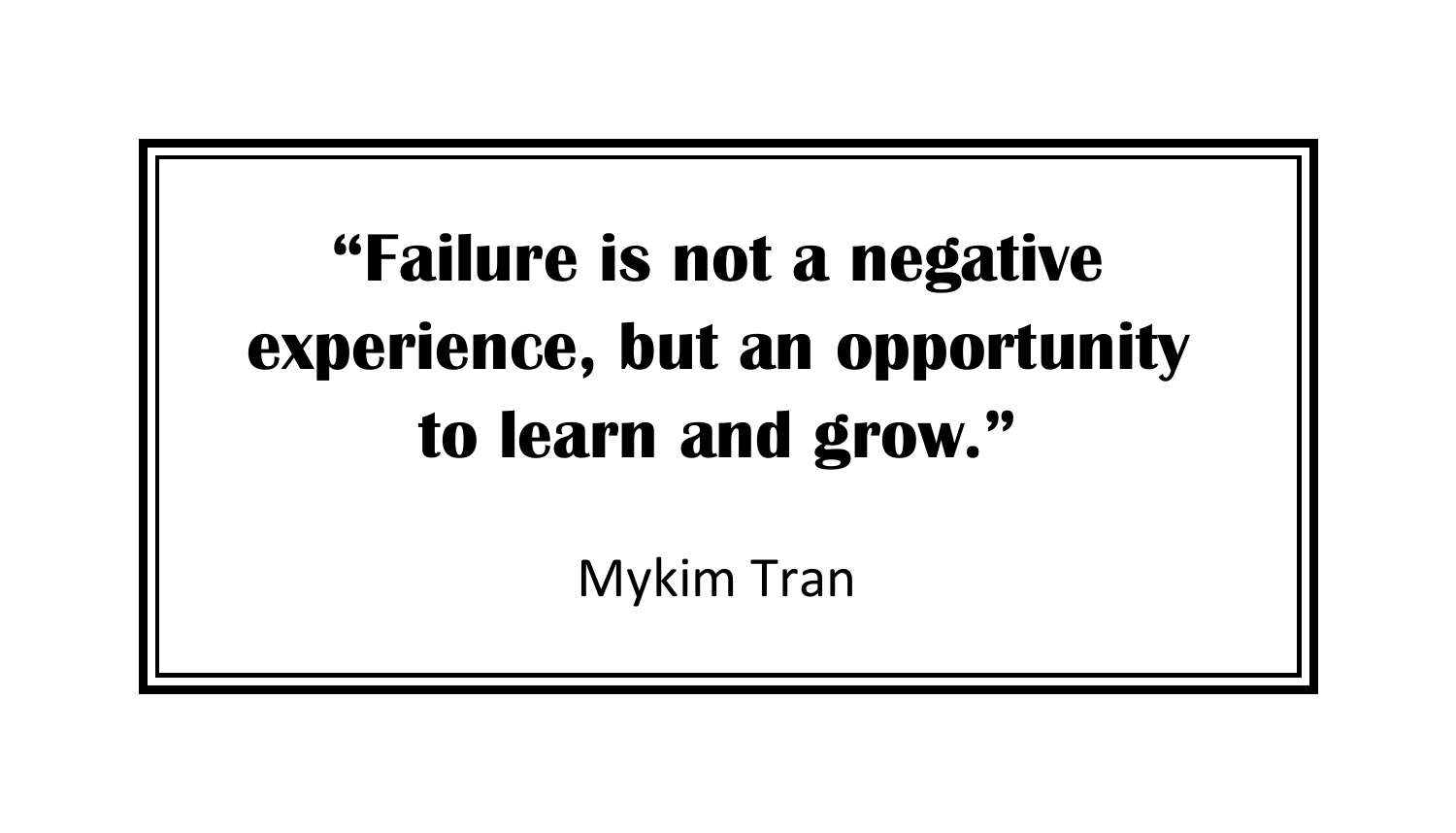### "Nothing great in the world has ever been accomplished without passion."

Hebbel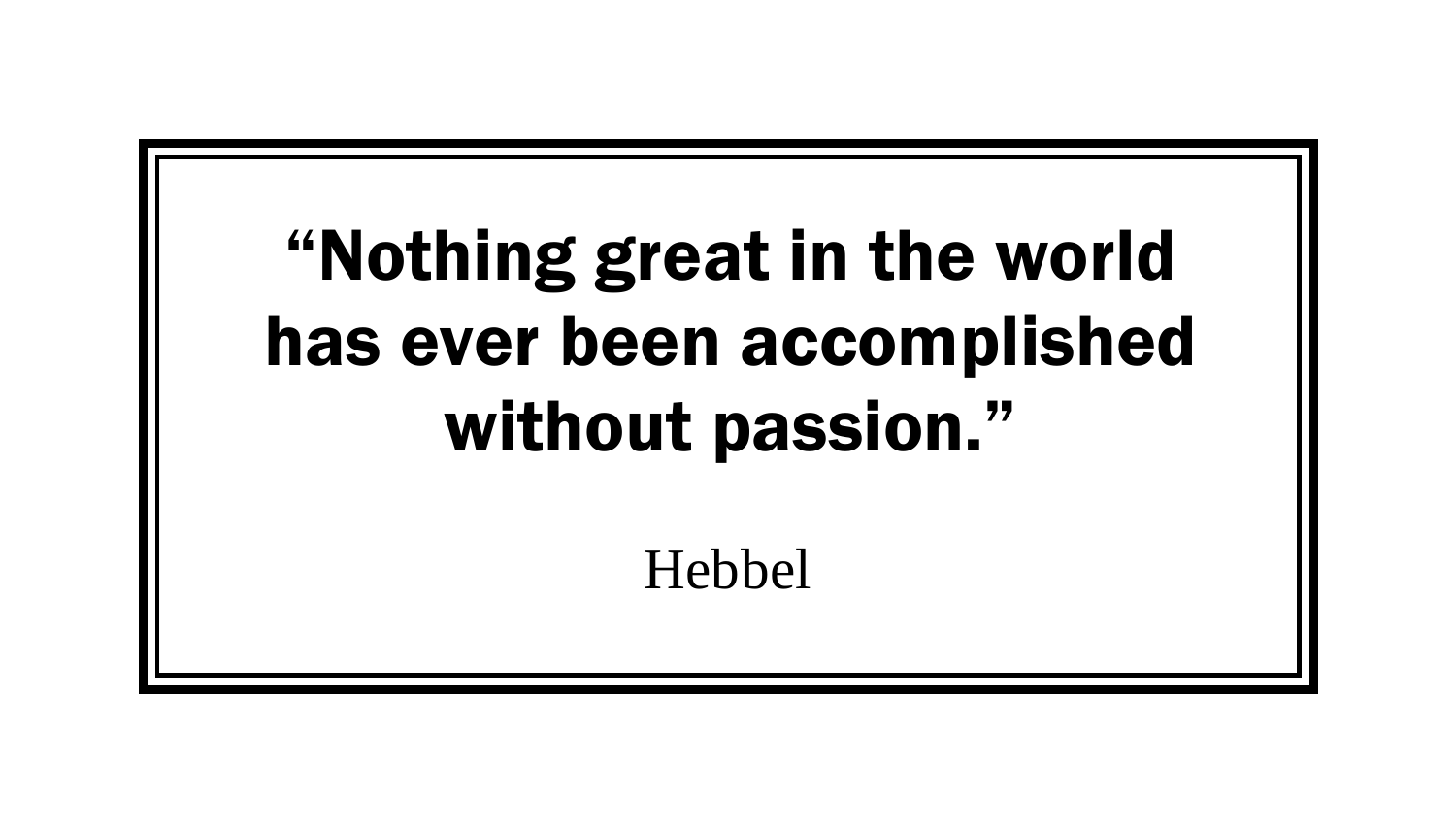### "Focusing on your breathing can instantly relieve your emotions."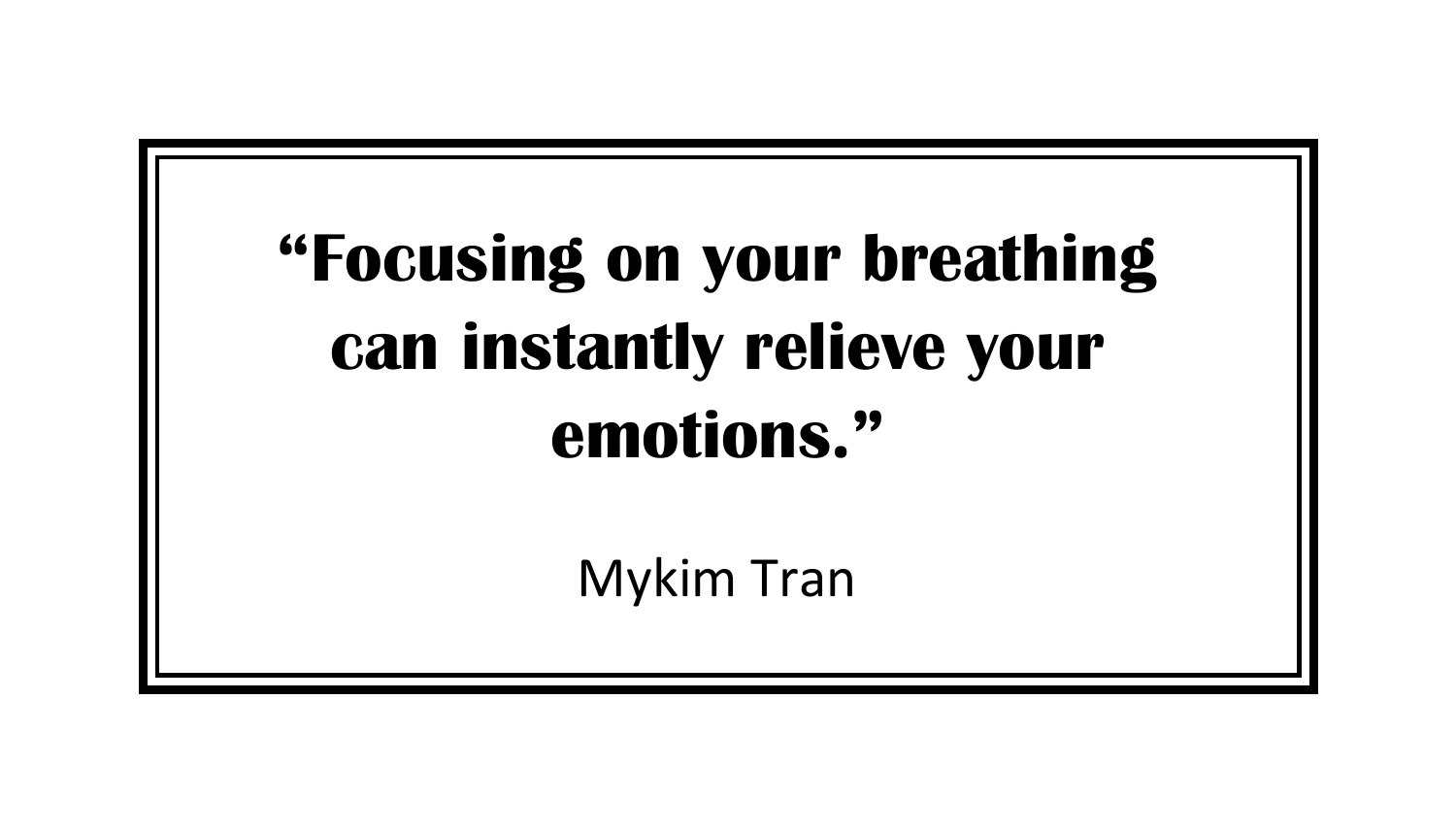### "Nothing is more damaging to you than to do something that you believe is wrong."

Abraham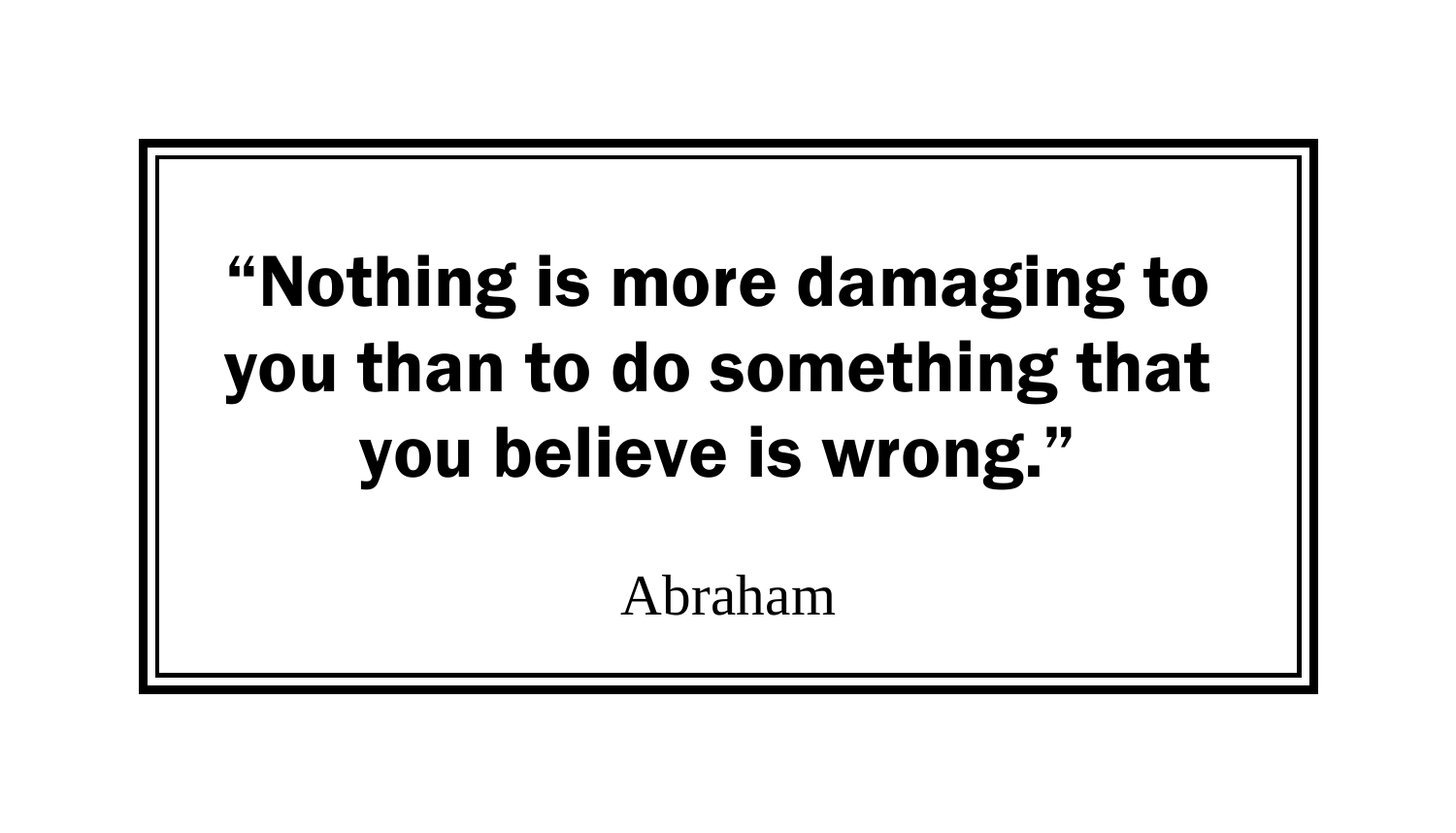**"Forgive yourself and let go of your mistakes or for when you have taken the wrong path in life so you can move forward to live a better life."**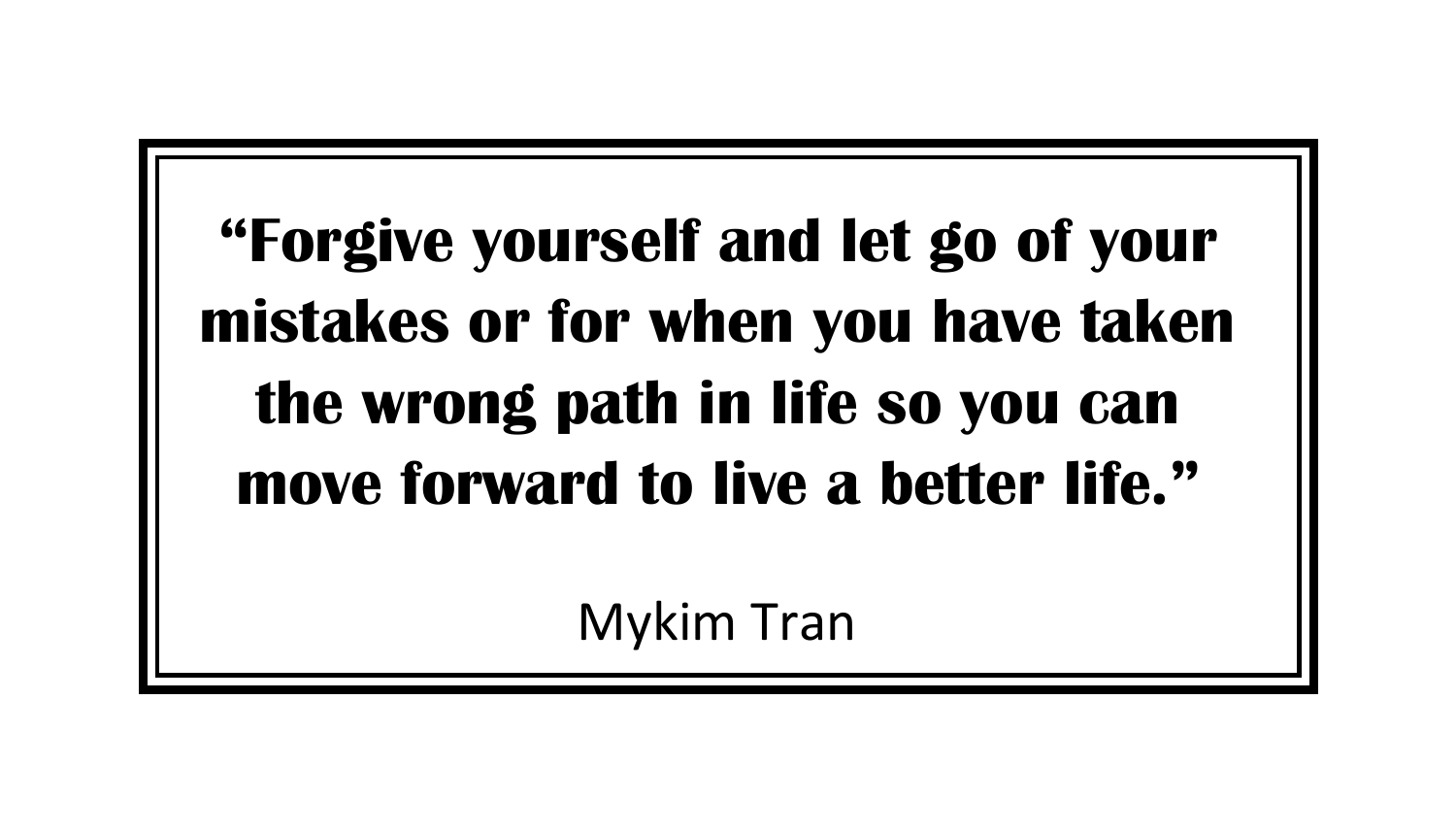### "There are no mistakes in life, just lessons."

Fitness Motivator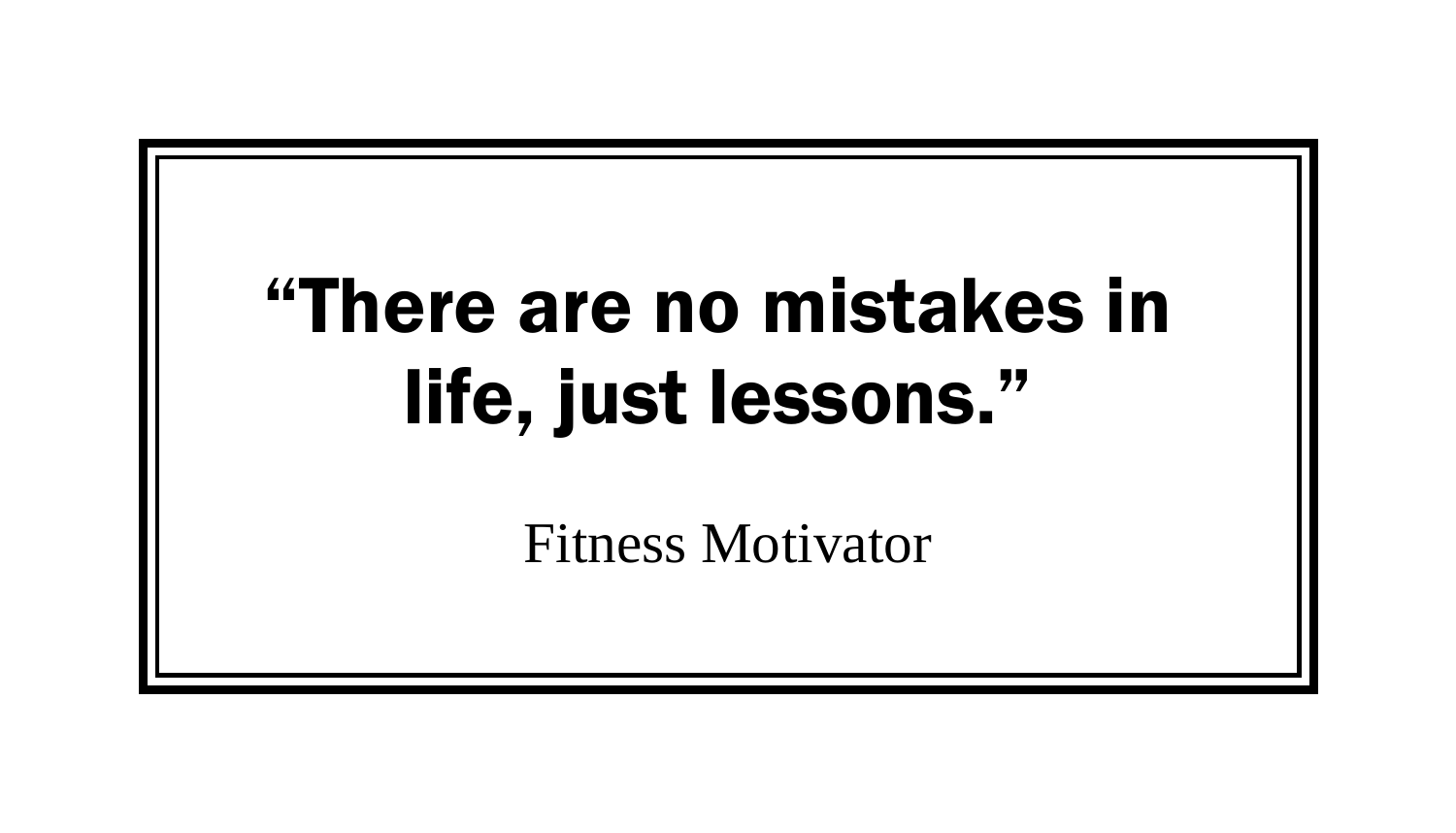"Forgiveness releases your negative energy so you can focus on better and more important things."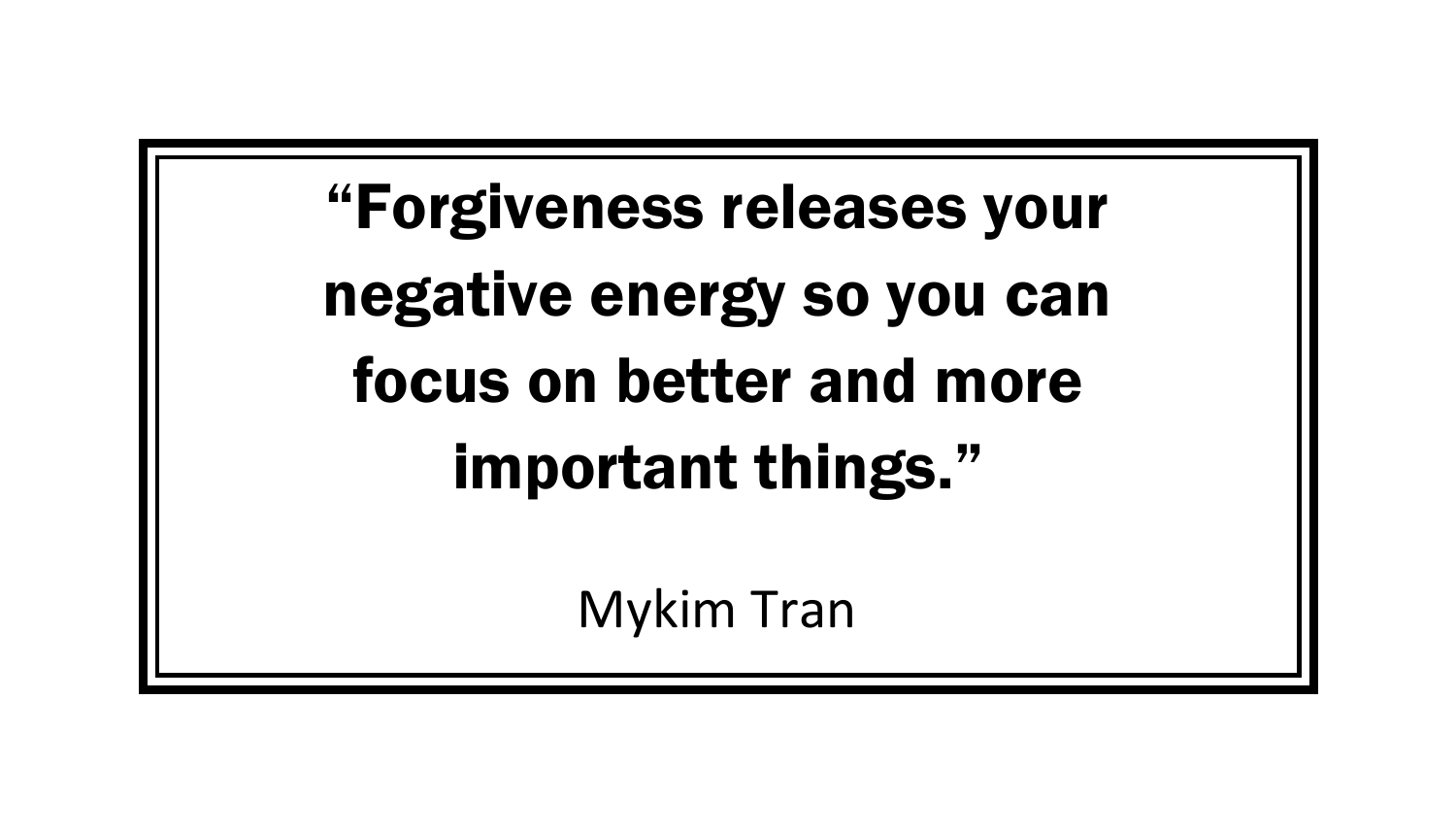# "There cannot be personal peace without personal responsibility."

Vernon Howard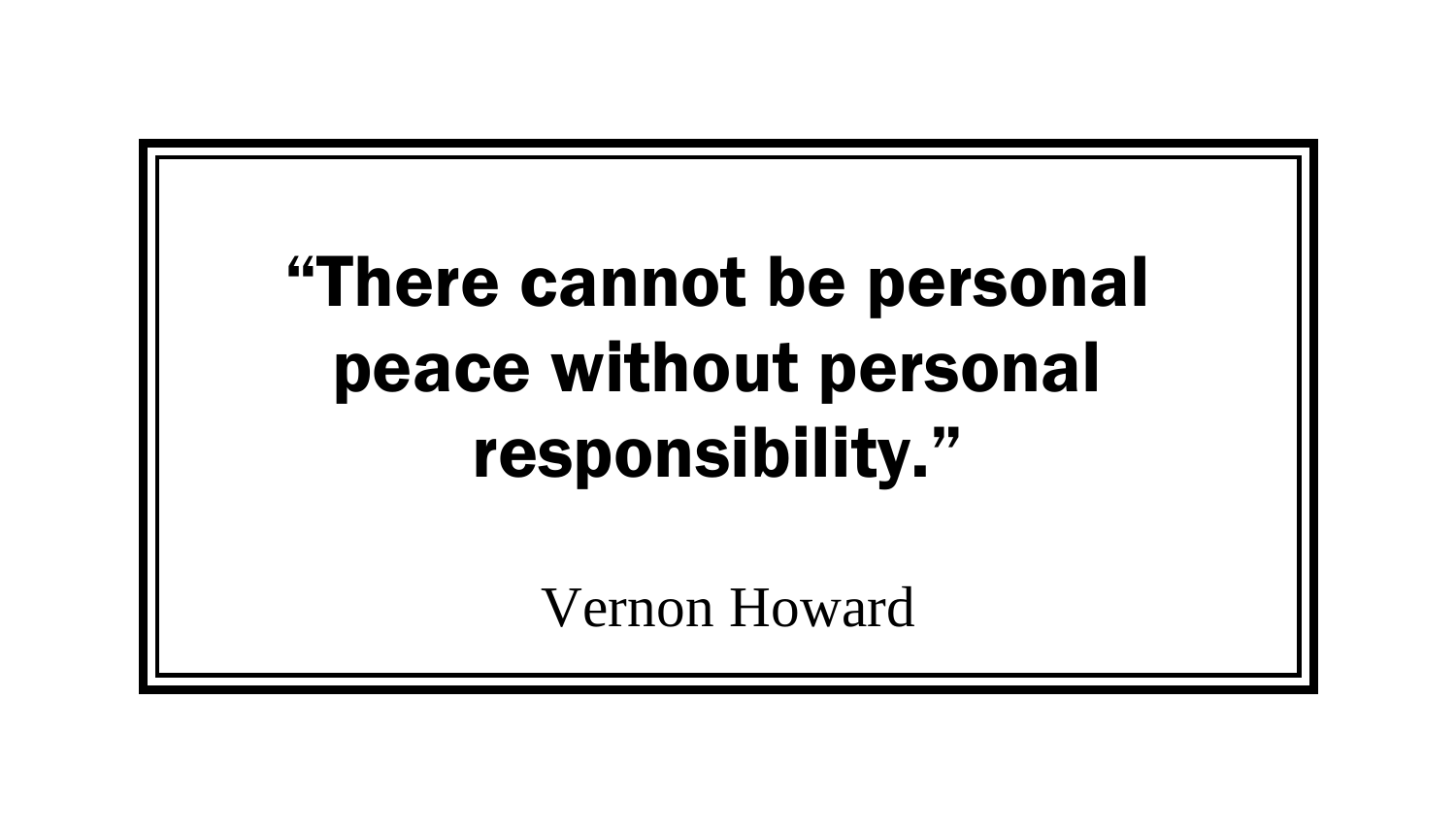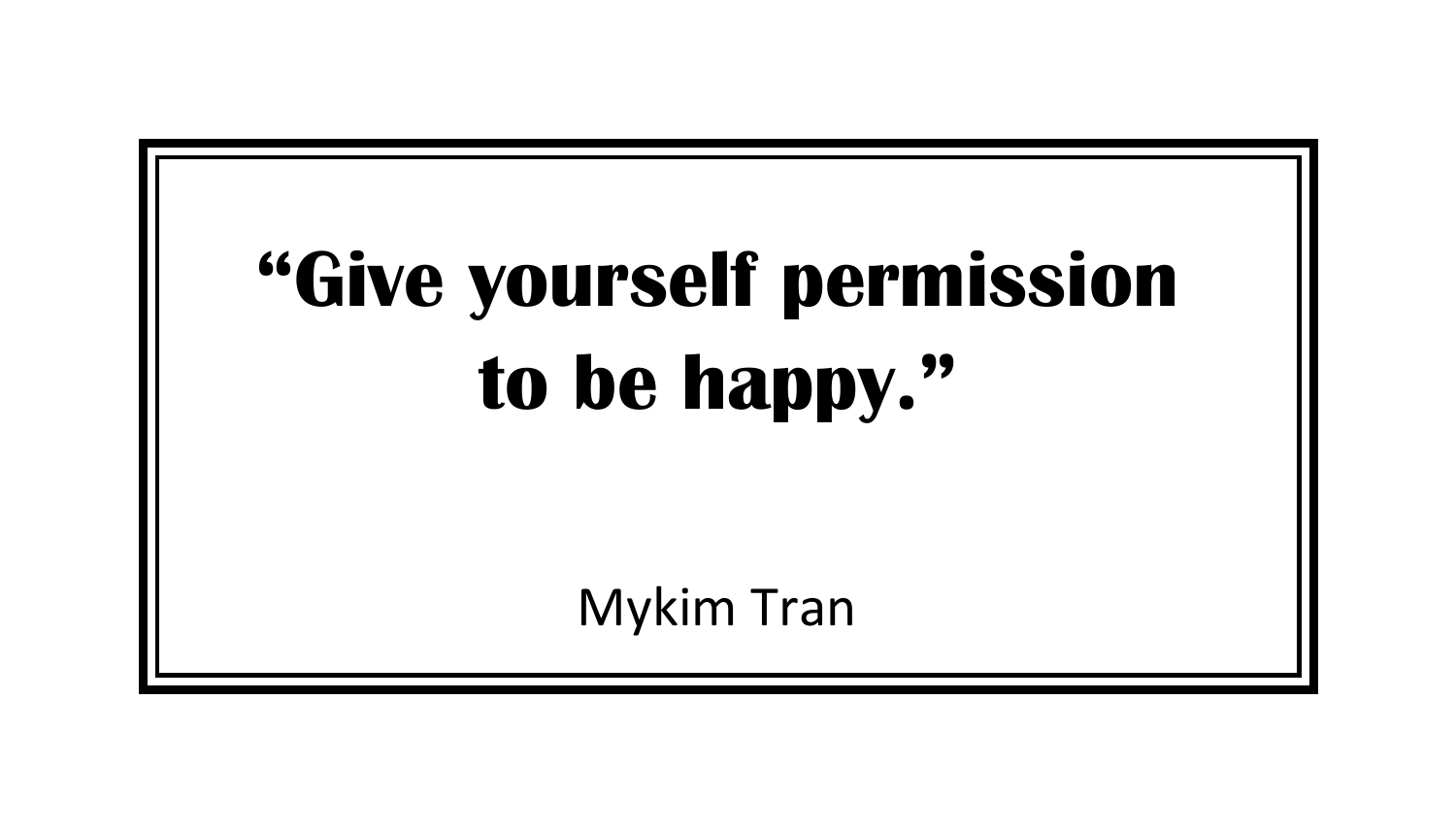# "There is no failure – just experiences and your reactions to them."

Thomas Krause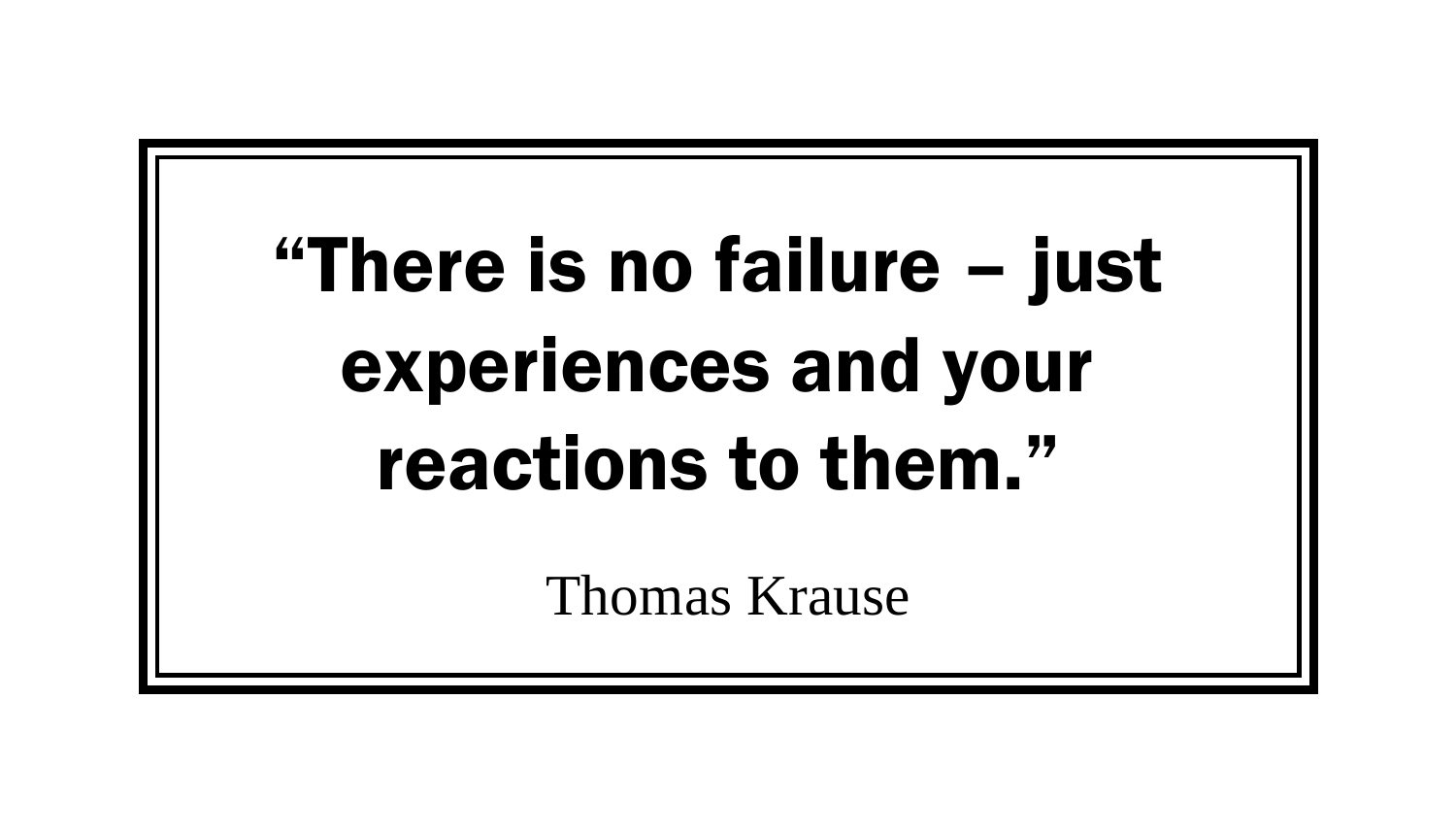### "Give yourself permission to discover and achieve your goals and dreams."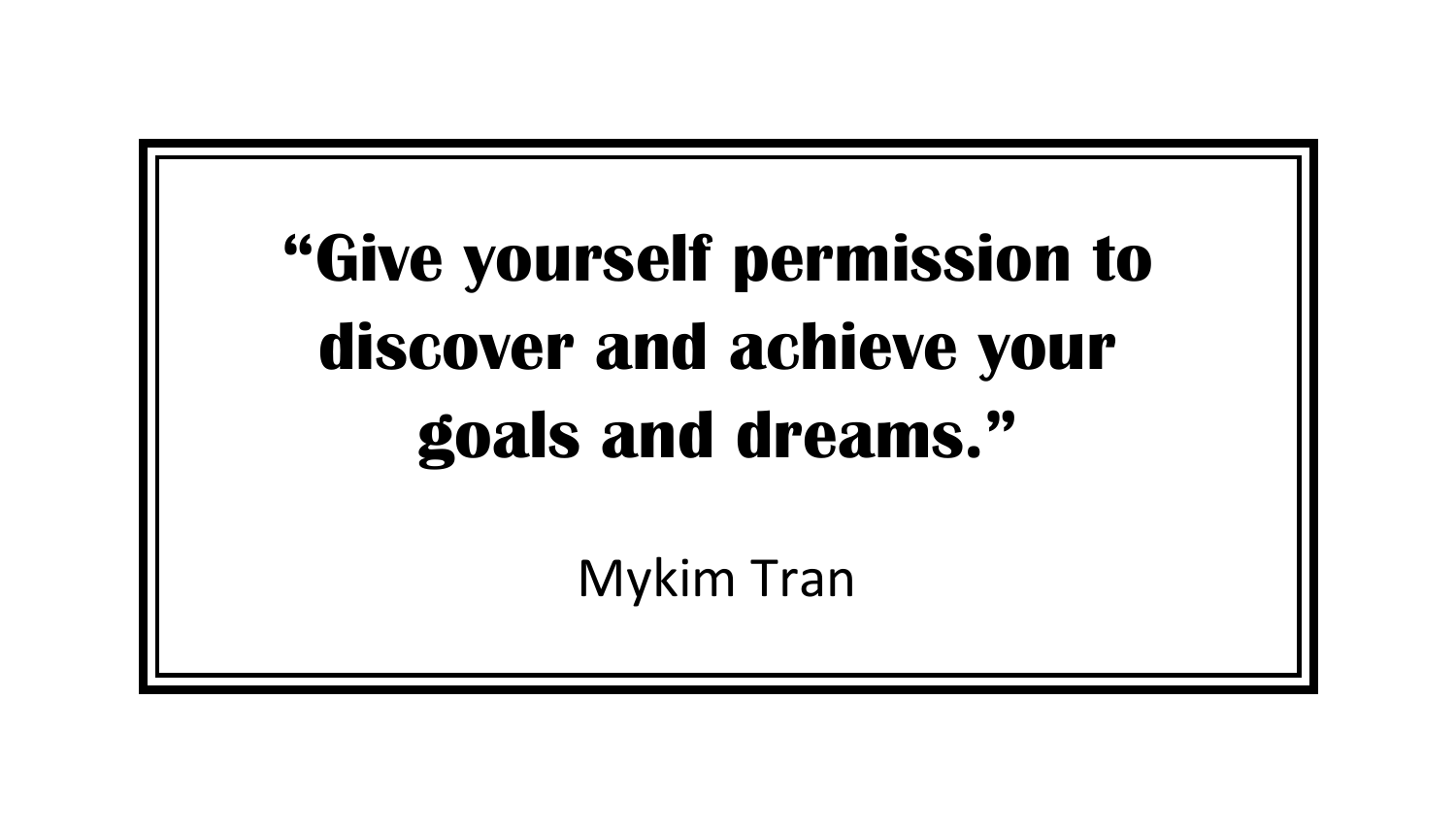"There is no living thing that is not afraid when it faces danger. The true courage is in facing danger when you are afraid."

L. Frank Baum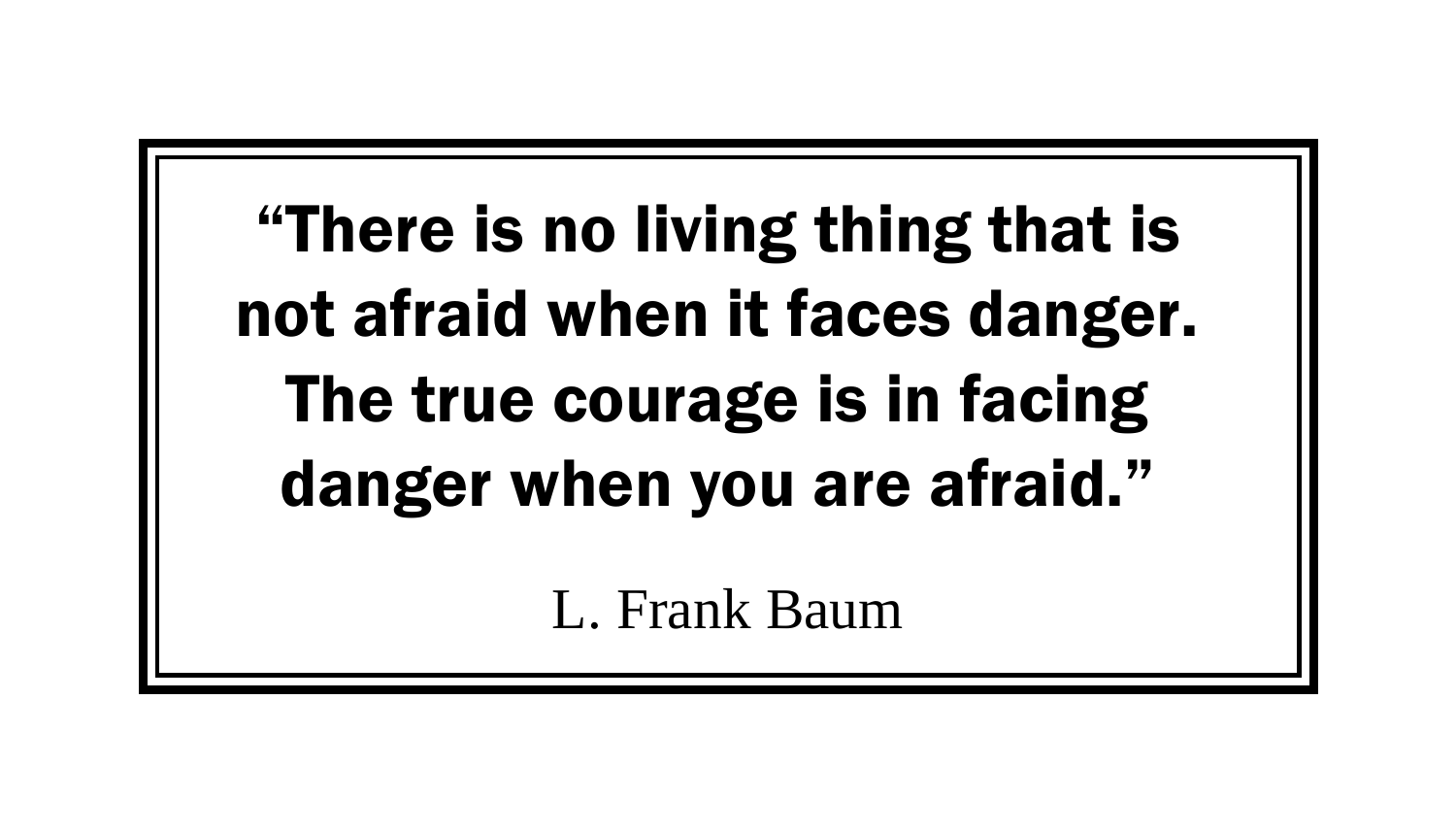### **"Goals are easier to accomplish when you break them down into smaller goals."**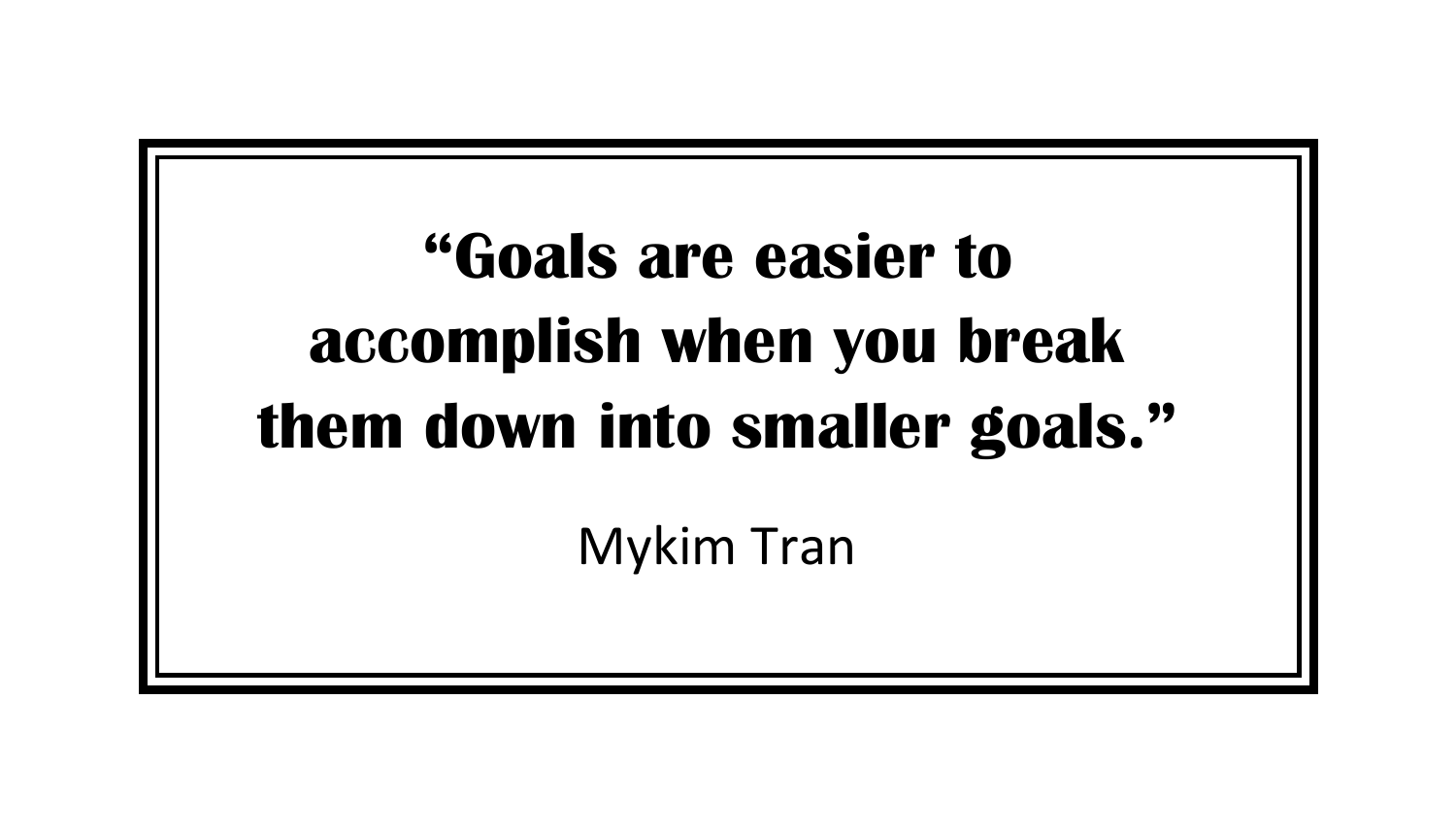# "There is no way to happiness. Happiness is the way."

Thich Nhat Hanh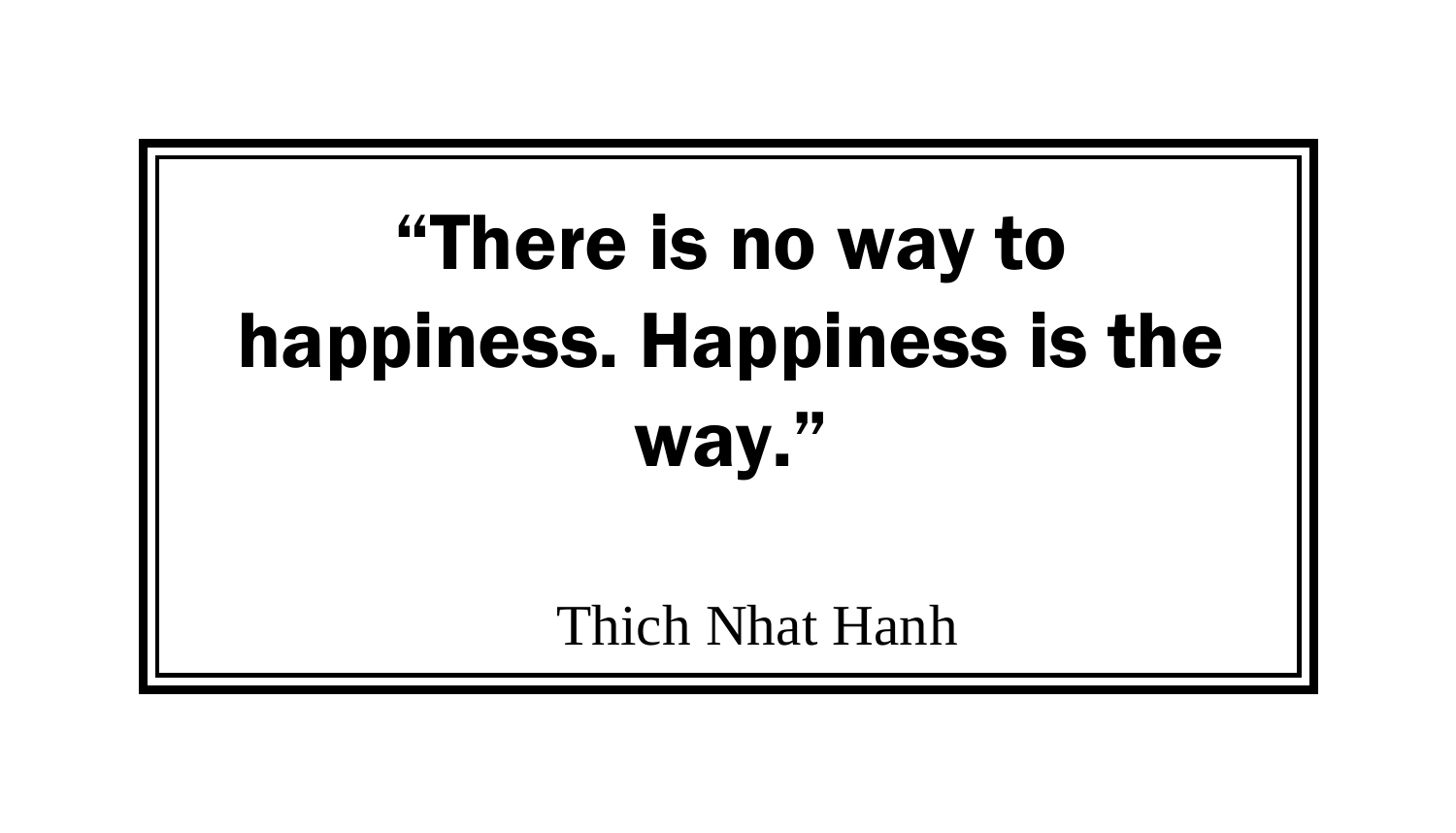# **"Goal setting helps you create meaning, purpose, joy, happiness, and fulfillment in life."**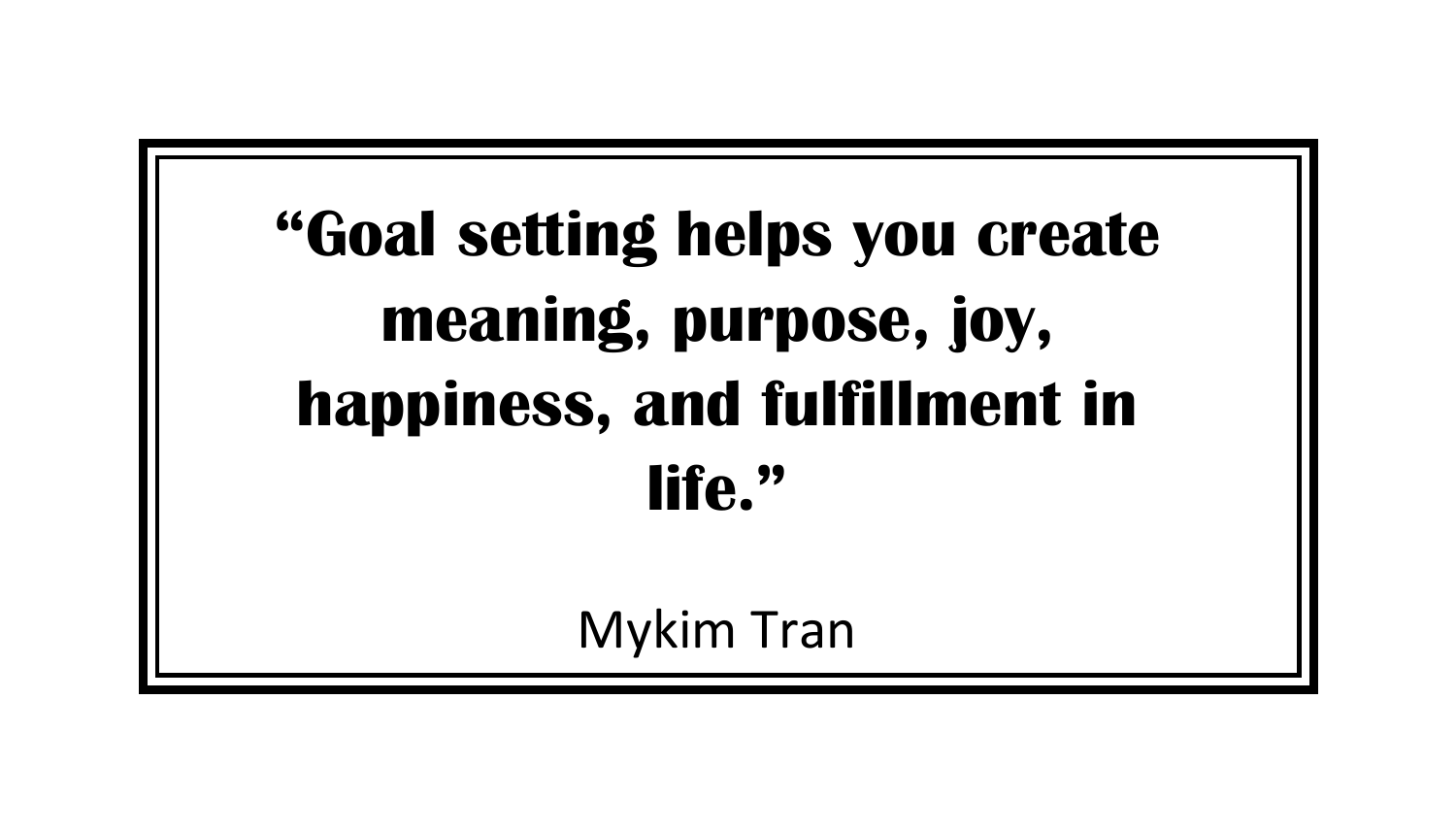#### "There is only one person who could ever make you happy, and that person is you."

David Burns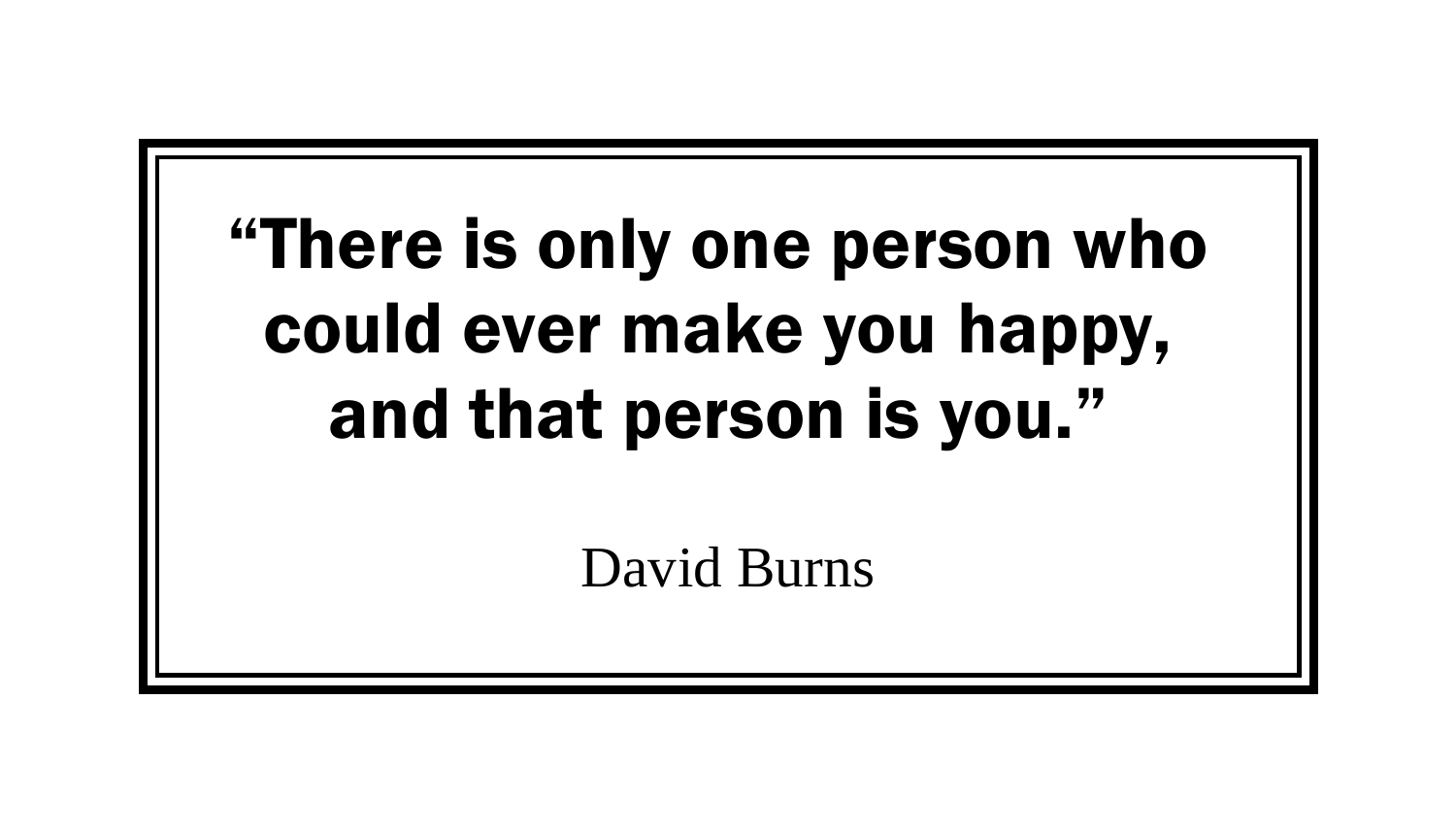# "Goal setting is the best tool for personal growth."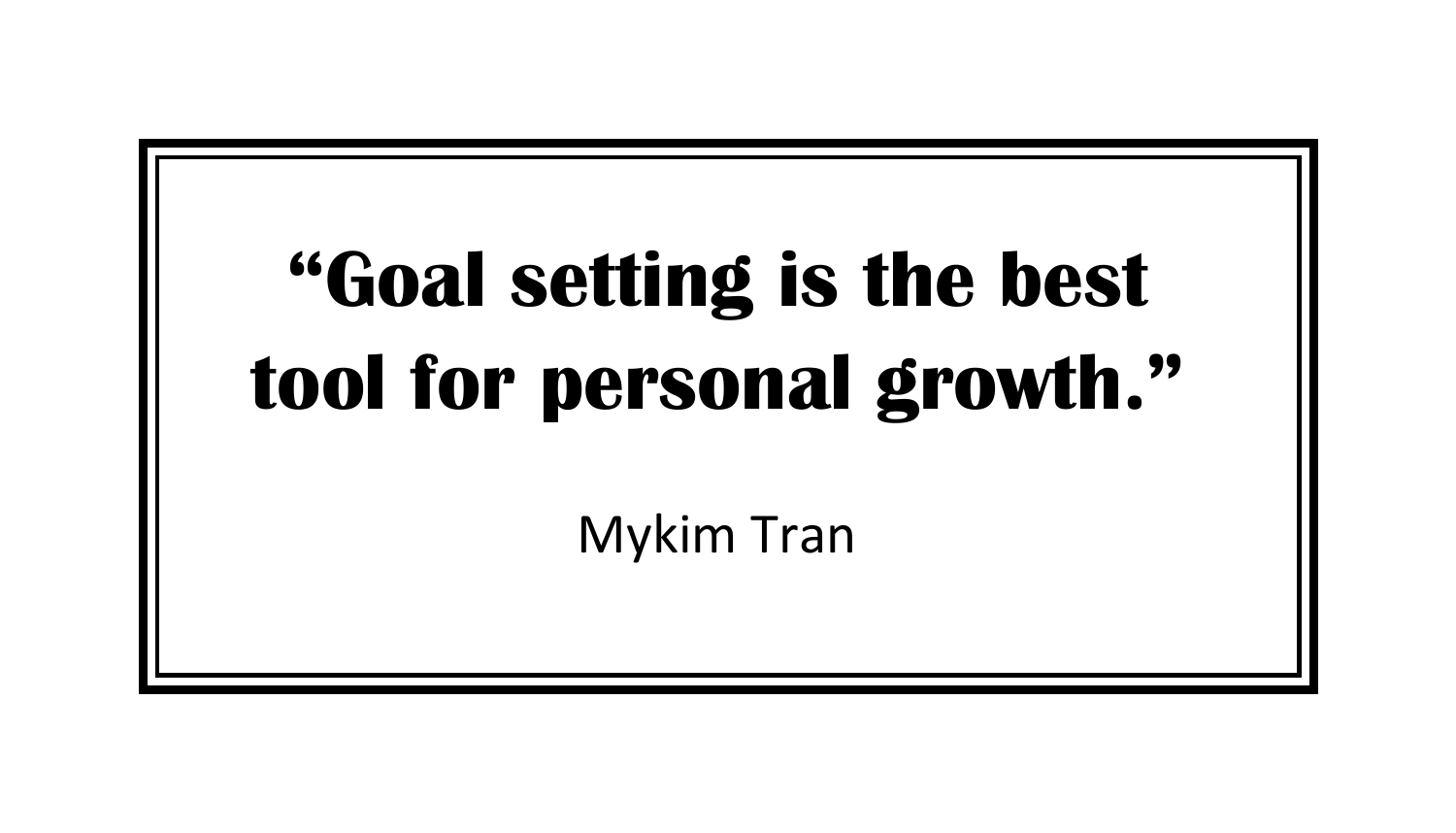#### "There is only one success, to be able to spend your life in your own way."

Christopher Morley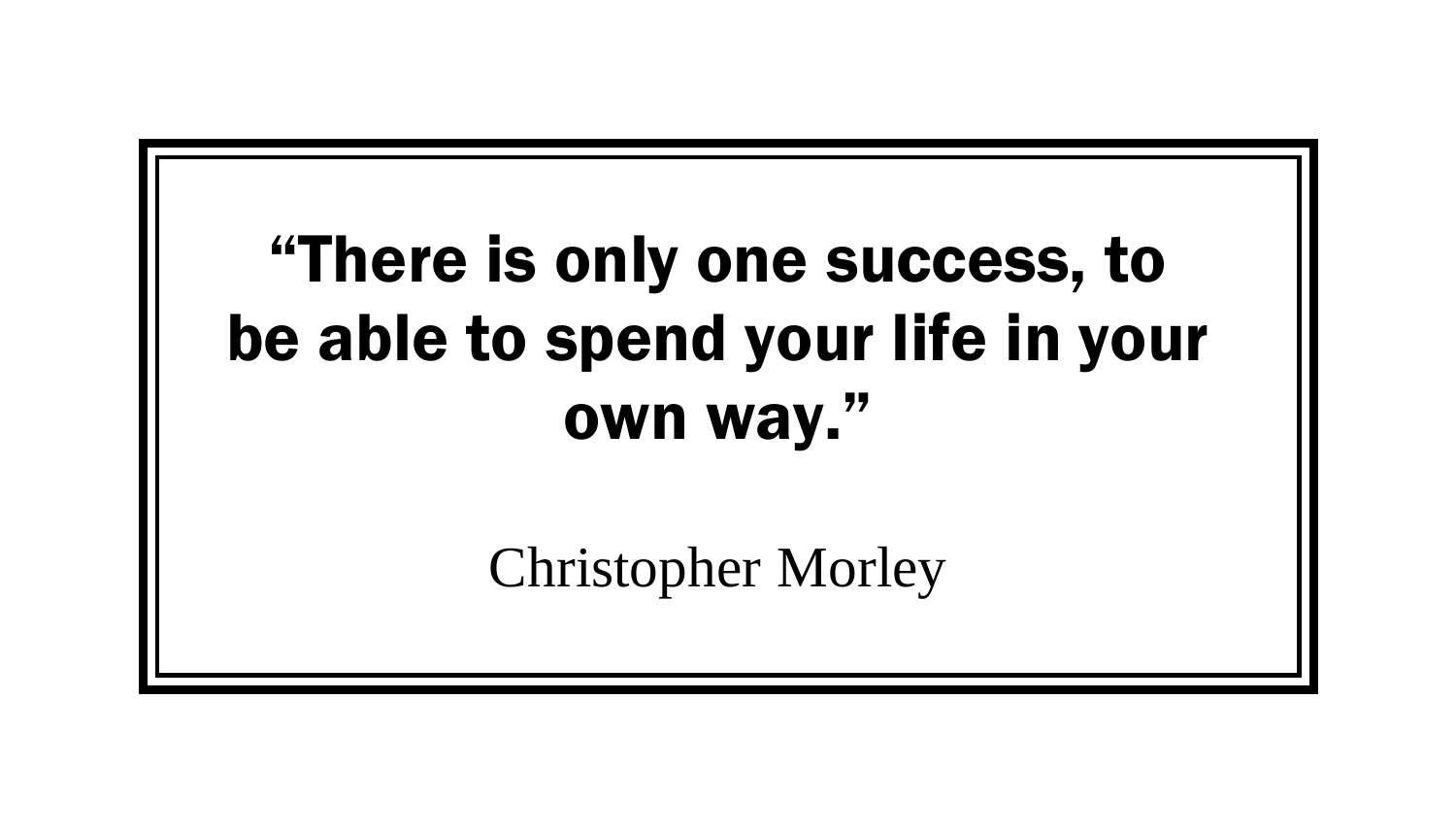## "Gratification is from outside. Happiness is from within."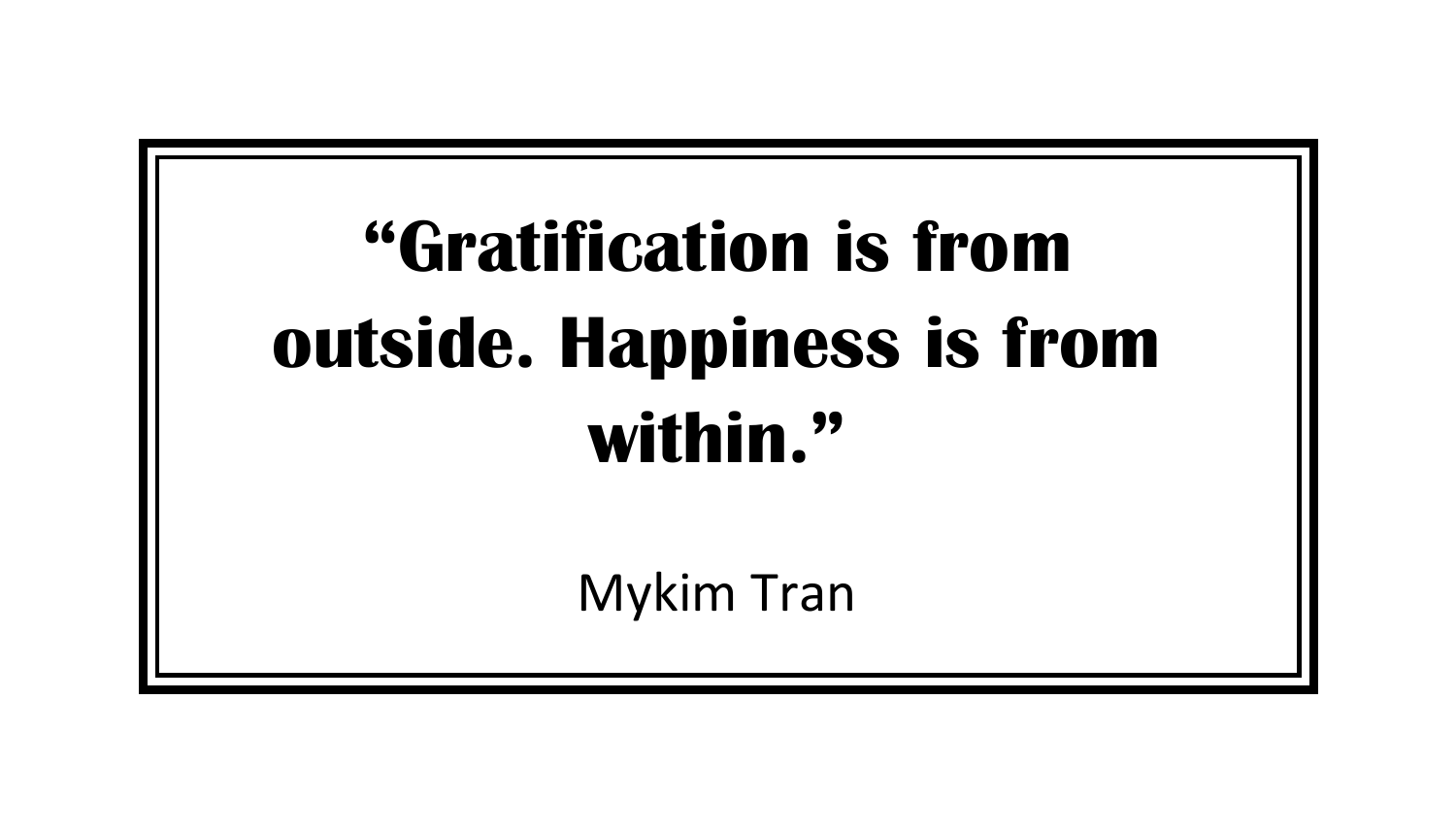"To be yourself in a world that is constantly trying to make you something else is the greatest accomplishment."

Ralph Waldo Emerson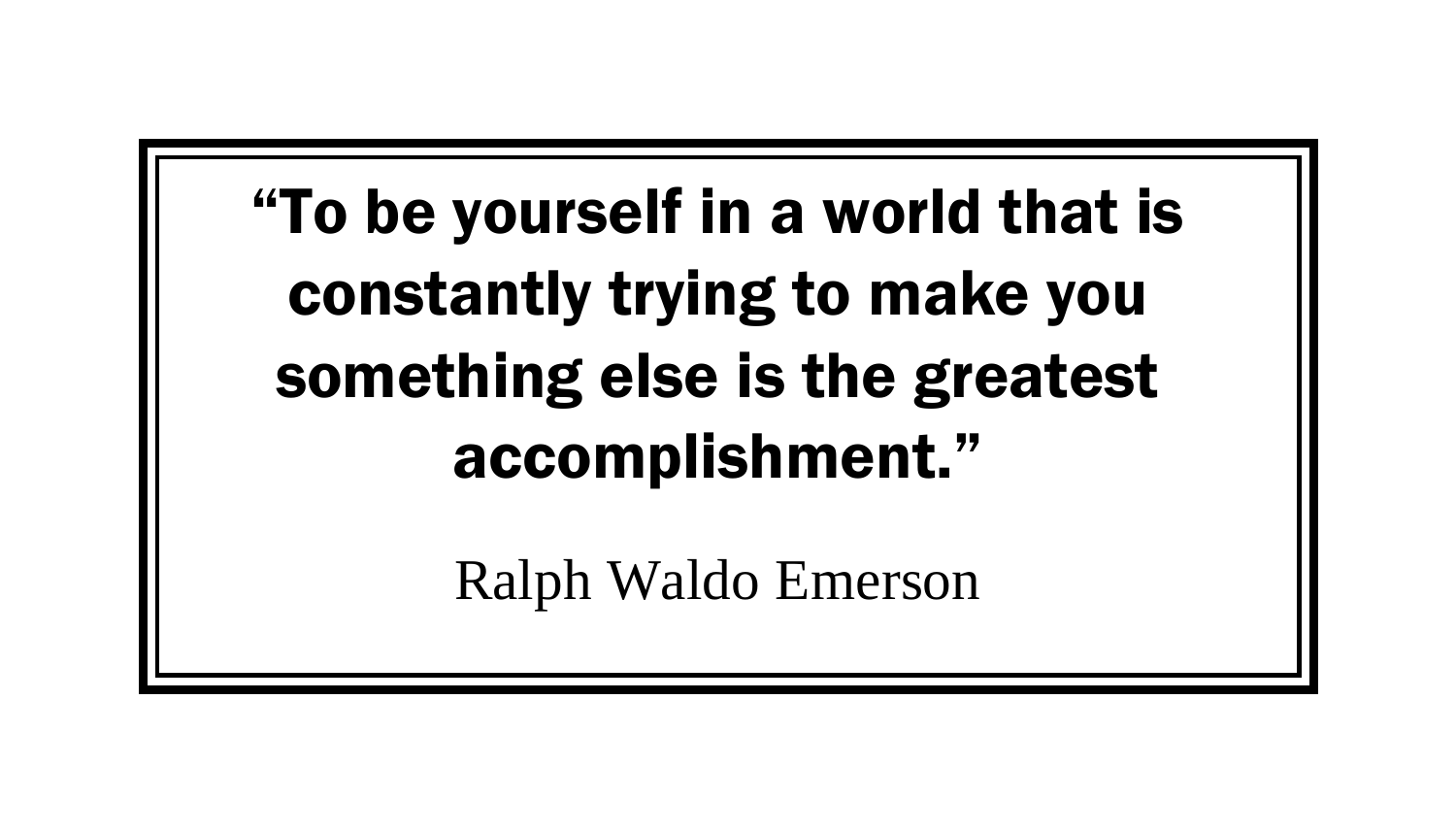# "Great things usually come in last minutes." **Mykim Tran**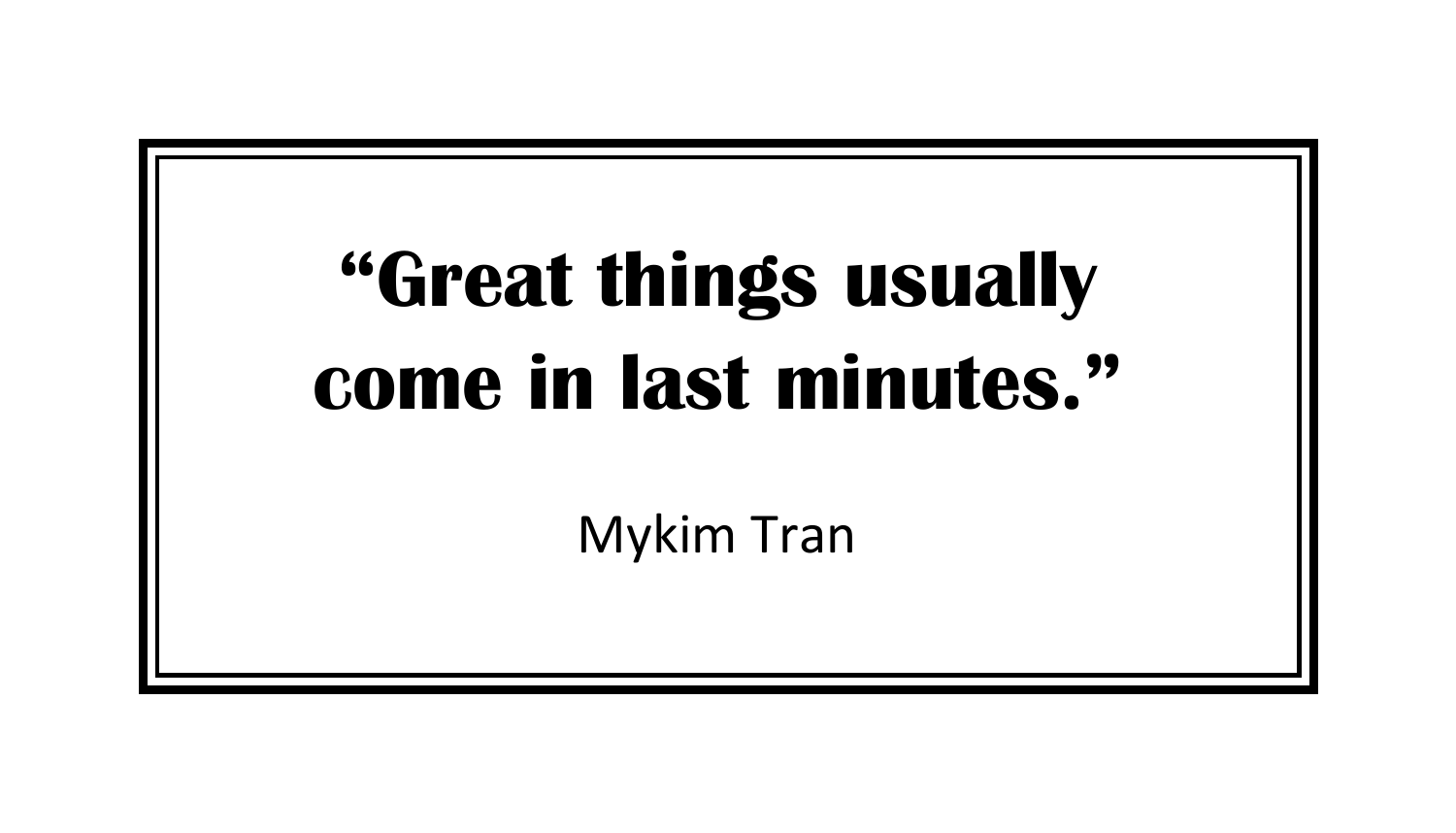### "To fulfill your destiny, stay tuned to your heart. Don't let anyone squeeze you into a mold."

Joel Osteen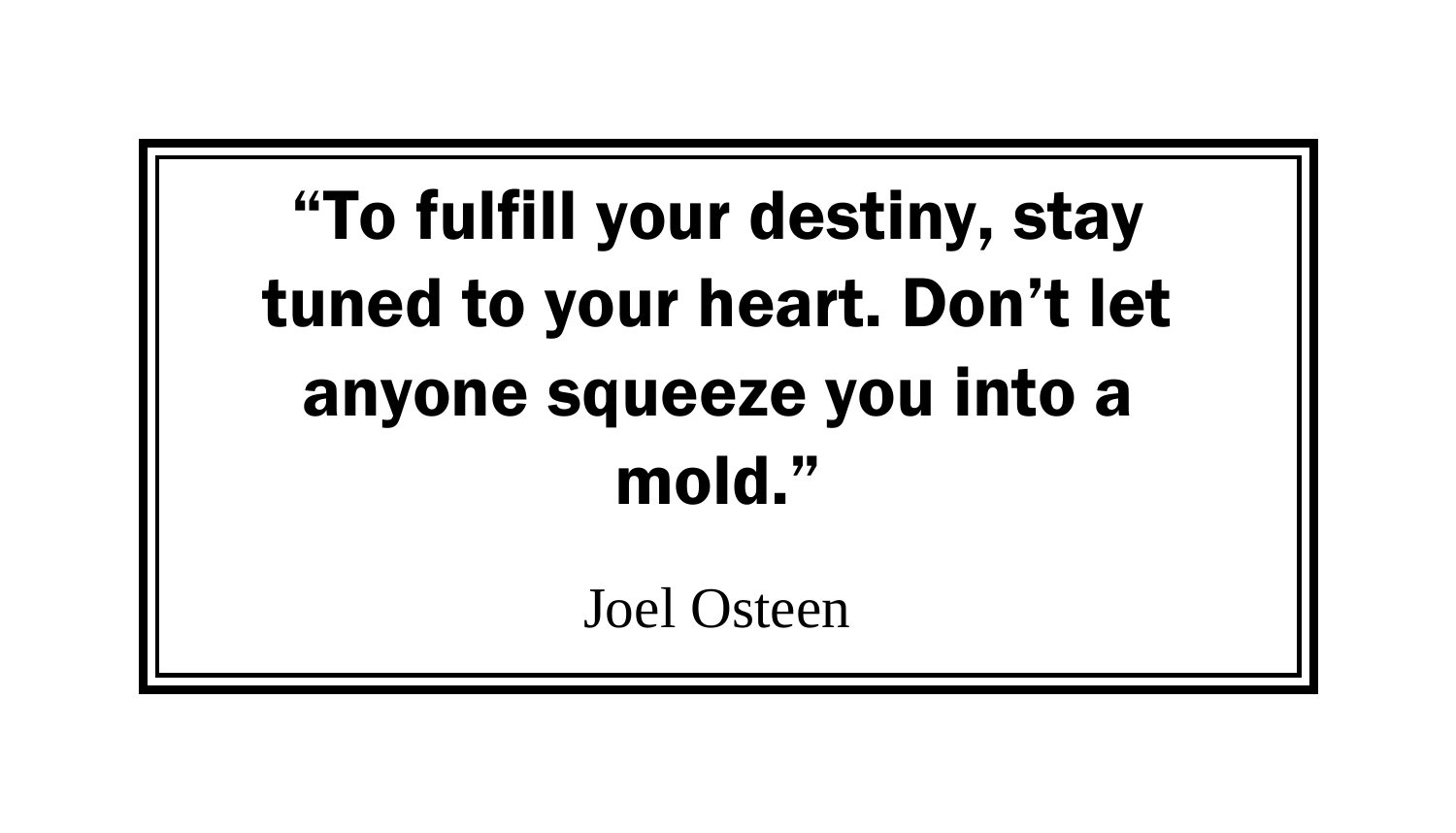# "Happiness is an ongoing process of becoming a better person daily."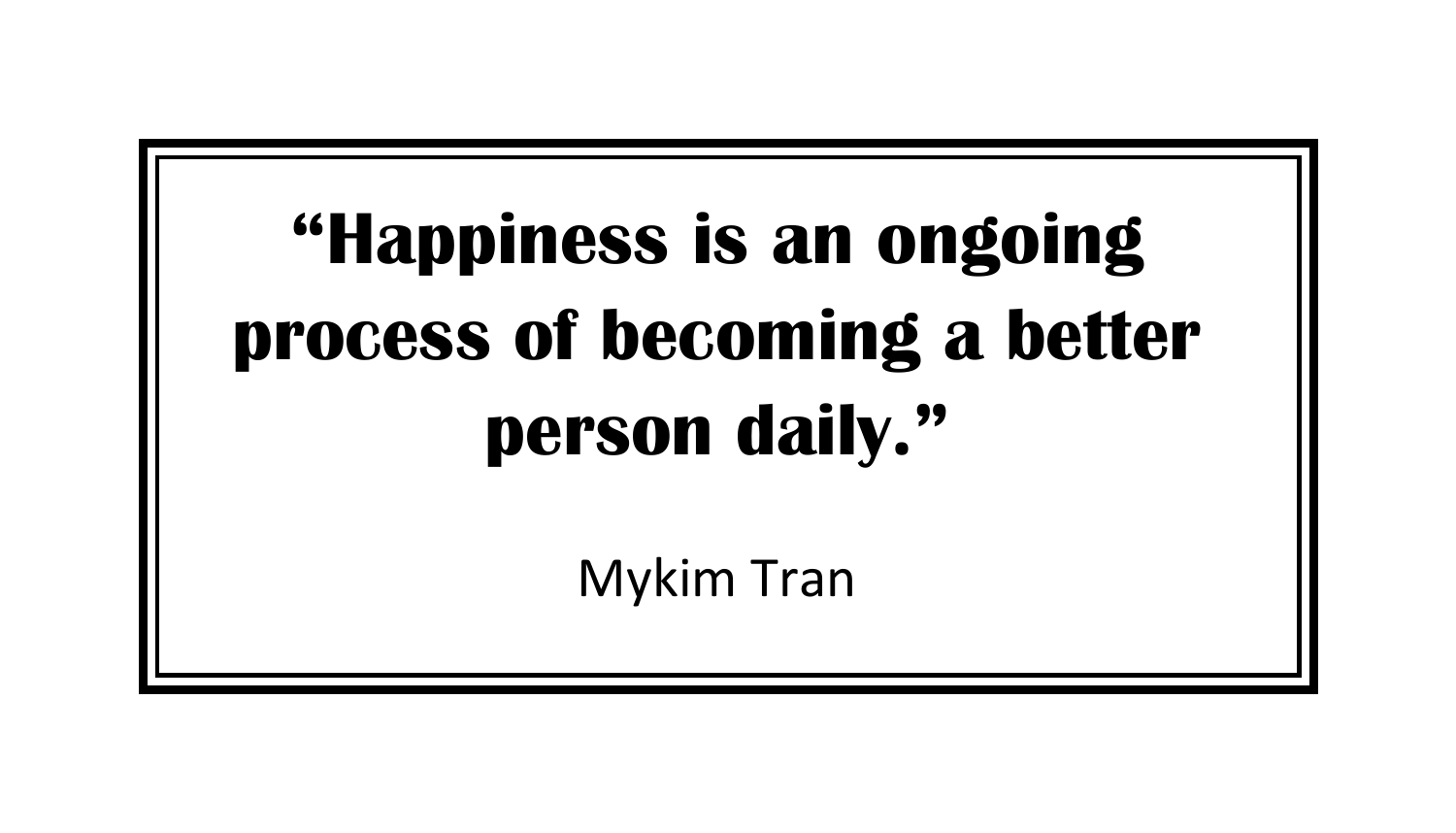# "True love needs understanding." Thich Nhat Hanh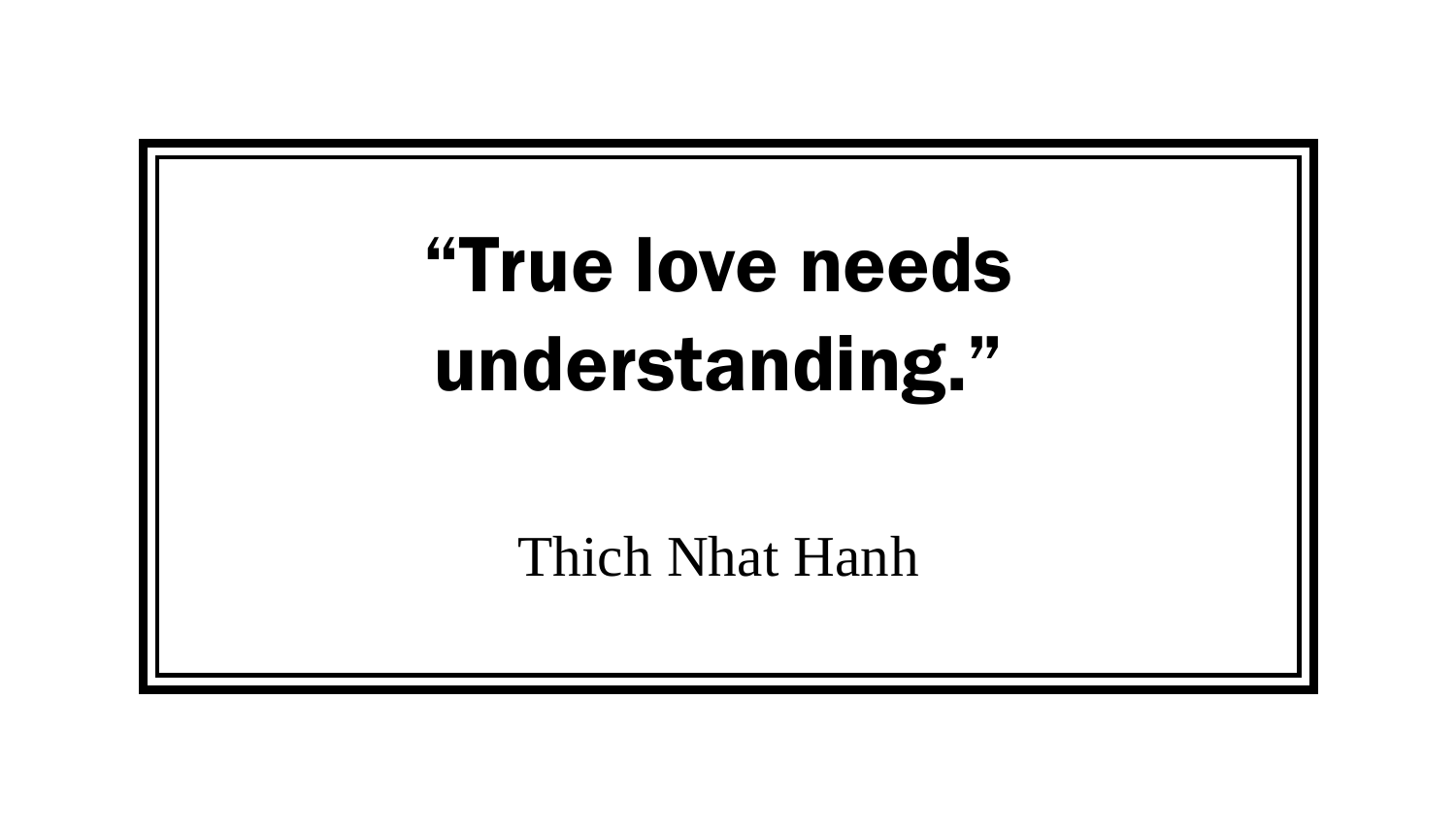# "Happiness is having the ability to be creative and innovate with your strengths and talents."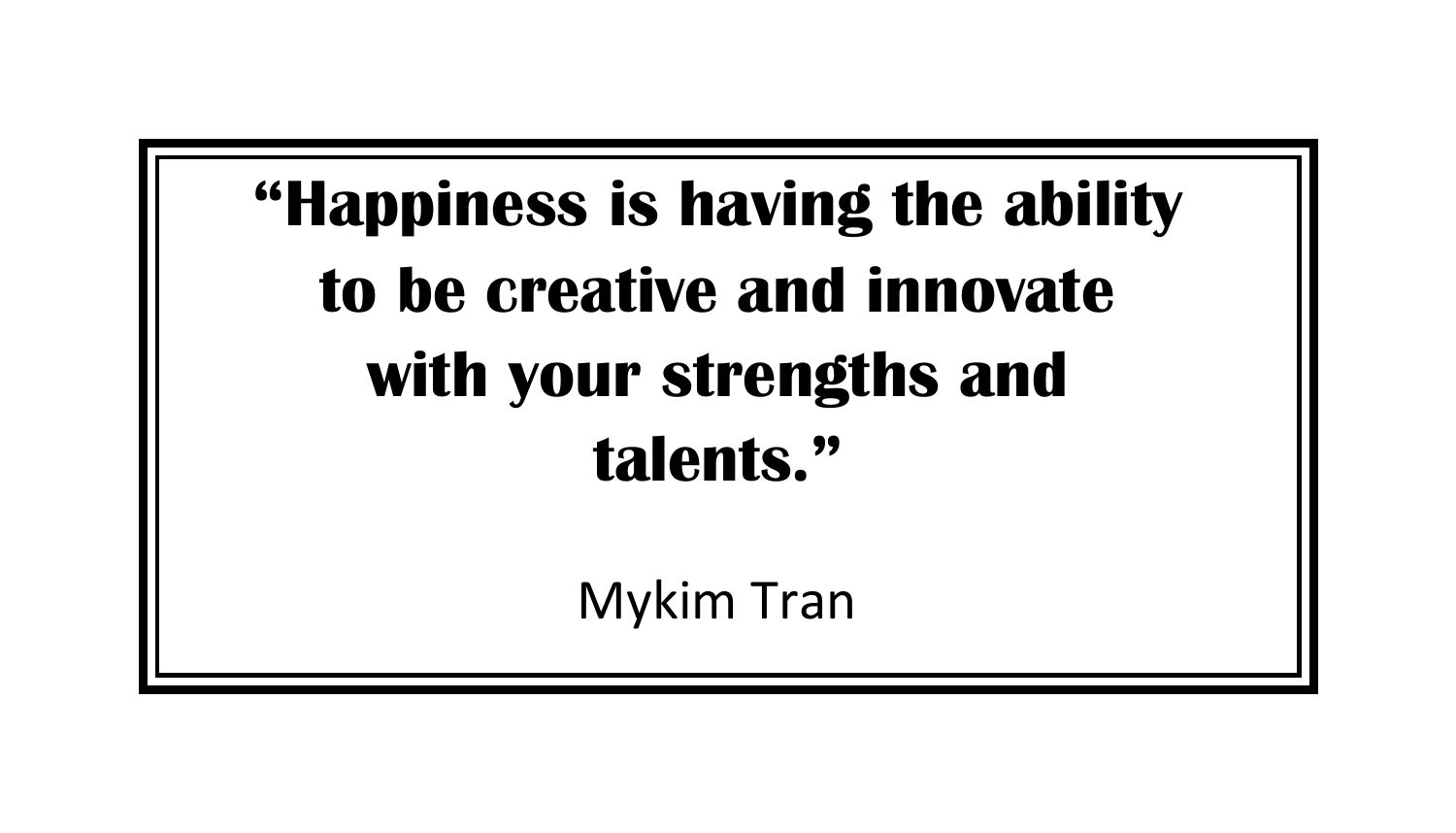# "Happiness is found in doing, not merely possessing."

Napolean Hill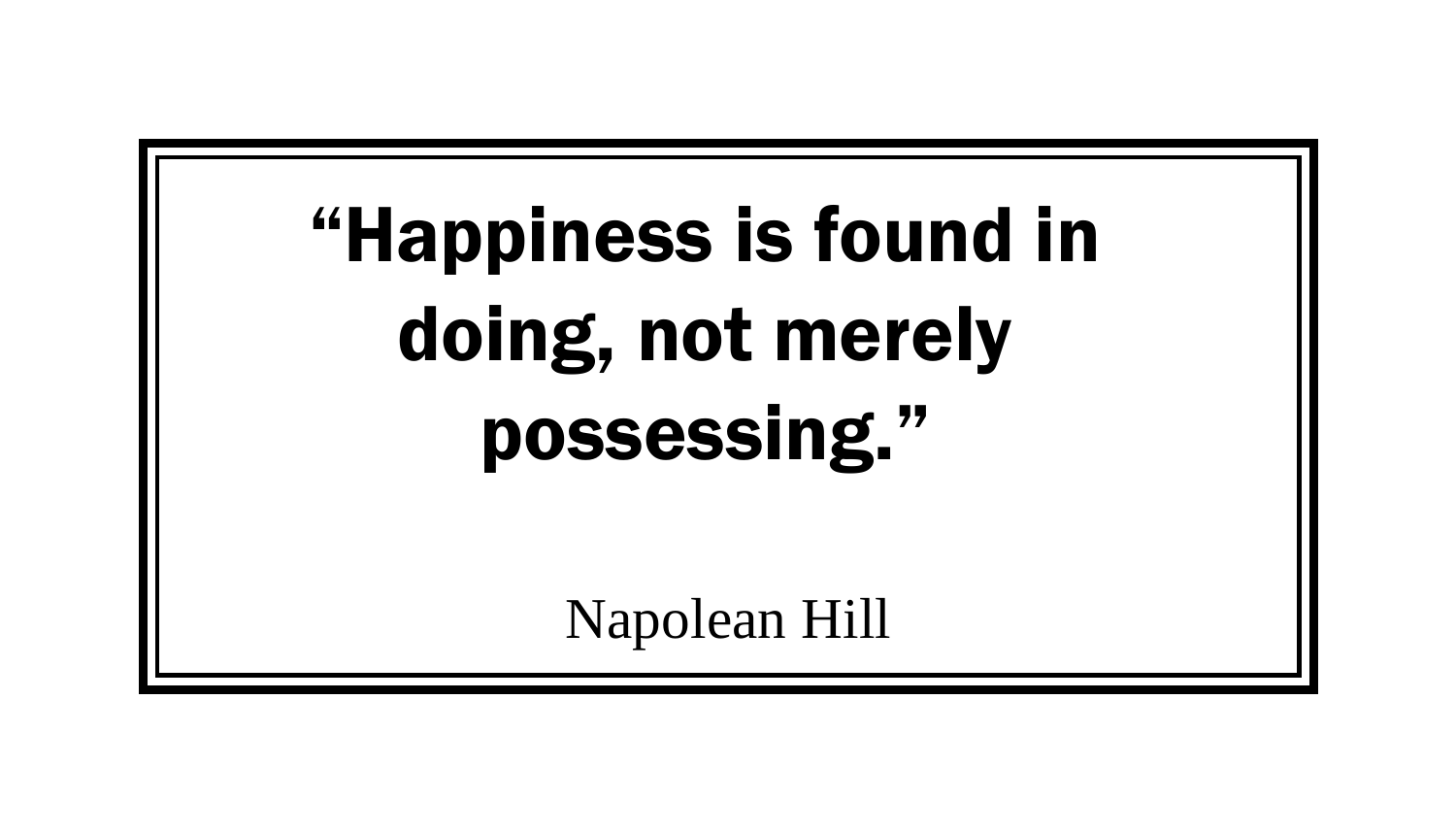#### **"Happiness is not something you postpone for the future; it is something you design in the present."**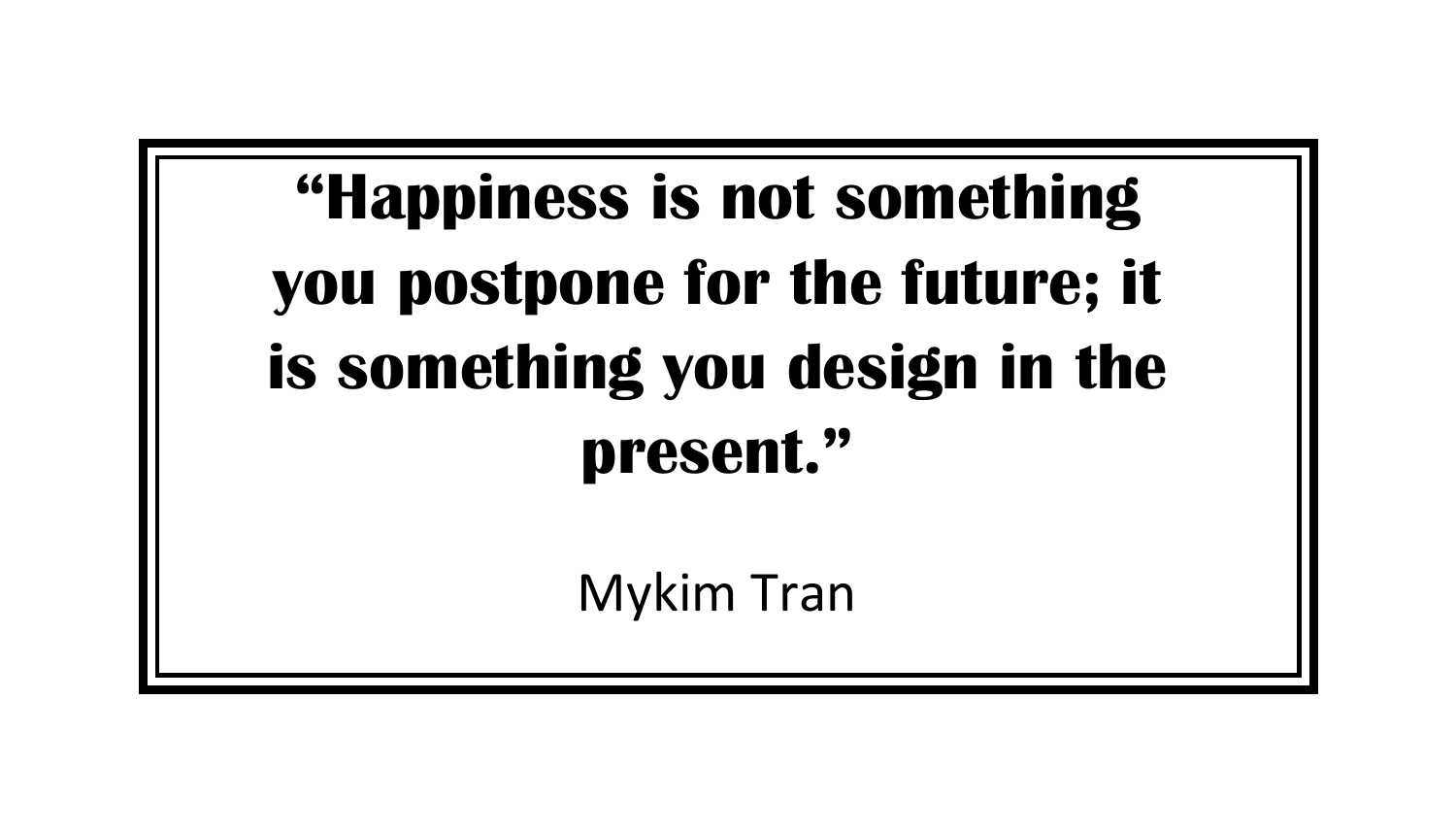# "Happiness is not the absence of problems but the ability to deal with them." Jack Brown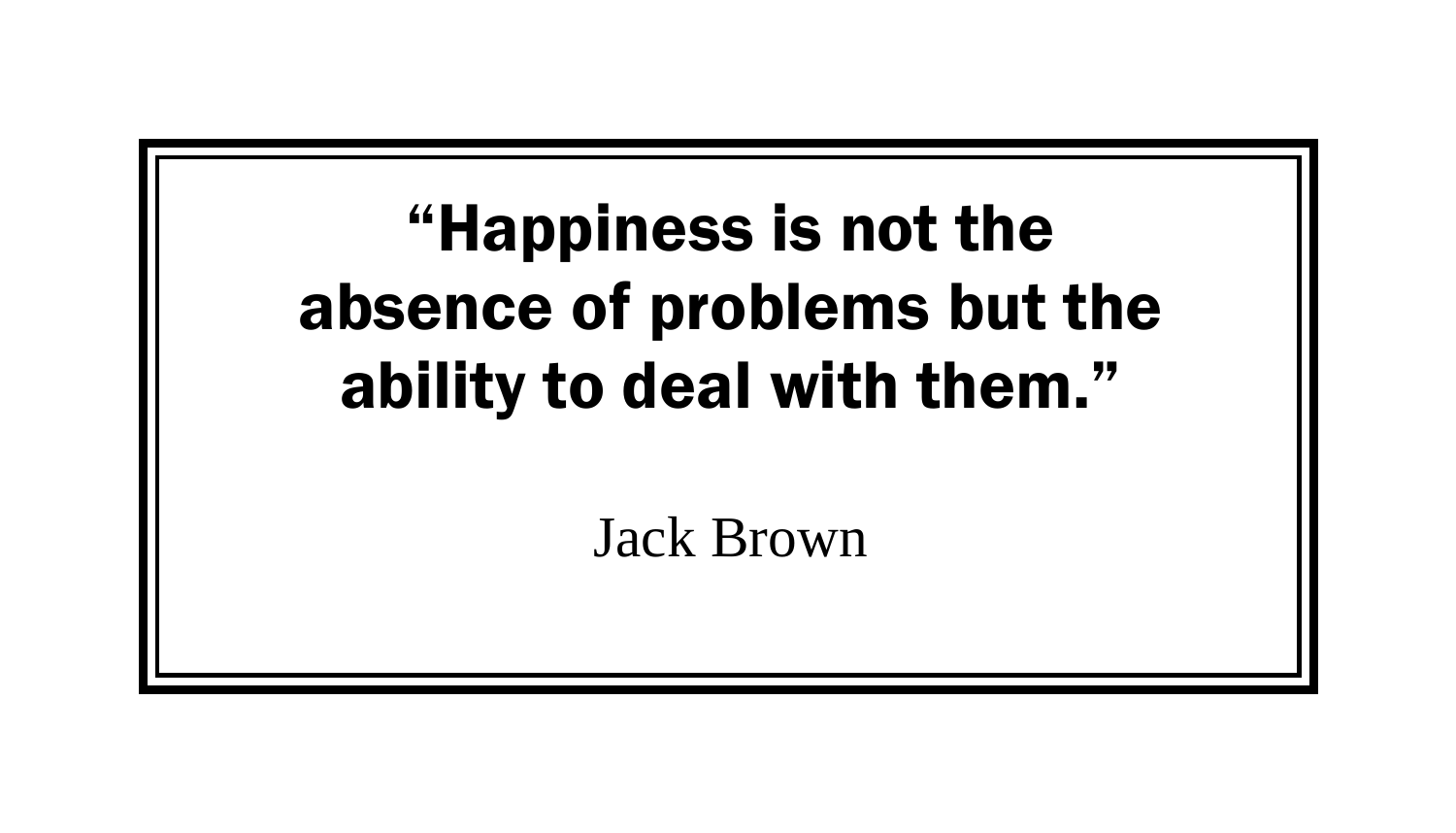# "Happiness is the process, not the destination."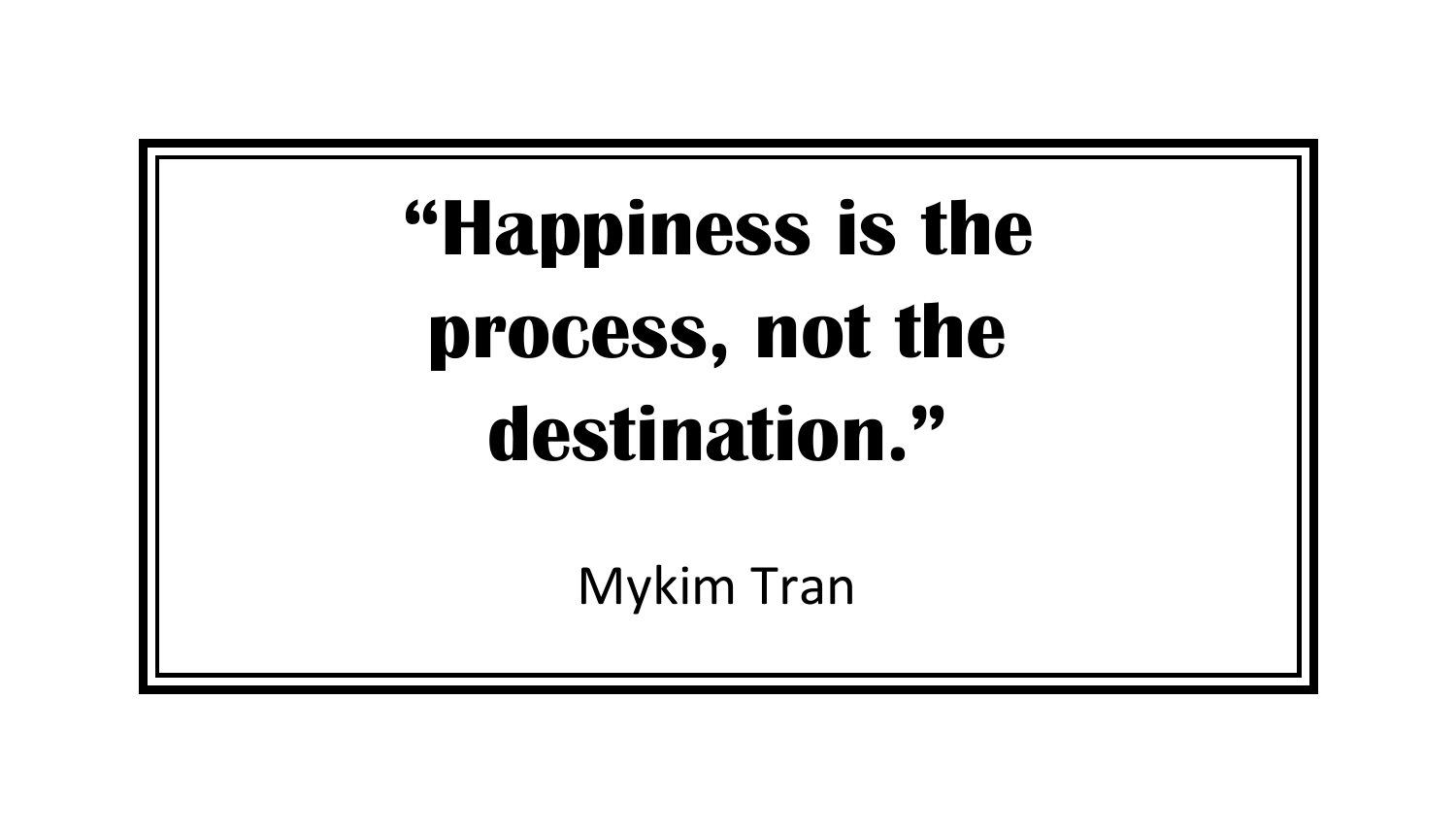#### "Happiness is really a deep harmonious inner satisfaction and approval."

Francis Wilshire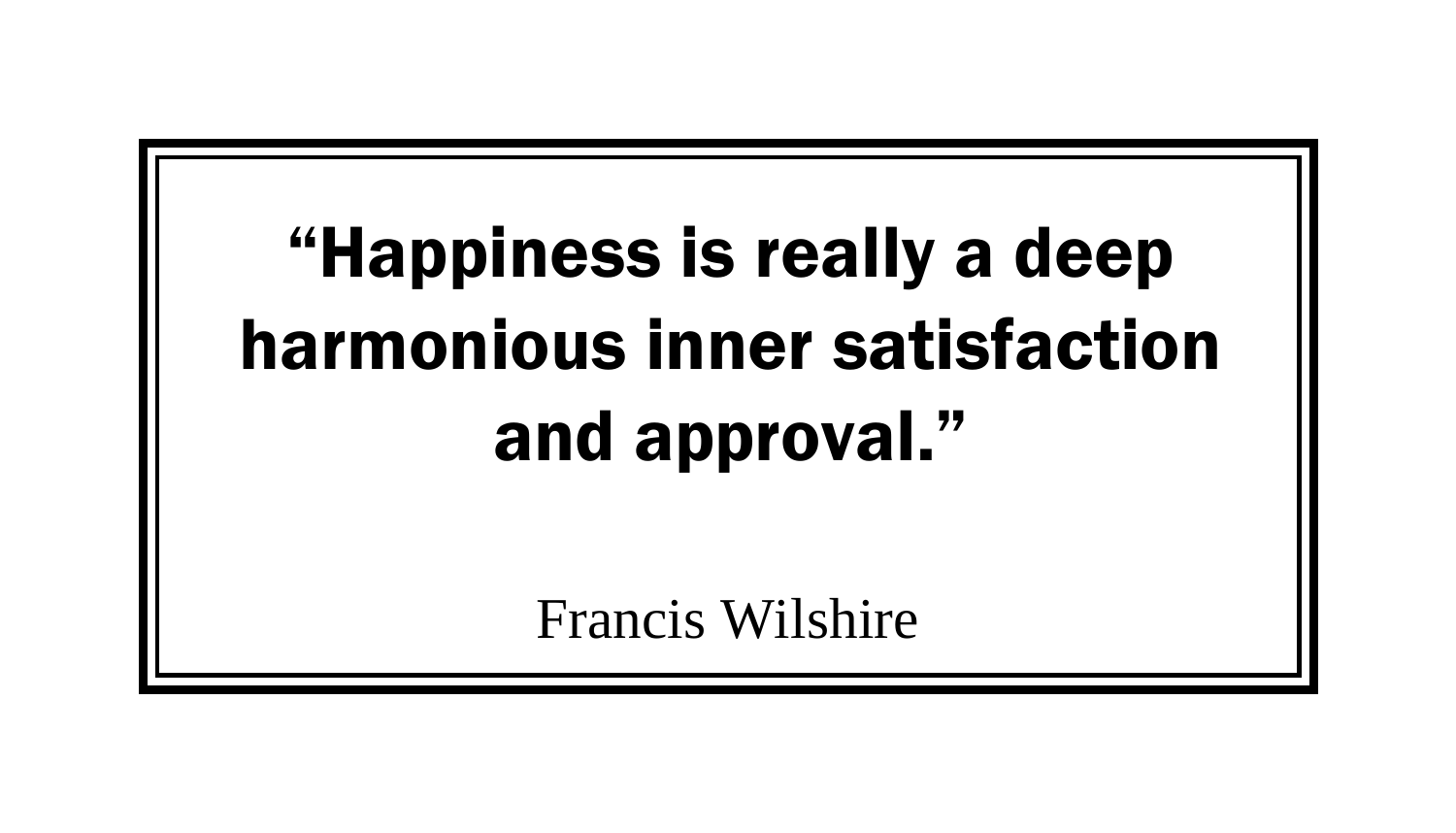# "Have faith. Without faith, dreams cannot be possible." Mykim Tran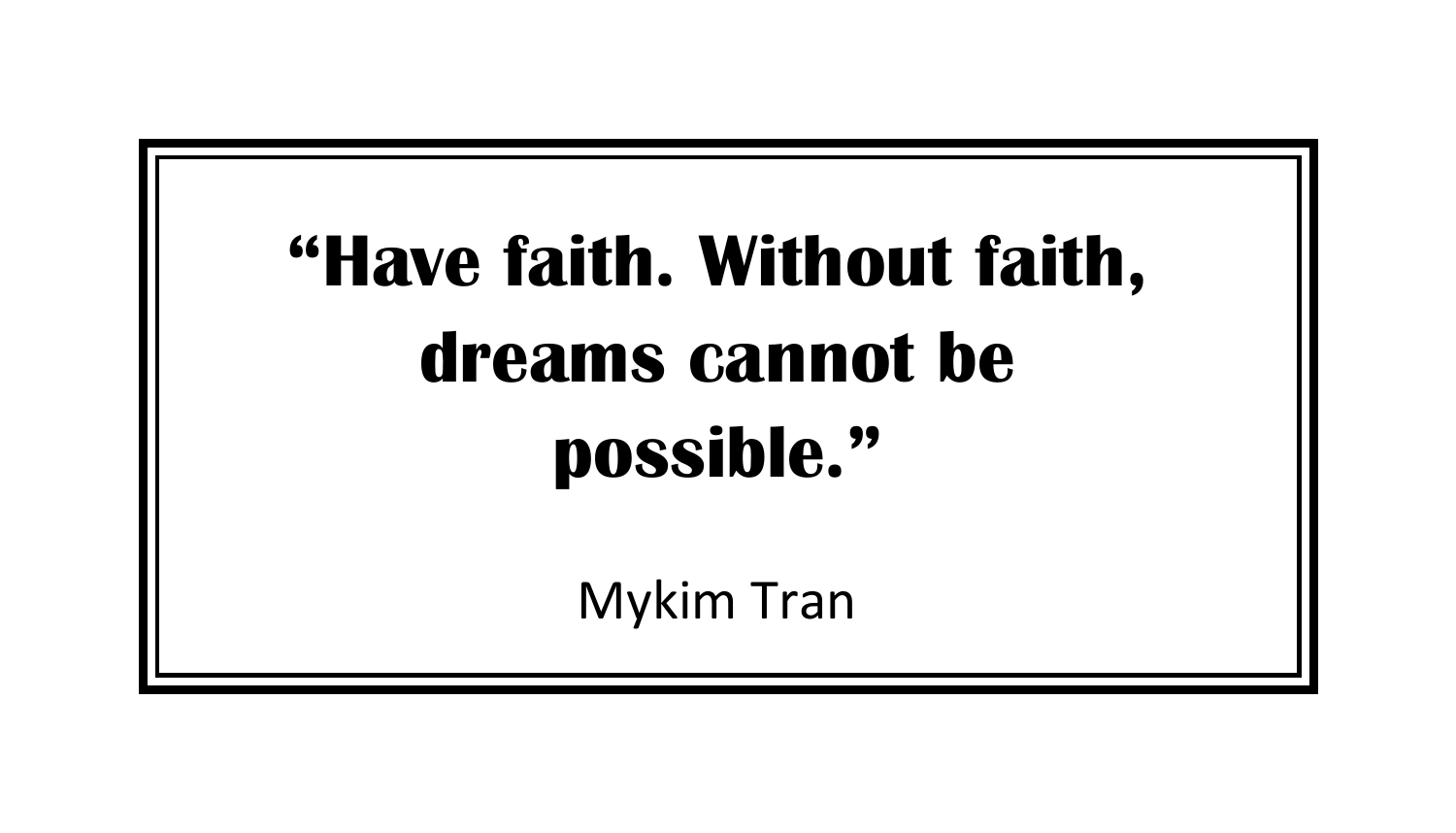#### "Happiness is when what you think, what you say, and what you do are in harmony."

Mahatma Gandhi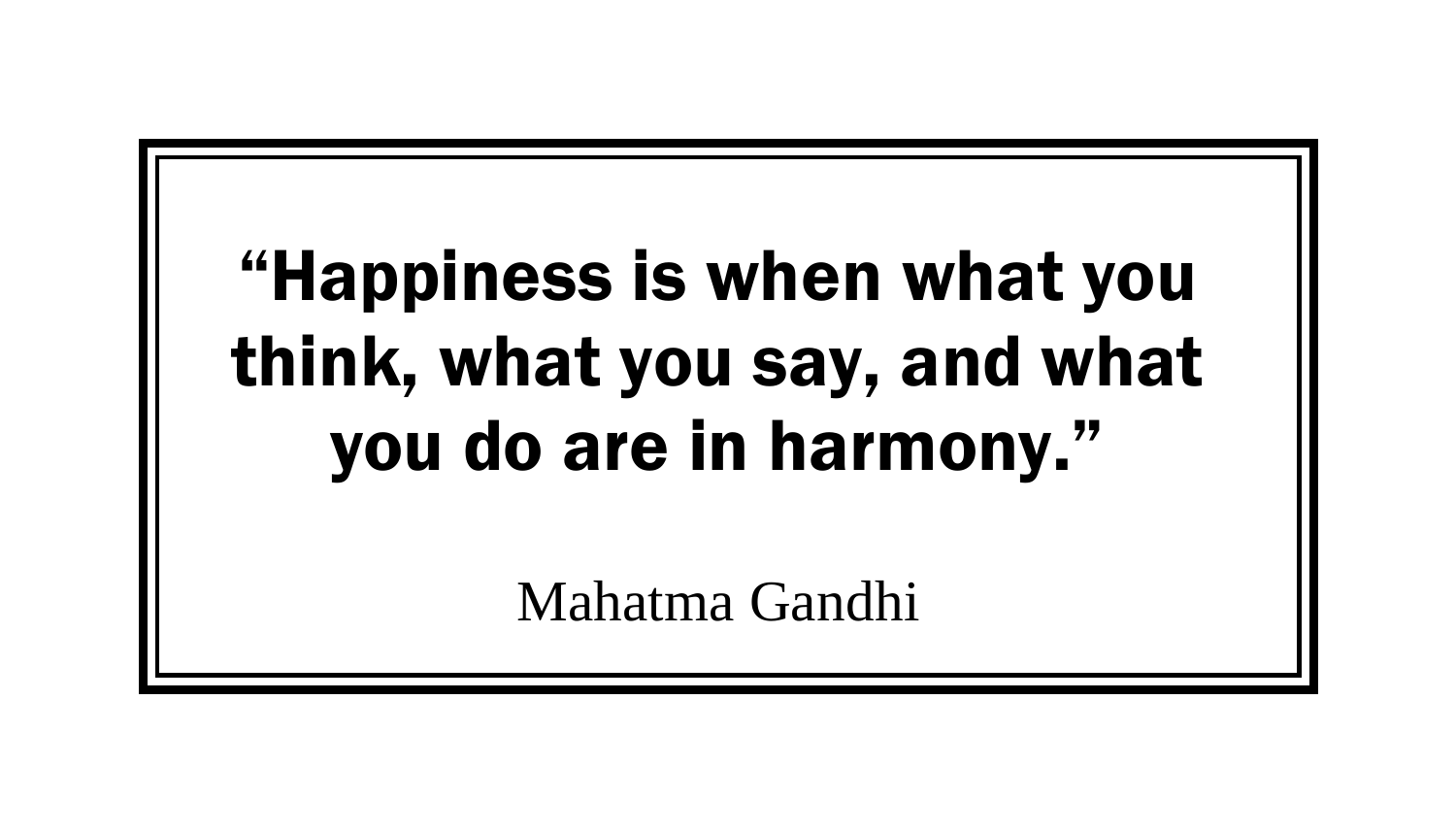# **"If you are committed to believing in yourself, magical things will happen."**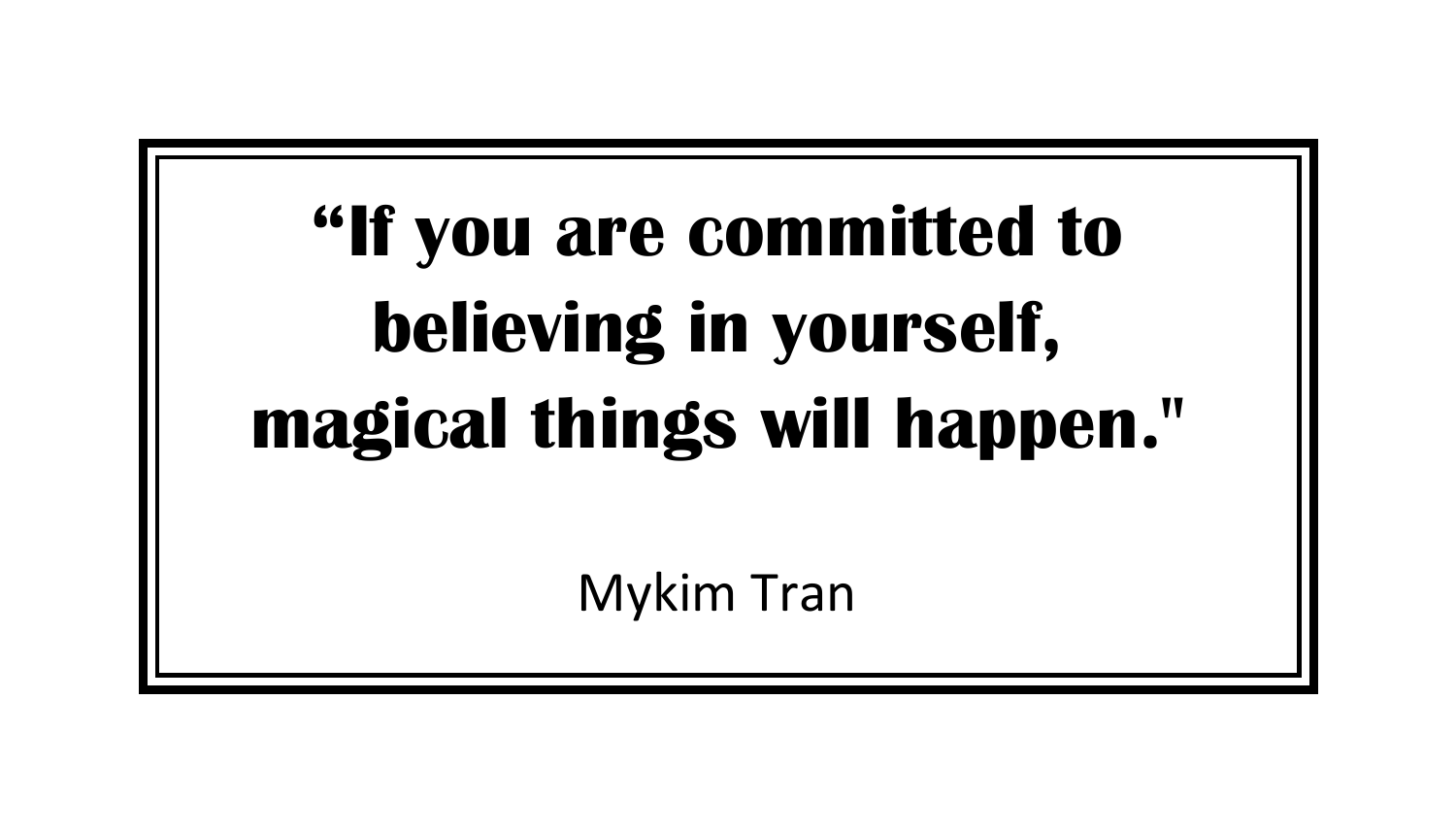#### "Here is the test to find whether your mission on Earth is finished. If you're alive, it isn't."

Richard Bach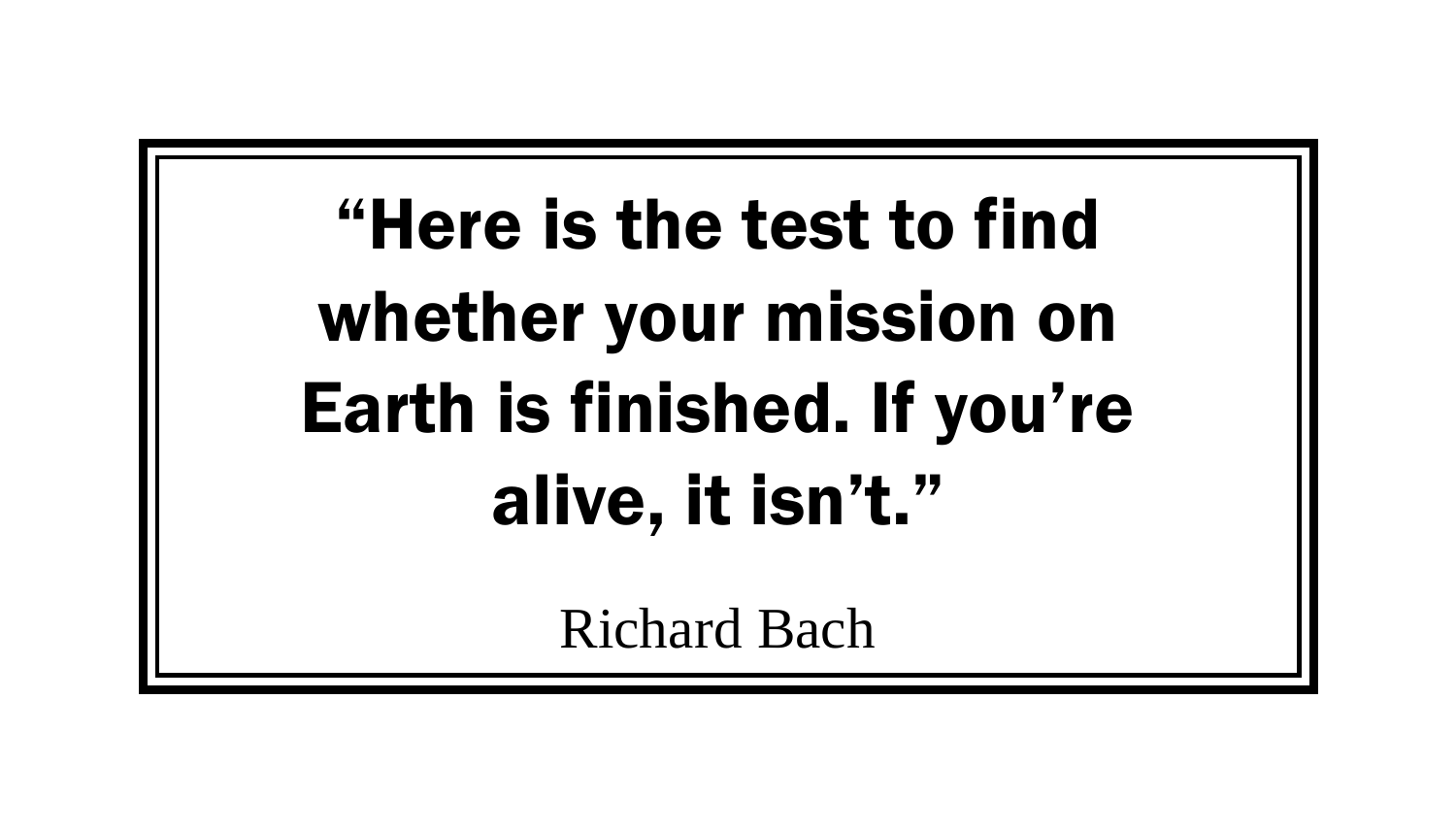**"If you are working on something you really care and passionate about, you don't have to be pushed. The vision pulls you."**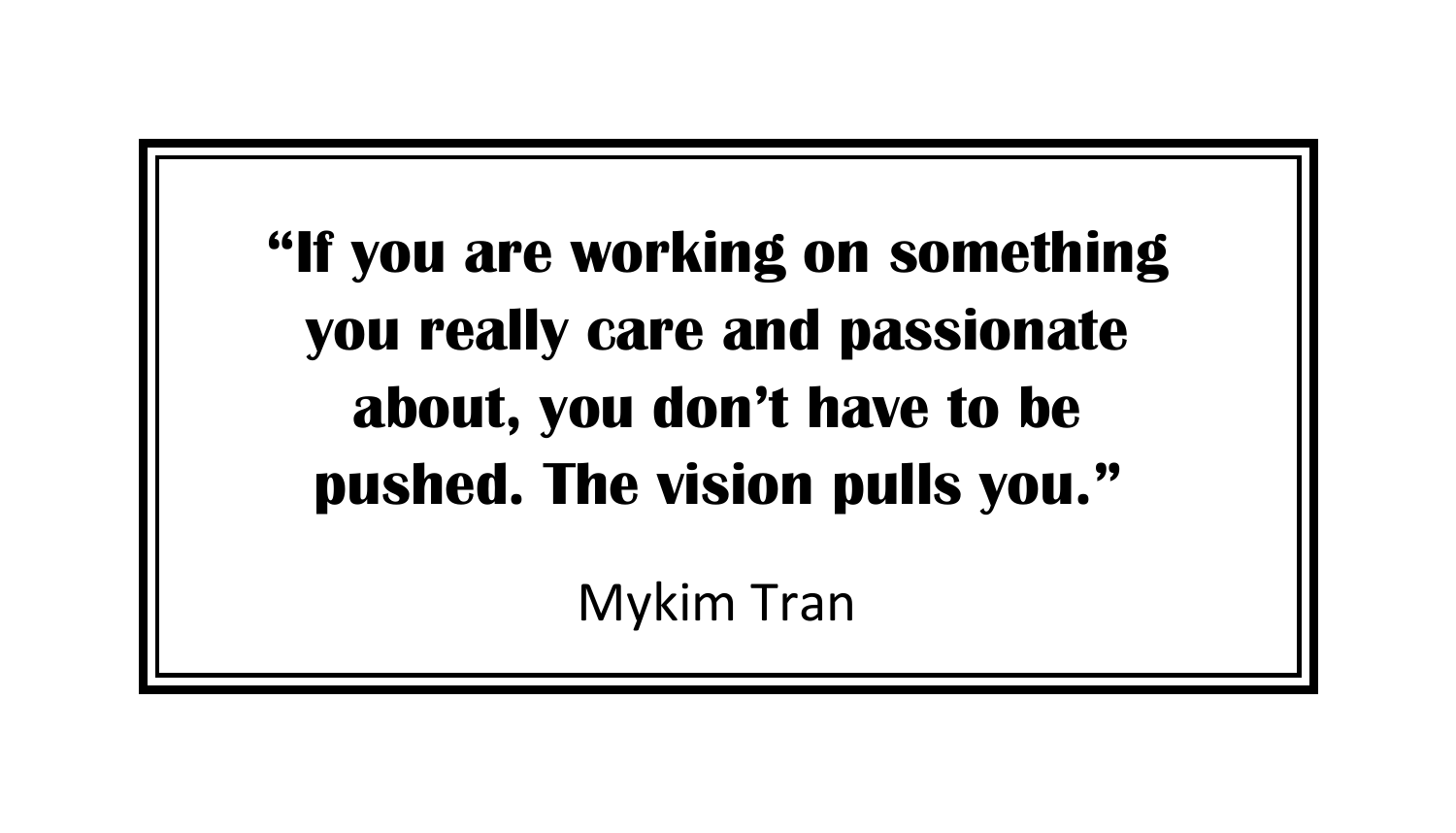#### "If we wait for the moment when everything is ready, we shall never begin."

Ivan Turgenev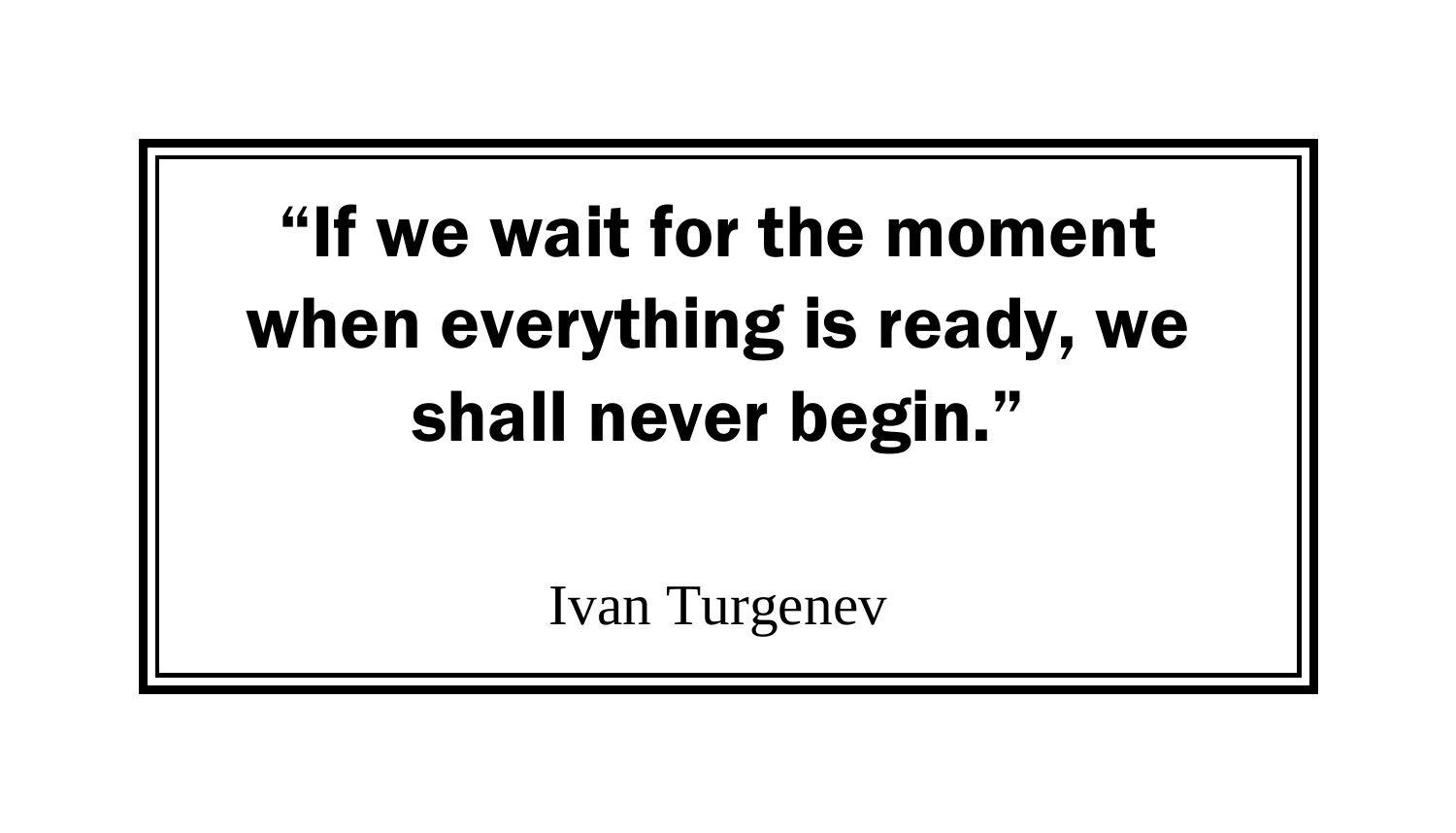### **"If you have ever felt bored with your life, it is time for you to set some goals."**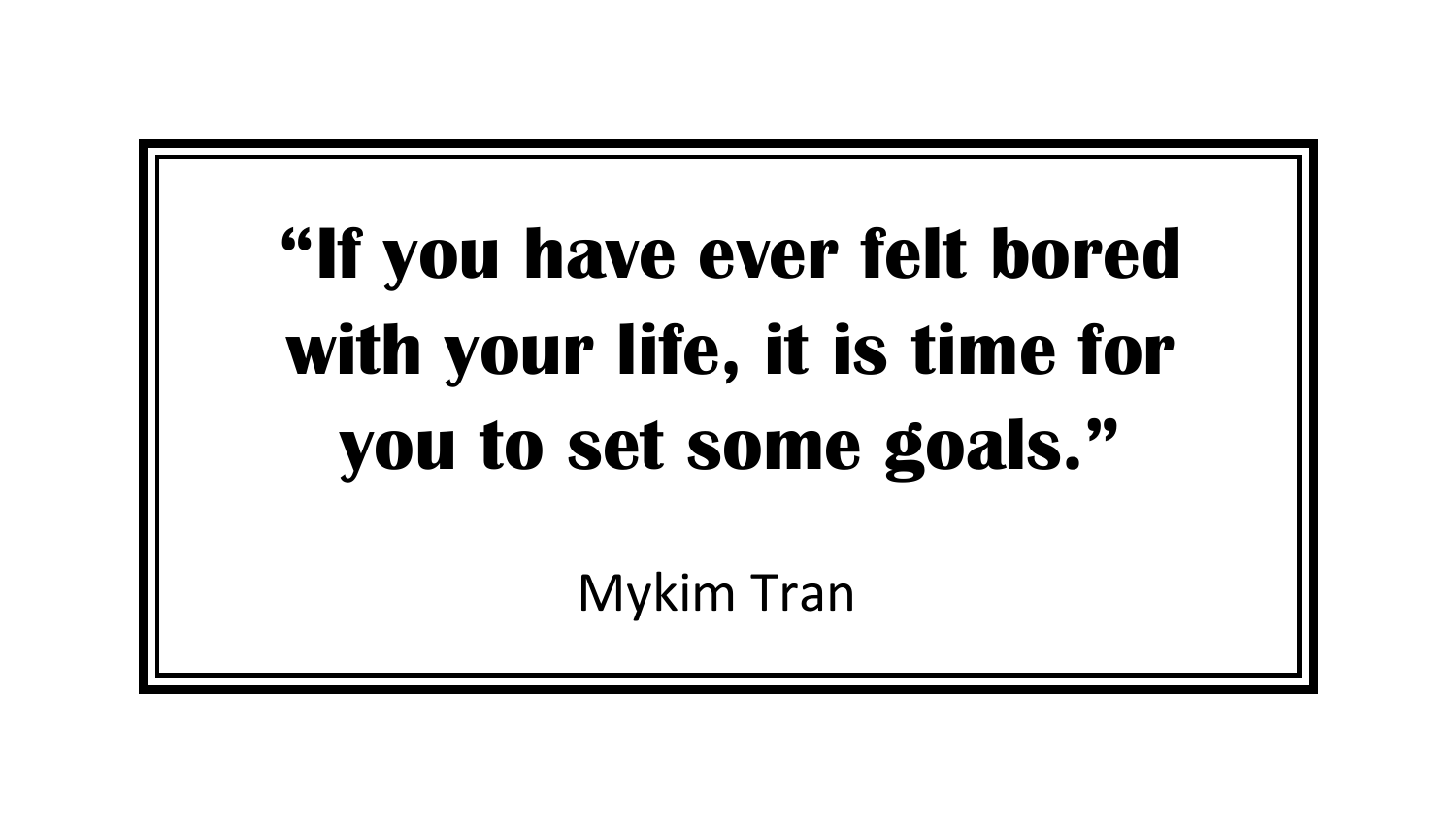"If you can't fly, then run. If you can't run, then walk. If you can't walk, then crawl. But whatever you do, you have to keep on moving forward."

Martin Luther King Jr.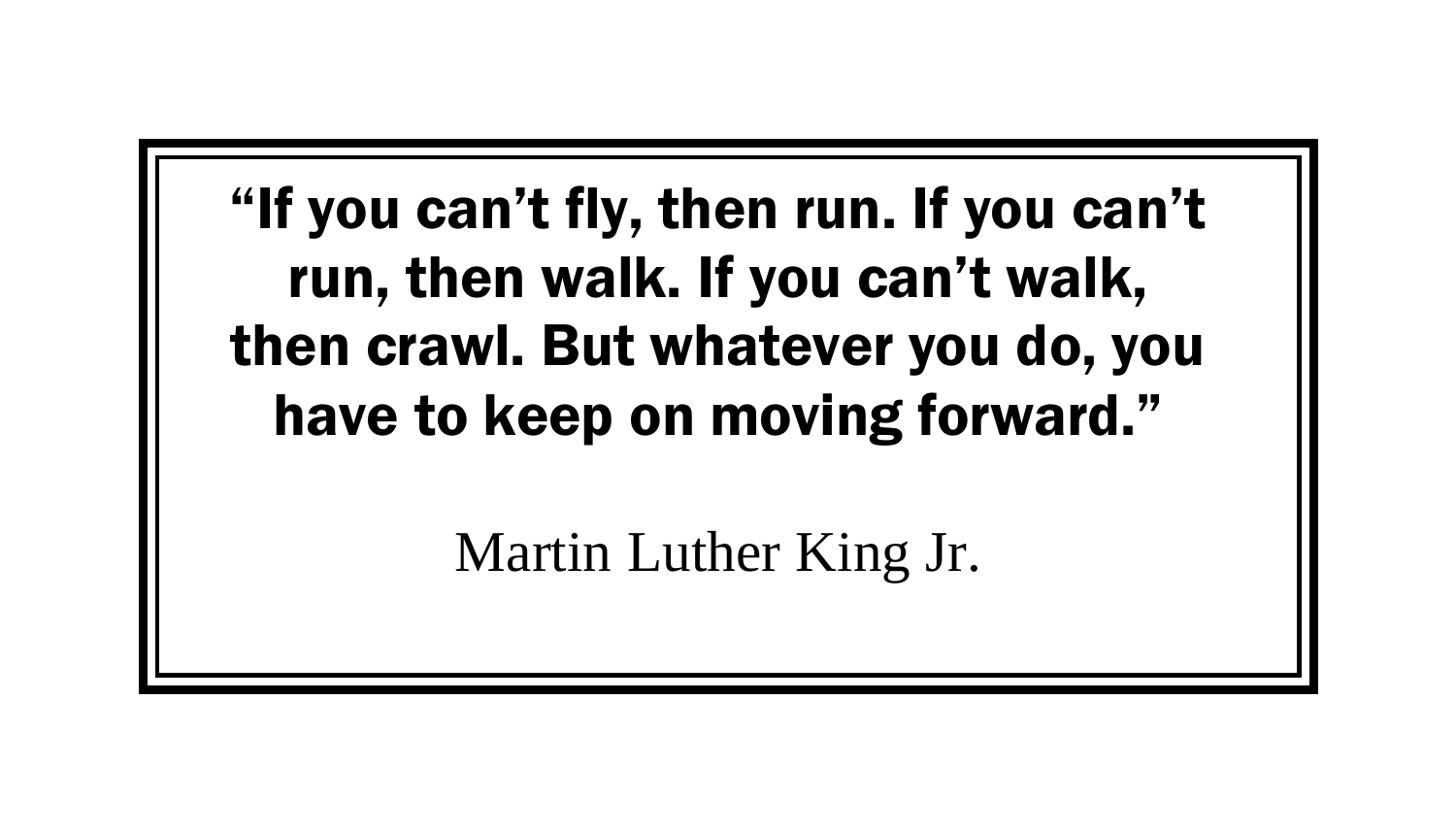### **"In order to clearly understand your problem and to solve it, you must write it down."**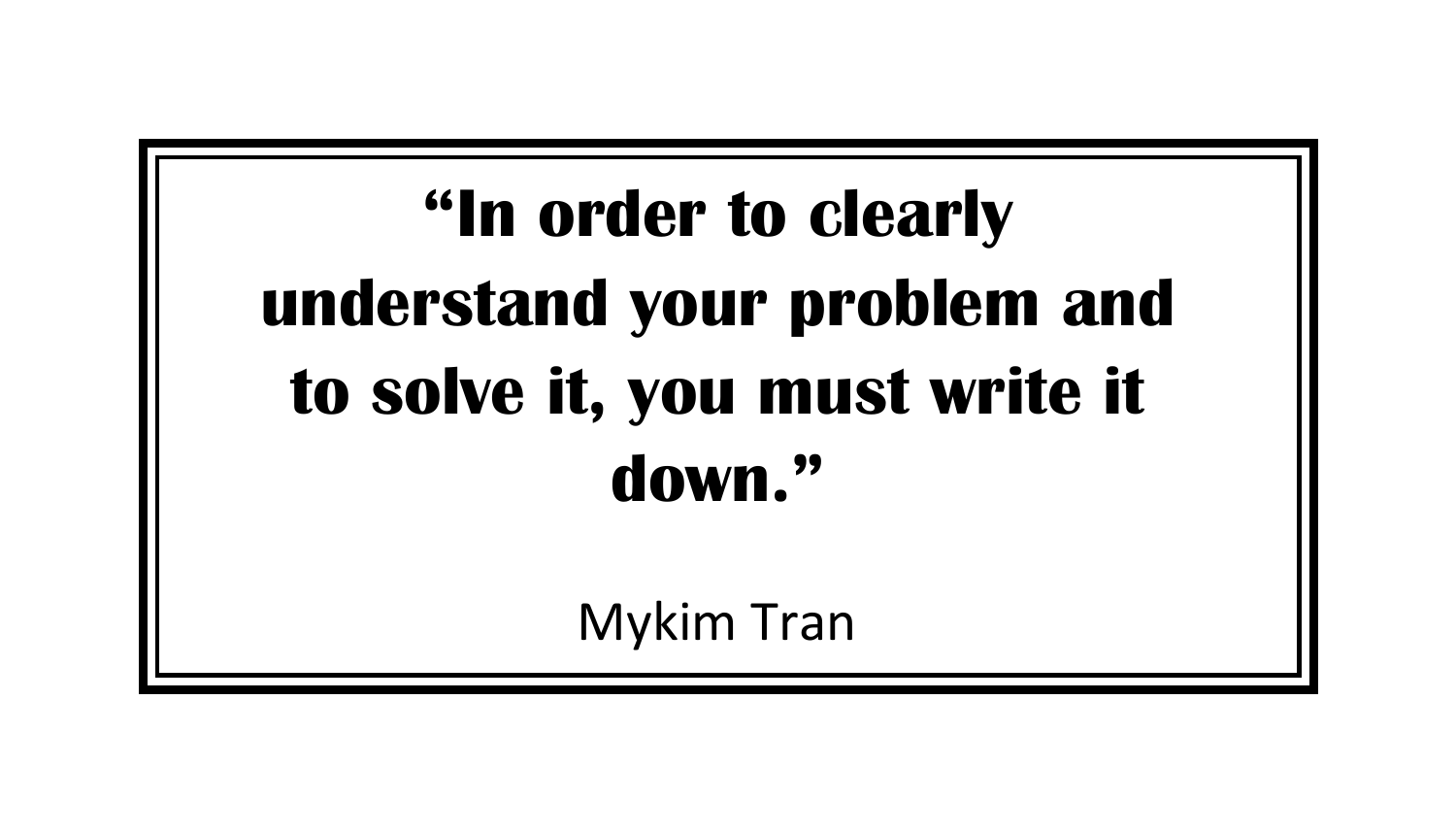# "If you don't appreciate what you've got then you won't get anymore."

T. Harv Eker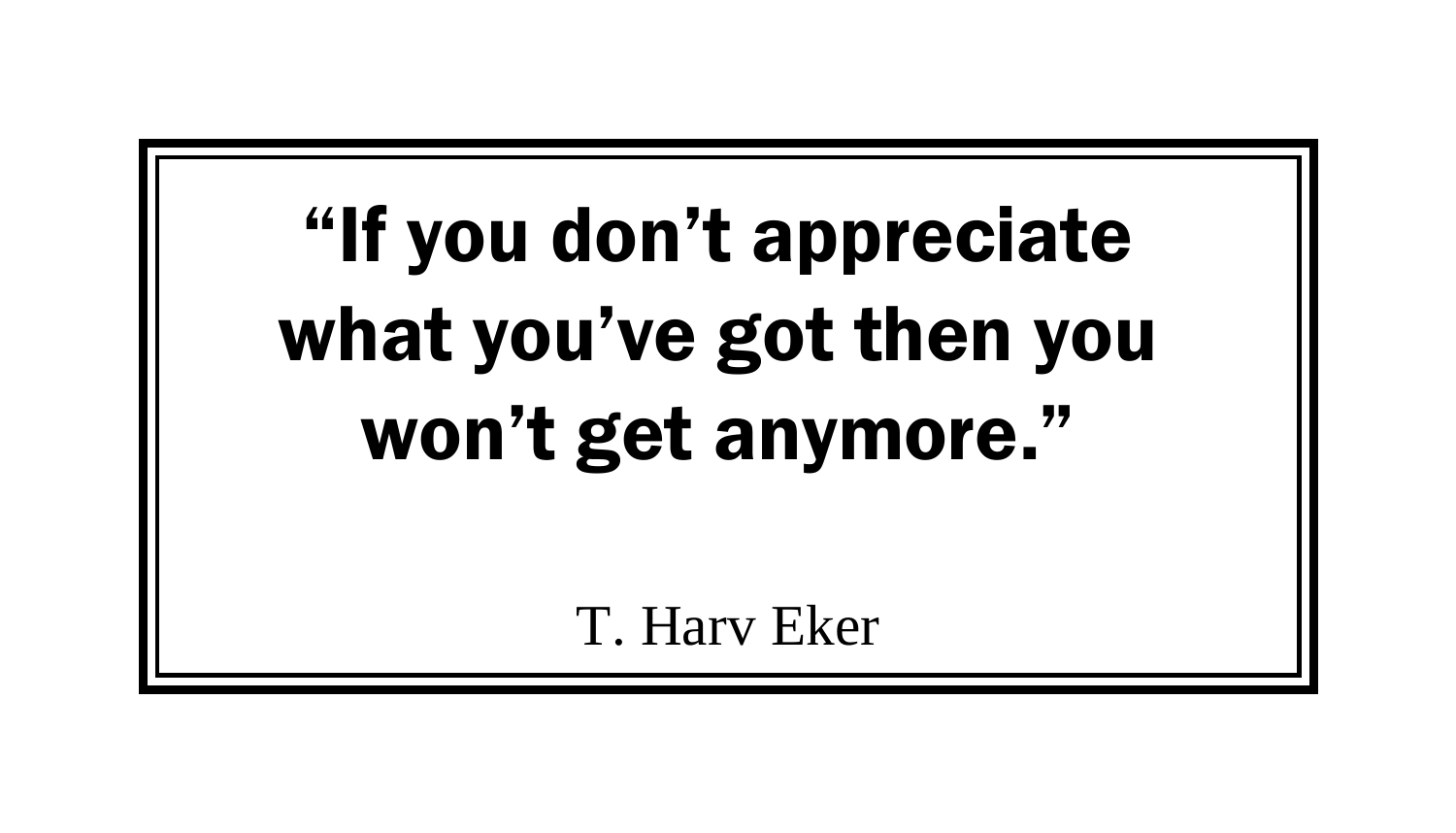#### **"Invest in yourself by spending money on things to improve yourself and your happiness."**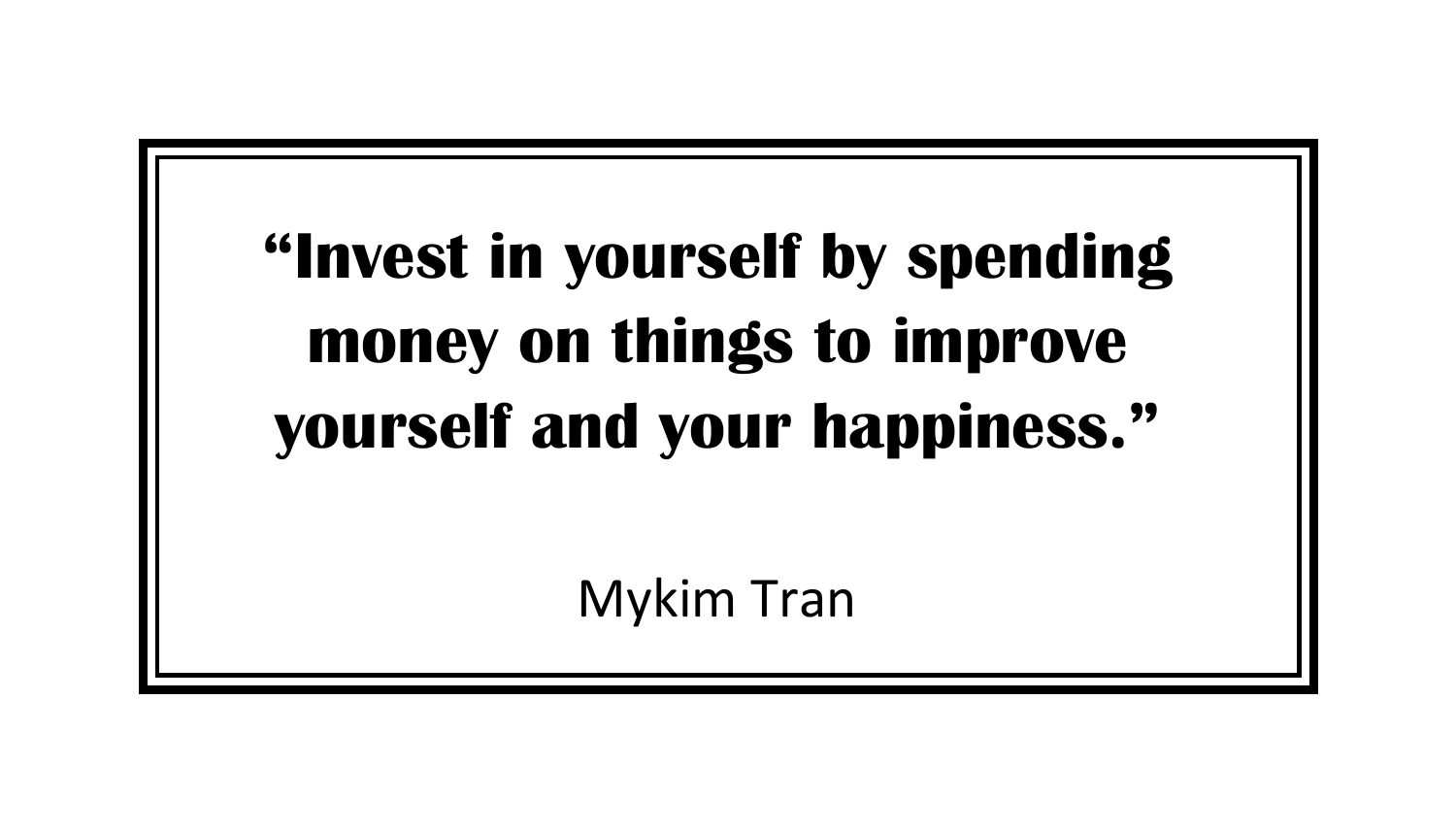### "In every negative event is the seed of an equal or greater benefit."

Napoleon Hill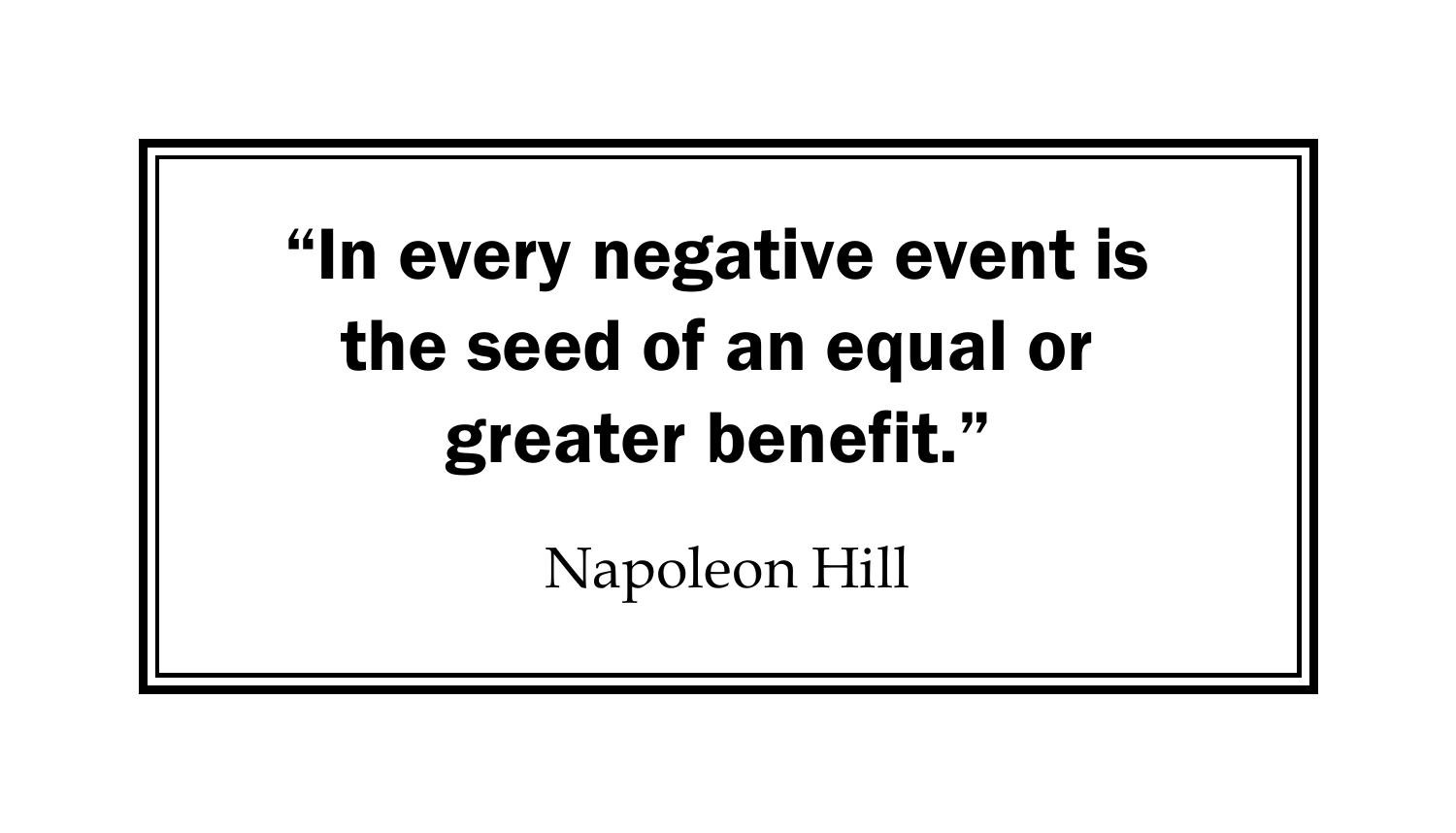#### **"It does not matter how bad or terrible the situation might be, there is always a positive side to it."**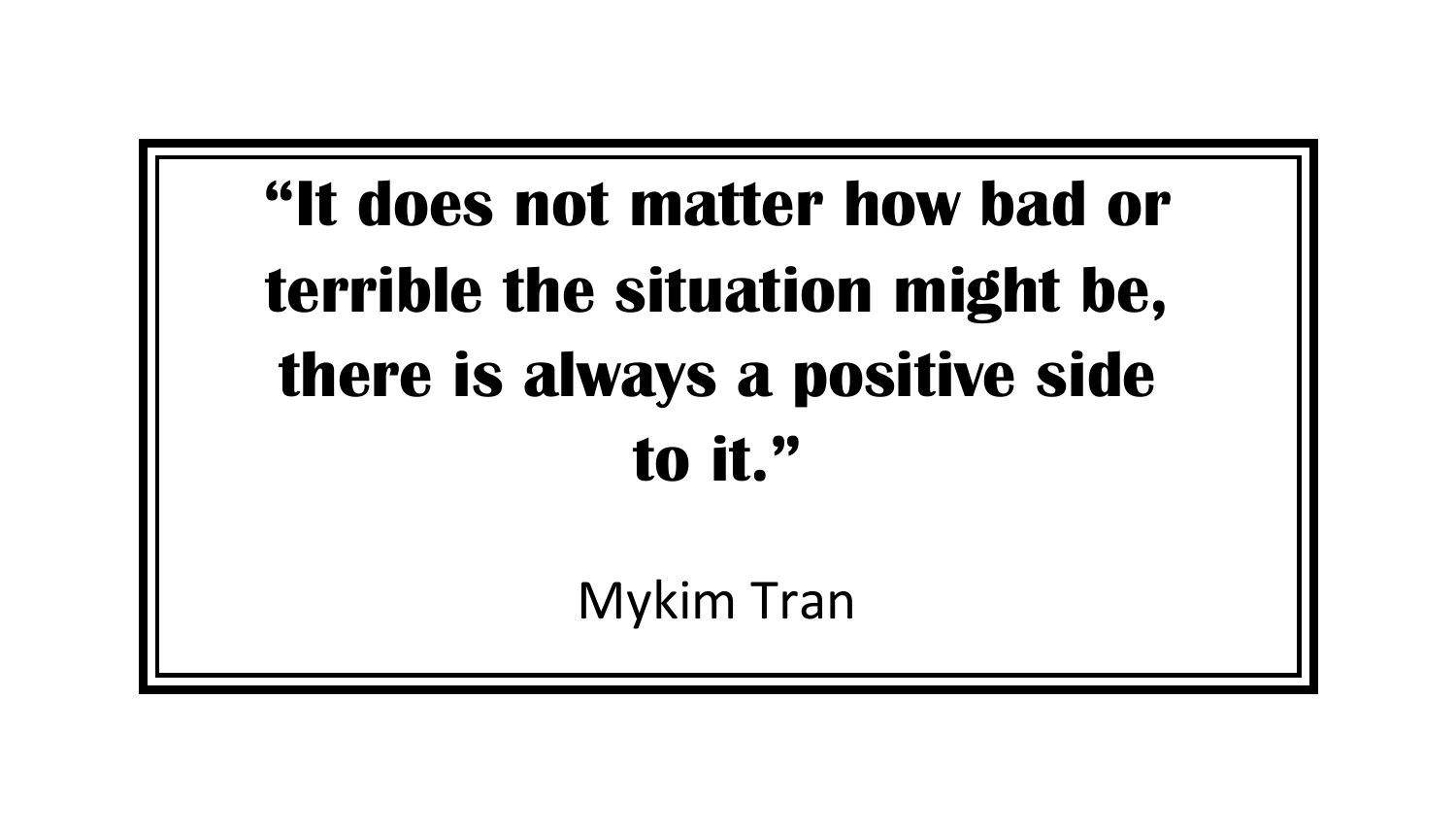#### "You train people how to treat you by how you treat yourself."

Martin Rutte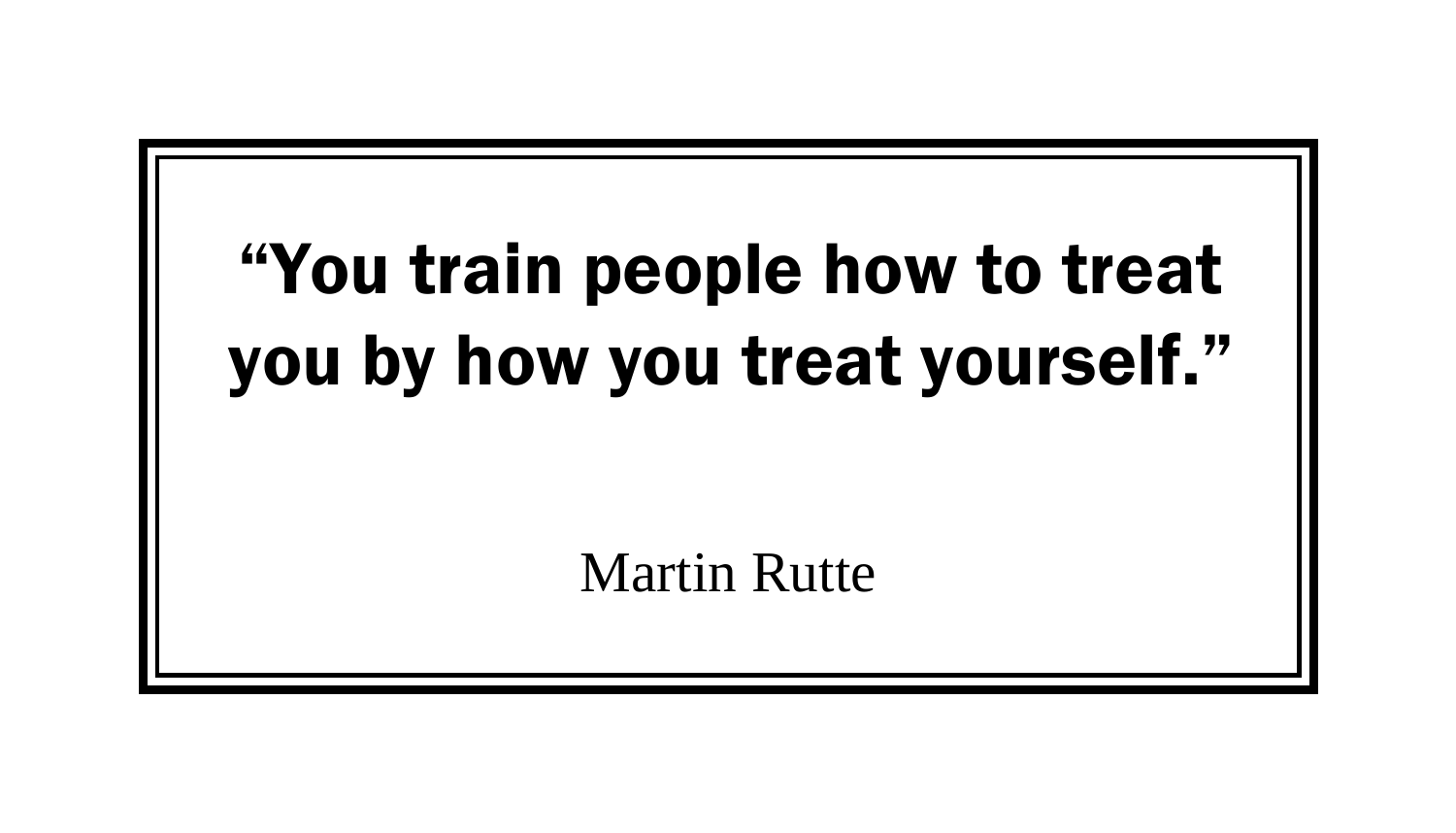**"It does not matter how small of a step you take to get closer to fulfilling your goals and dreams, you must take the step."**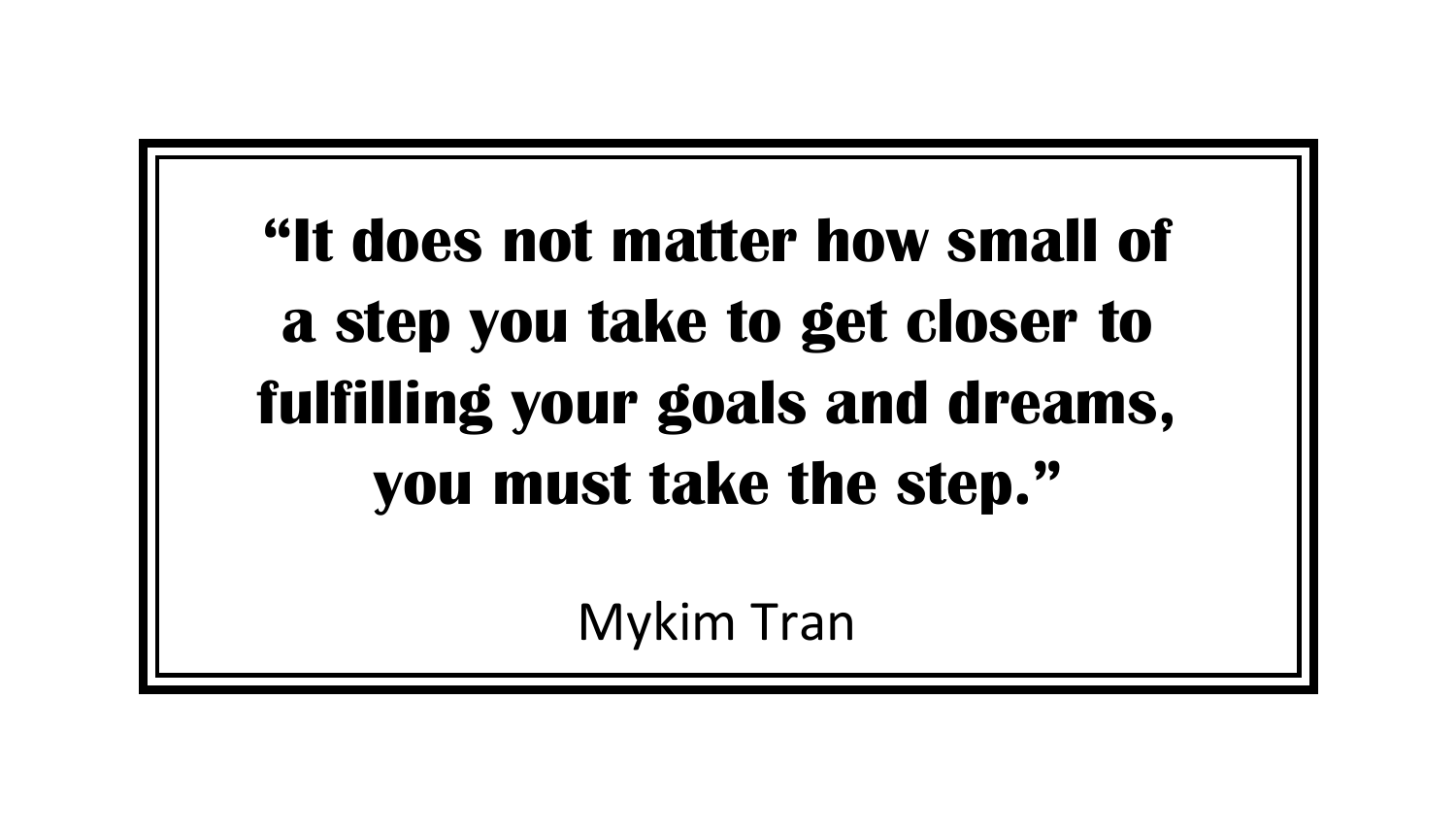#### "Nothing is permanent in this wicked world—not even our troubles."

Charlie Chaplin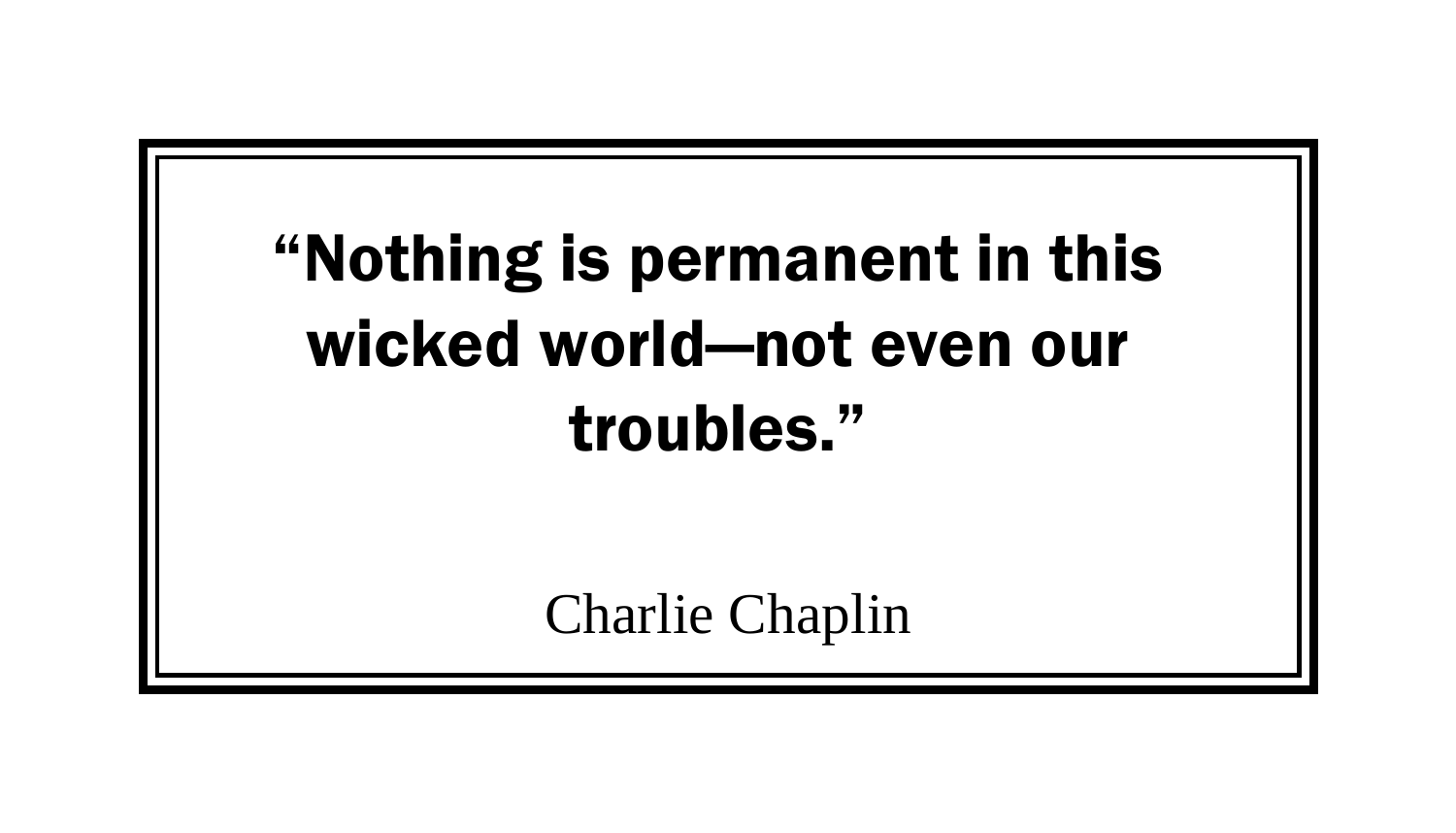### "It is never too late to achieve anything or to experience happiness."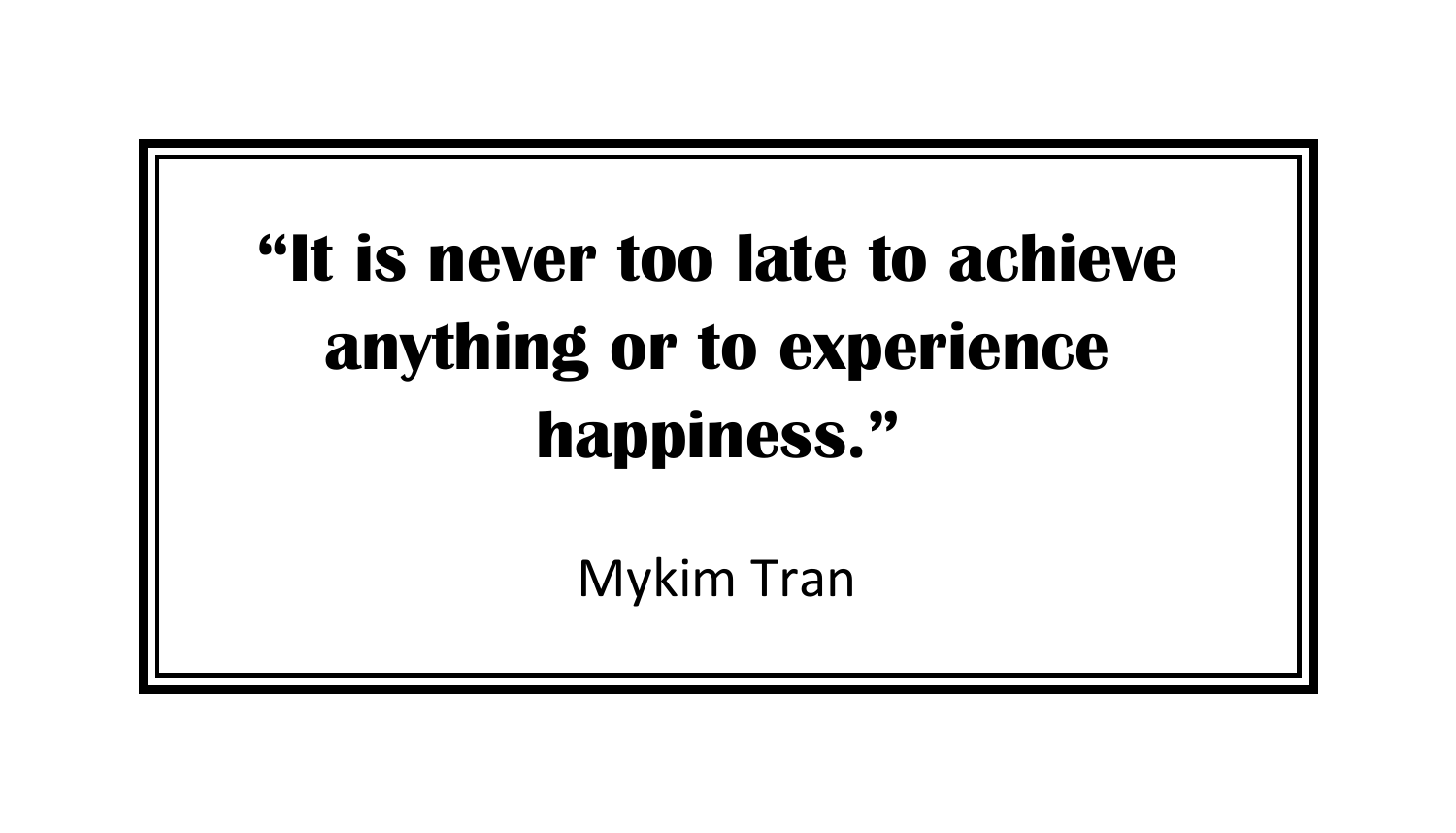### "Peace in yourself, peace in the world."

Thich Nhat Hanh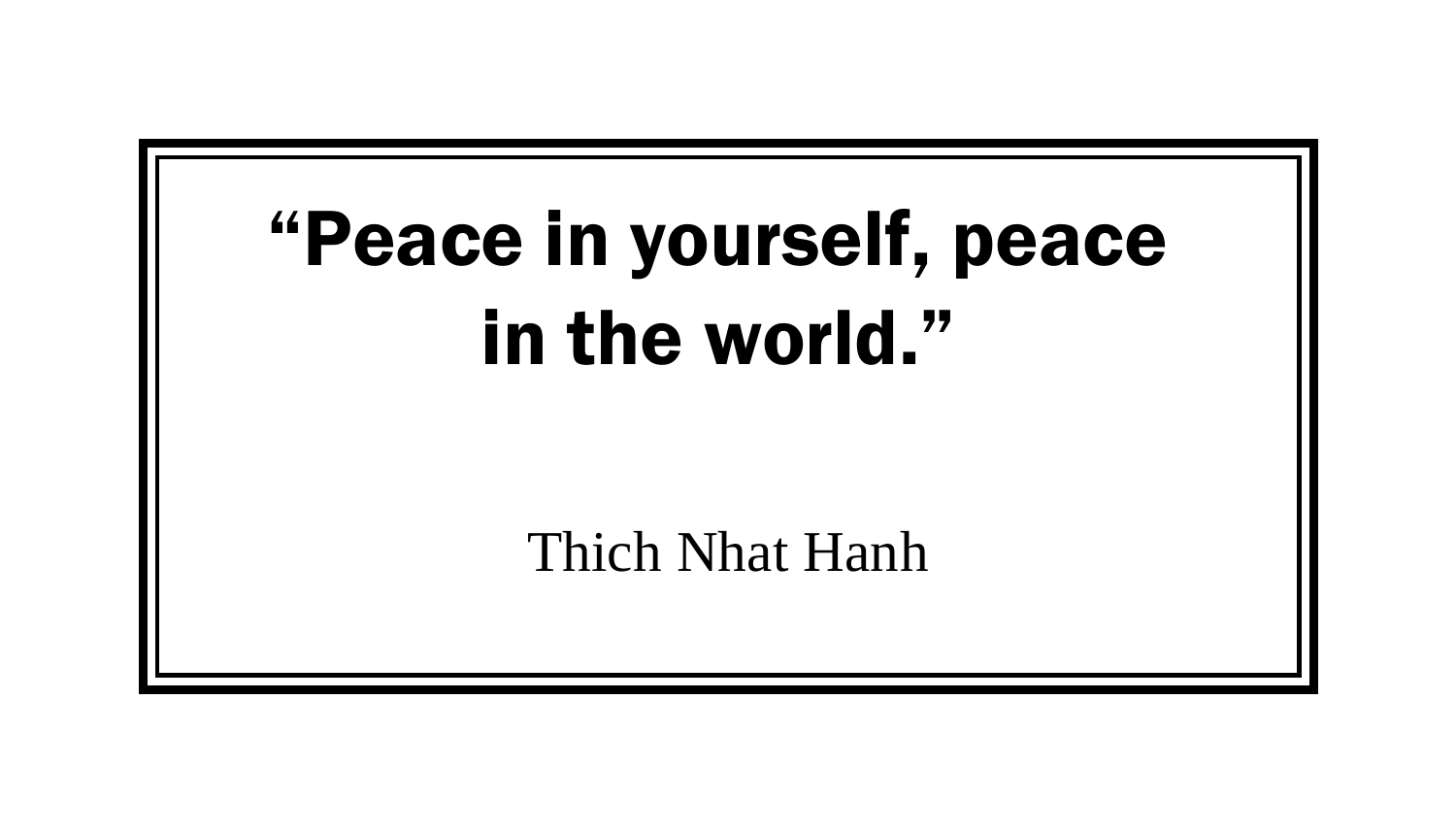# "It is the meaning and purpose you develop that matters in life."